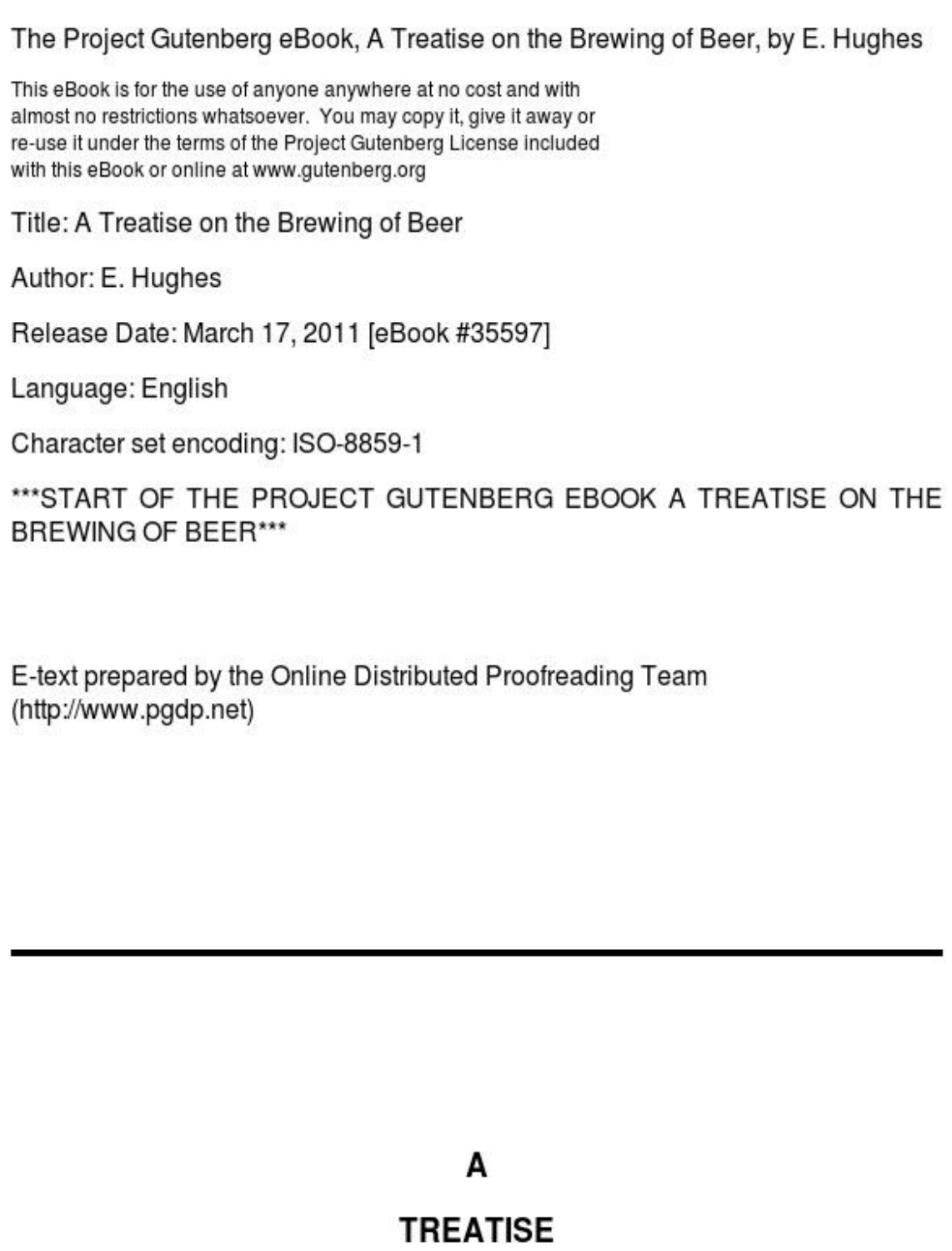### The Project Gutenberg eBook, A Treatise on the Brewing of Beer, by E. Hughes

This eBook is for the use of anyone anywhere at no cost and with almost no restrictions whatsoever. You may copy it, give it away or re-use it under the terms of the Project Gutenberg License included with this eBook or online at www.gutenberg.org

Title: A Treatise on the Brewing of Beer

Author: E. Hughes

Release Date: March 17, 2011 [eBook #35597]

Language: English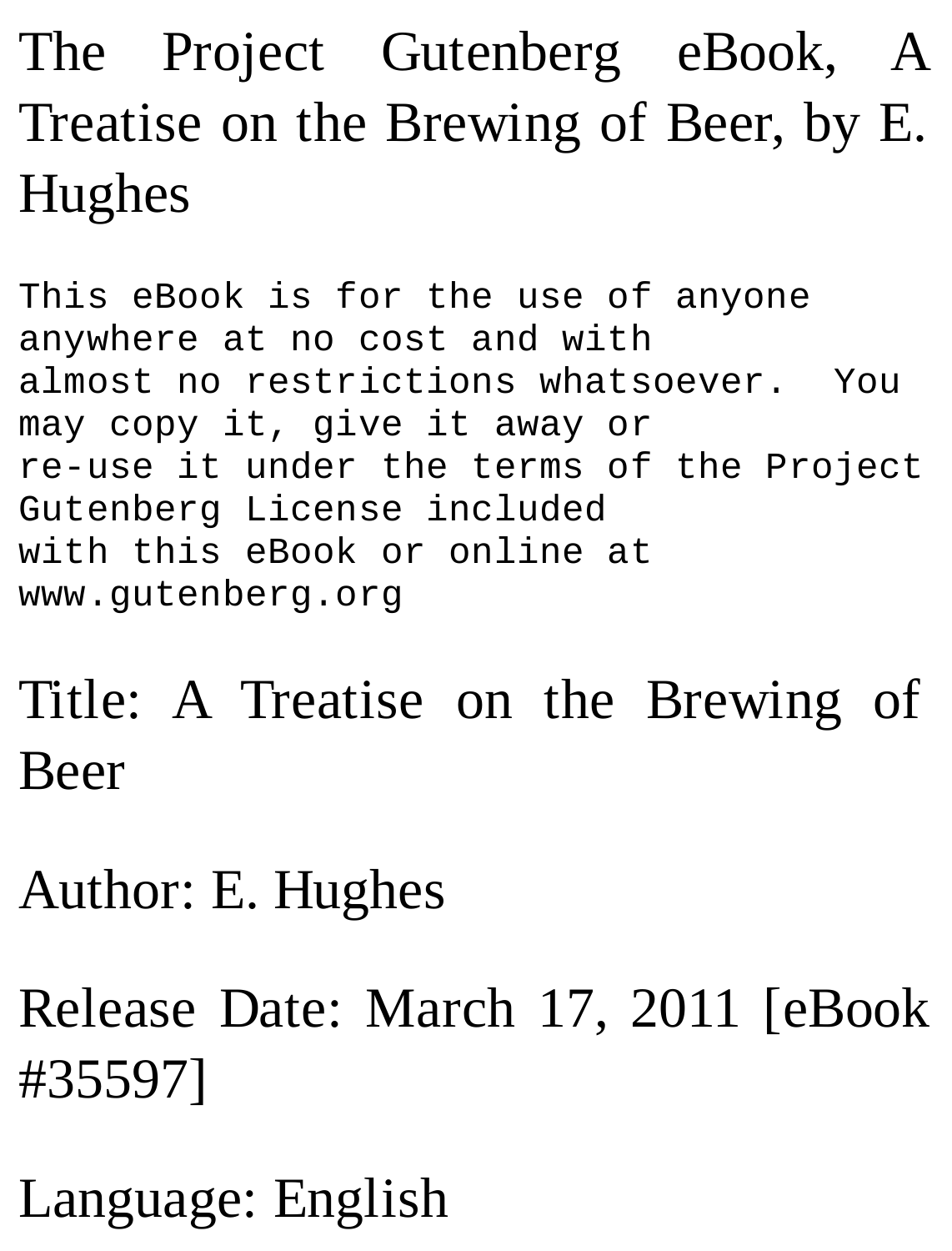Character set encoding: ISO-8859-1

\*\*\*START OF THE PROJECT GUTENBERG EBOOK A TREATISE ON THE BREWING OF BEER\*\*\*

E-text prepared by the Online Distributed Proofreading Team (http://www.pgdp.net)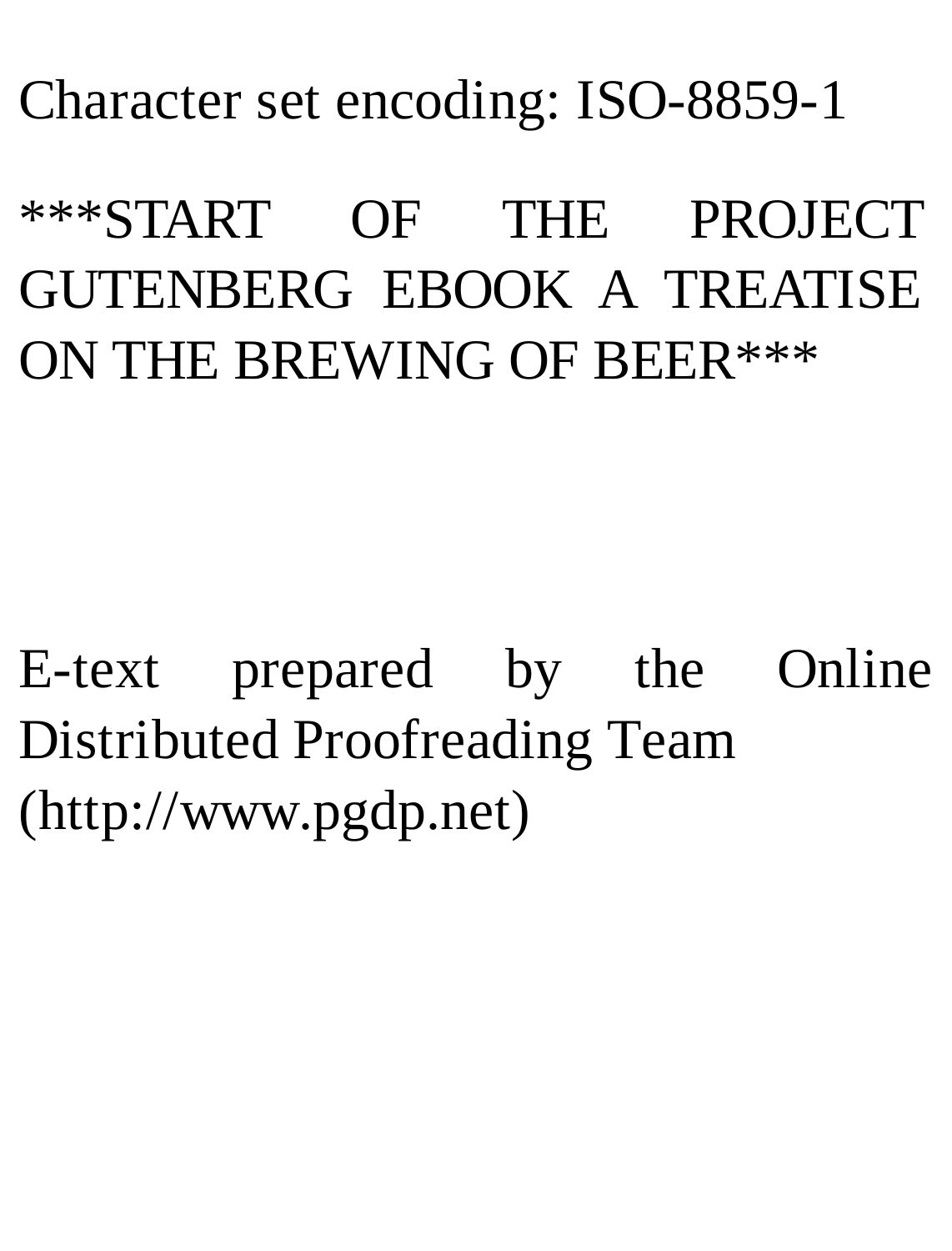# **TREATISE ON THE BREWING OF BEER, &c. &c.**

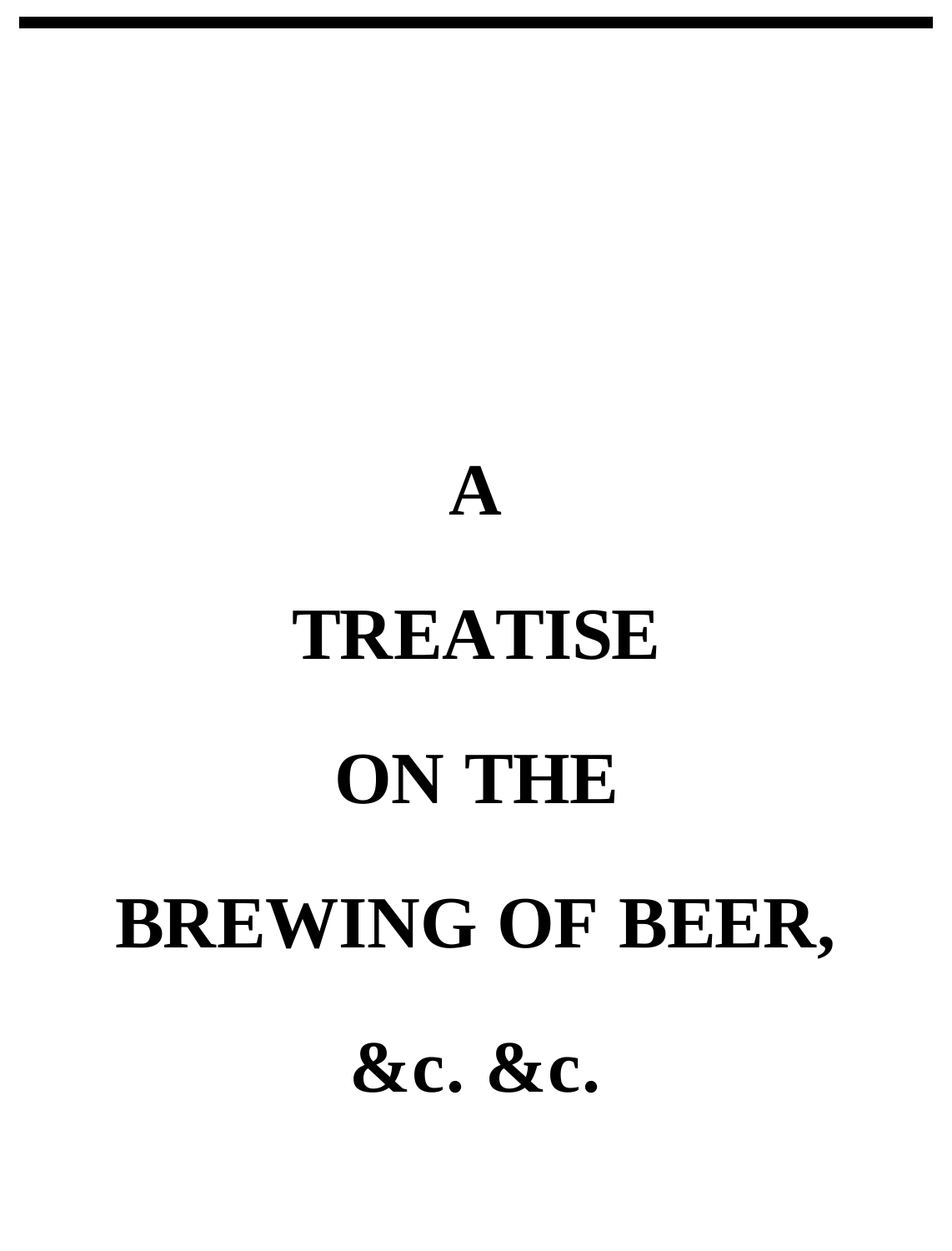## *A Saving of Twenty per Cent.*



## **TREATISE**

### **ON THE**

## **BREWING OF**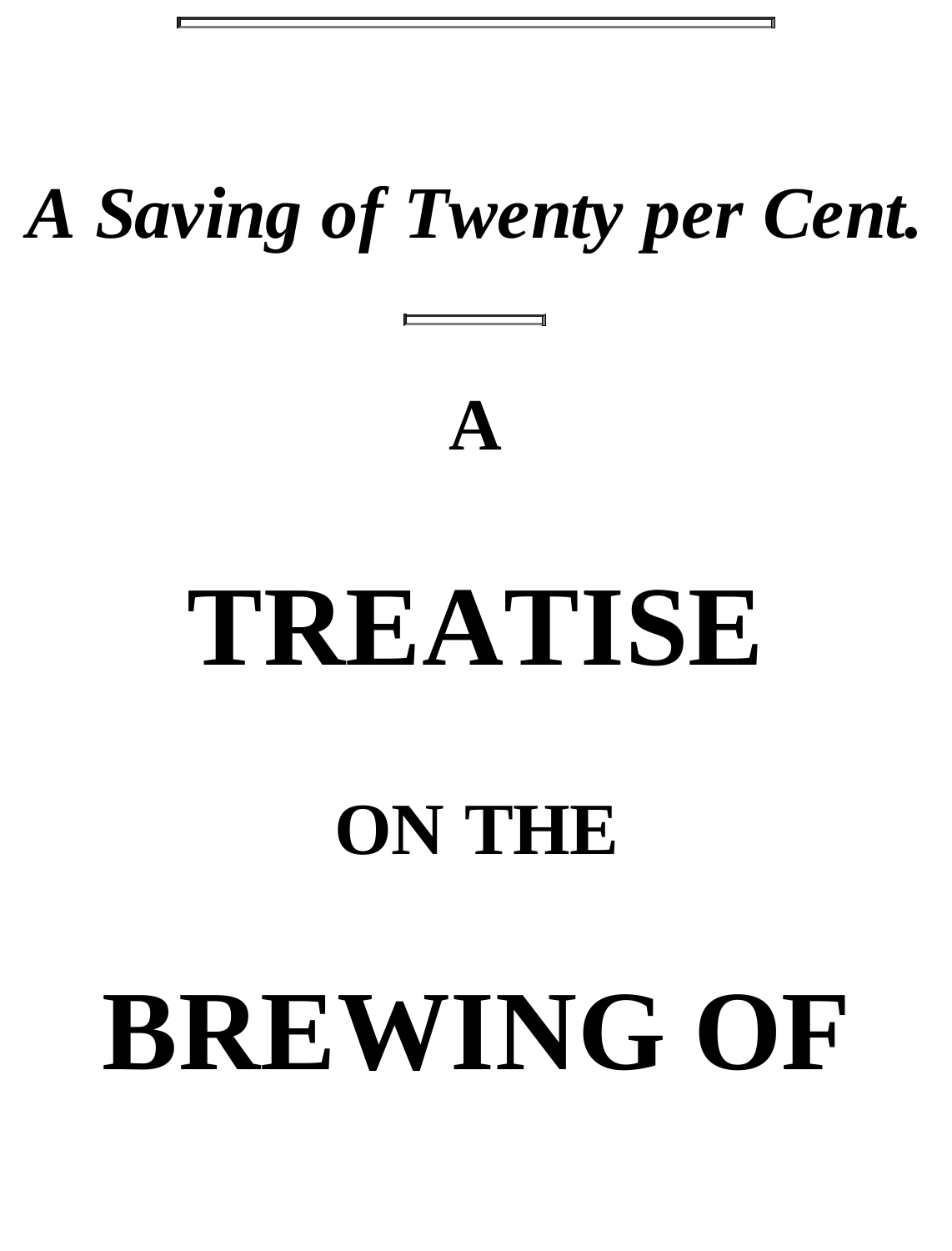## **BEER,**

#### **WHEREIN IS PROVED**

#### **That one Bushel of Malt will produce a Gallon of Beer more than another Bushel of an equal Strength, although both Malts be made of one Sort or Species of Barley.**

**In this work will be found some profitable and necessary directions to Maltsters.**

## **Improvements in the Brewhouse, and**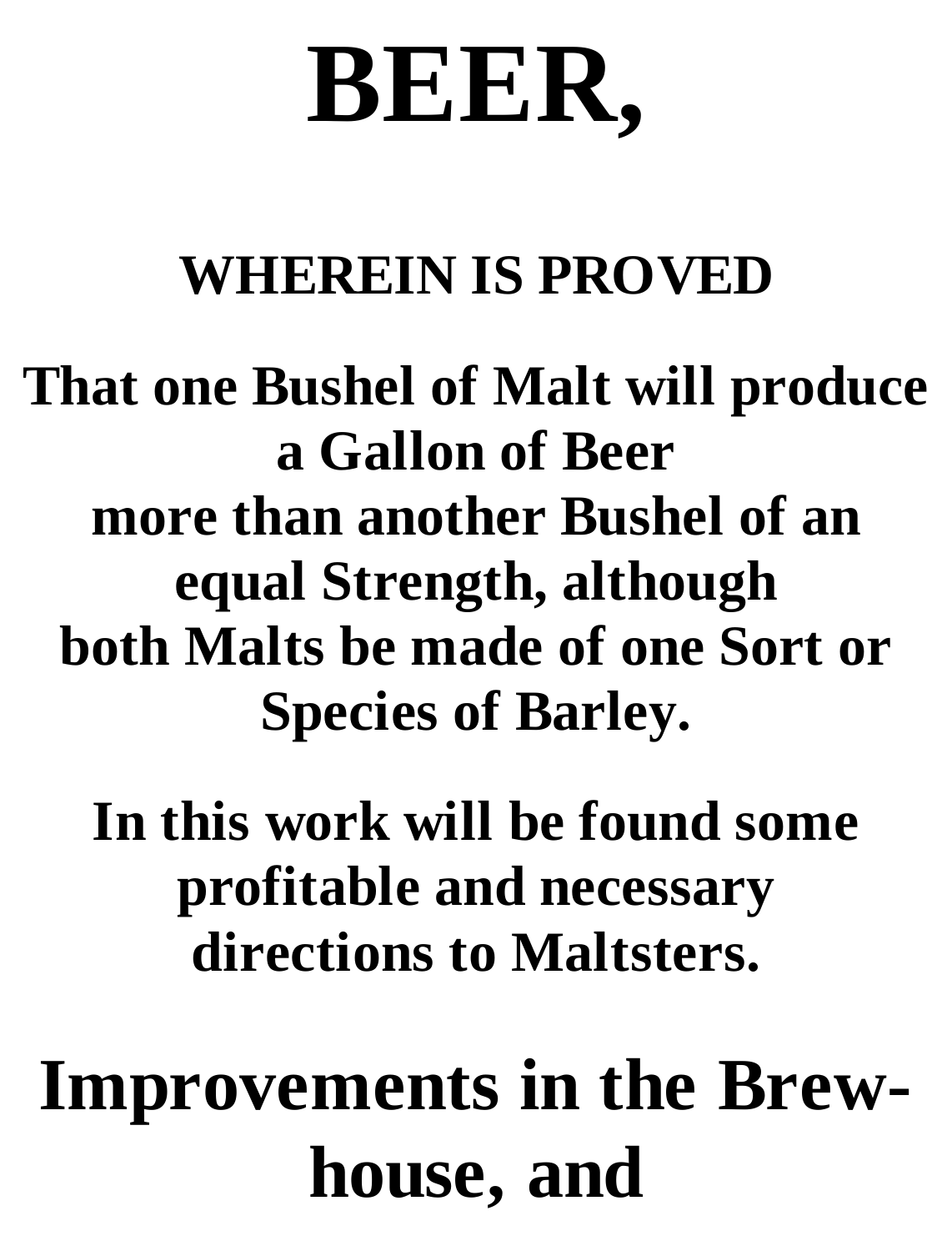## **Brewing Utensils.**

**Showing the cause what makes hard and sour Beer.**

**Directions for preventing Beer from becoming sour or foxed, even if used in the warmest Season.**

#### **ALSO**

**Directions in what State to cleanse the Beer, so as to have it fine without using any art or device whatsoever; and for the Management of the Beer in the Cellar.**

## **Some Observations in the**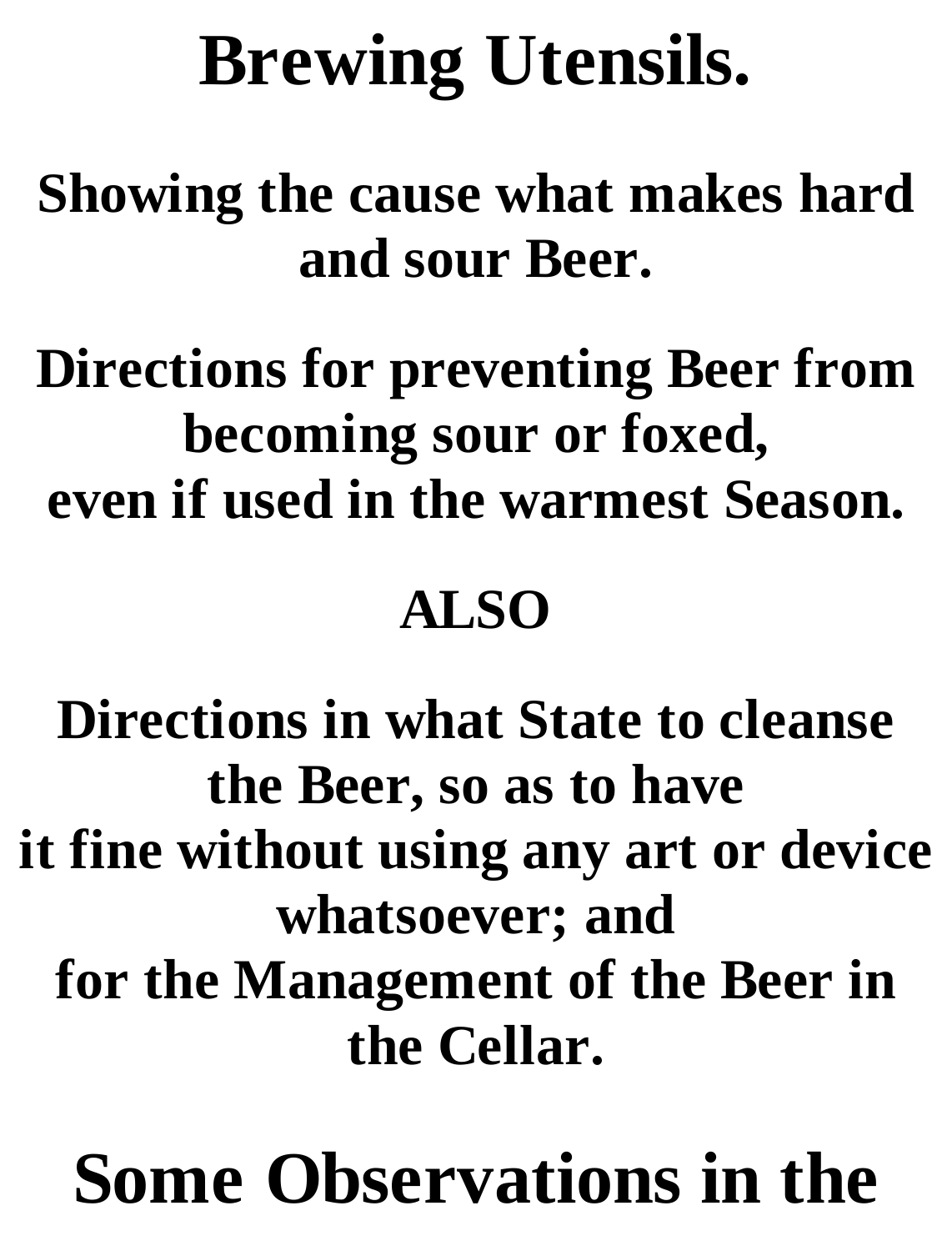## **Choice of HOPS;**

#### **Proving that they are useful after they have been used in brewing.**

*The different Experiments are from Twenty Years Practice.*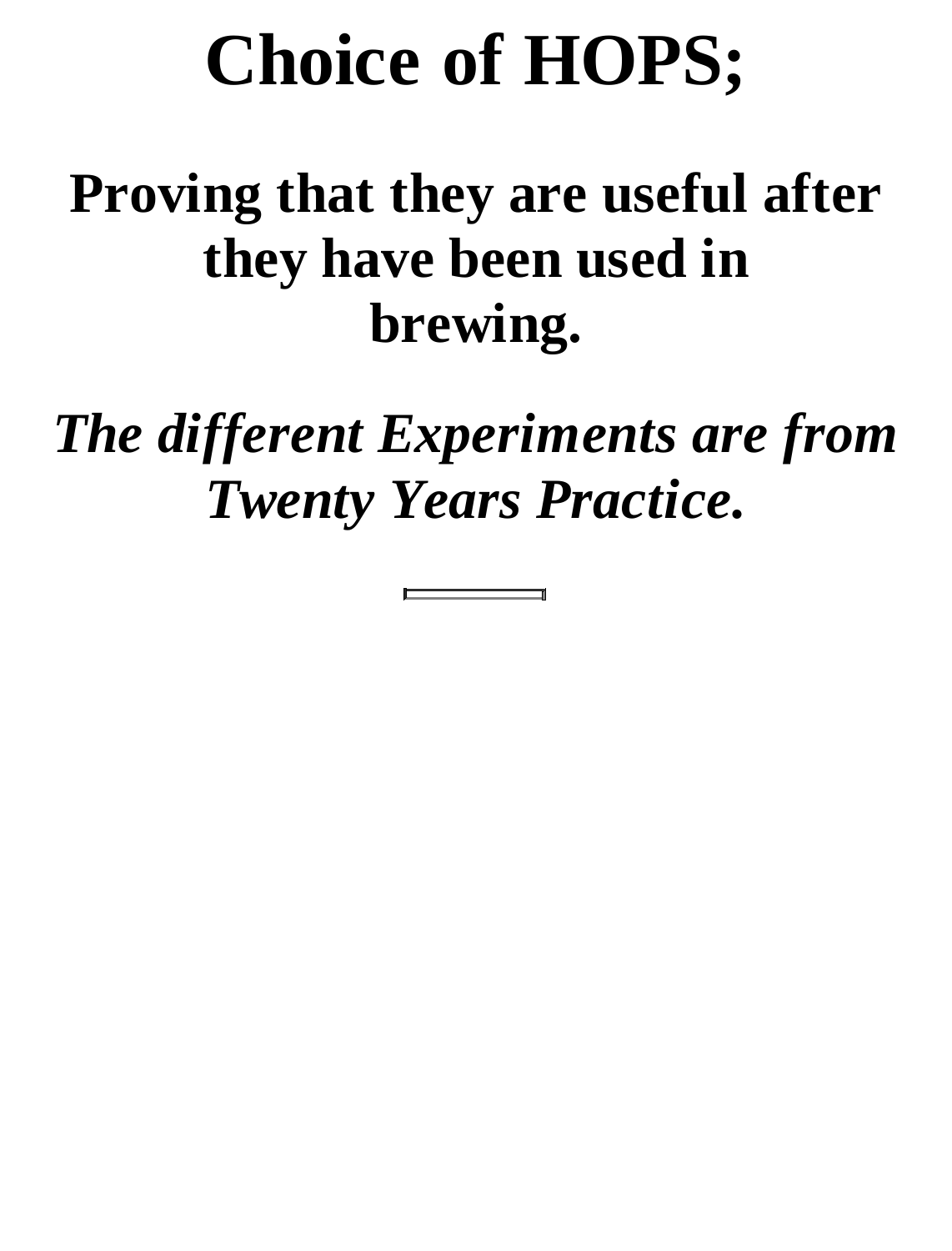## **B<sup>Y</sup> E. HUGHES.**

### **Some very useful and necessary directions to the Publican who retails Common Brewer's Beer.**

#### **SECOND EDITION.**

#### **UXBRIDGE: PRINTED FOR THE AUTHOR, AND SOLD BY T. LAKE. SOLD ALSO BY E. NEWBERY, ST. PAUL'S CHURCH YARD,**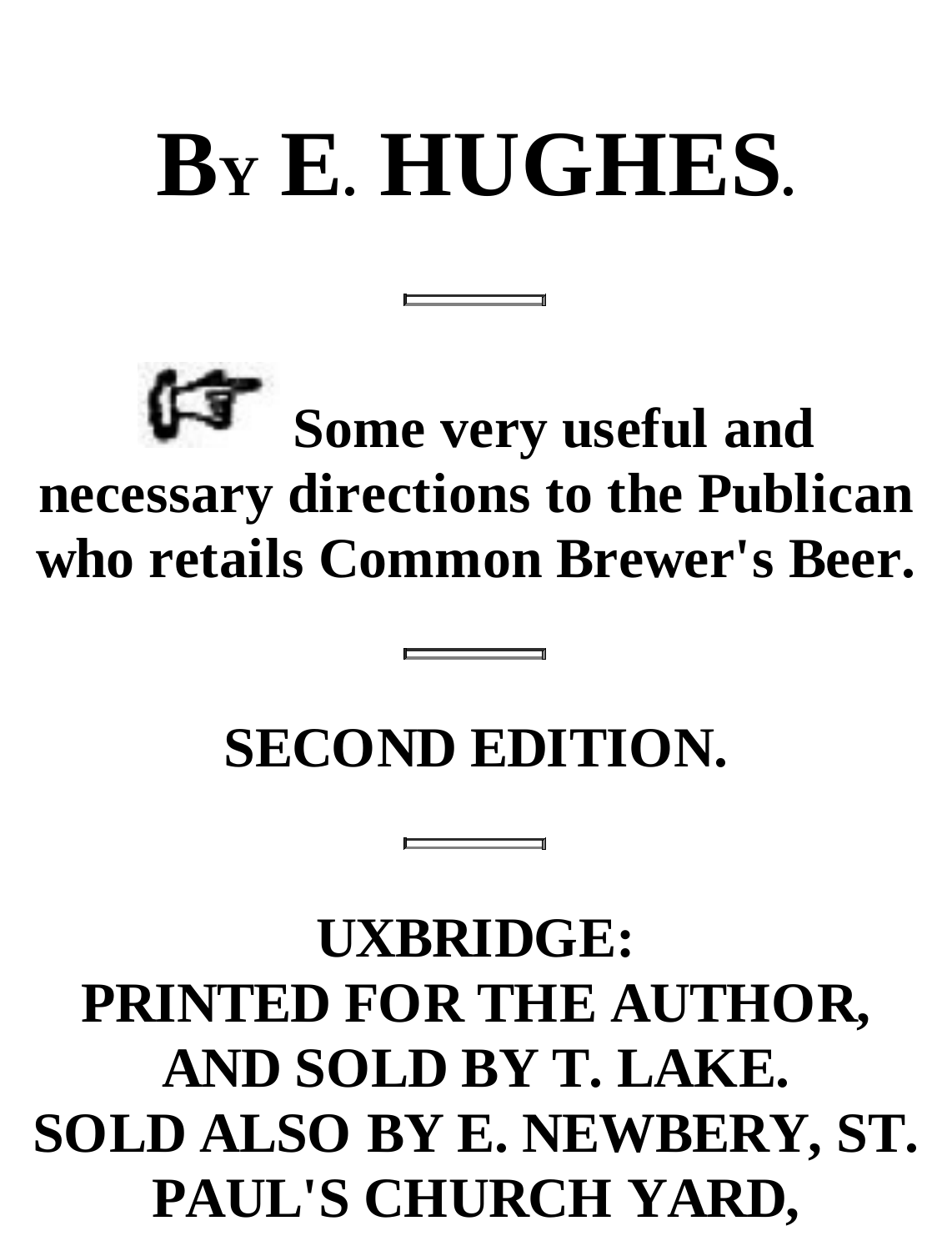#### **LONDON, AND ALL BOOKSELLERS IN TOWN OR COUNTRY.**

**1796.**

### **PREFACE.**

The first edition of this treatise met with encouragement enough to flatter me that I had left no room to improve it: but, encouraged by the satisfaction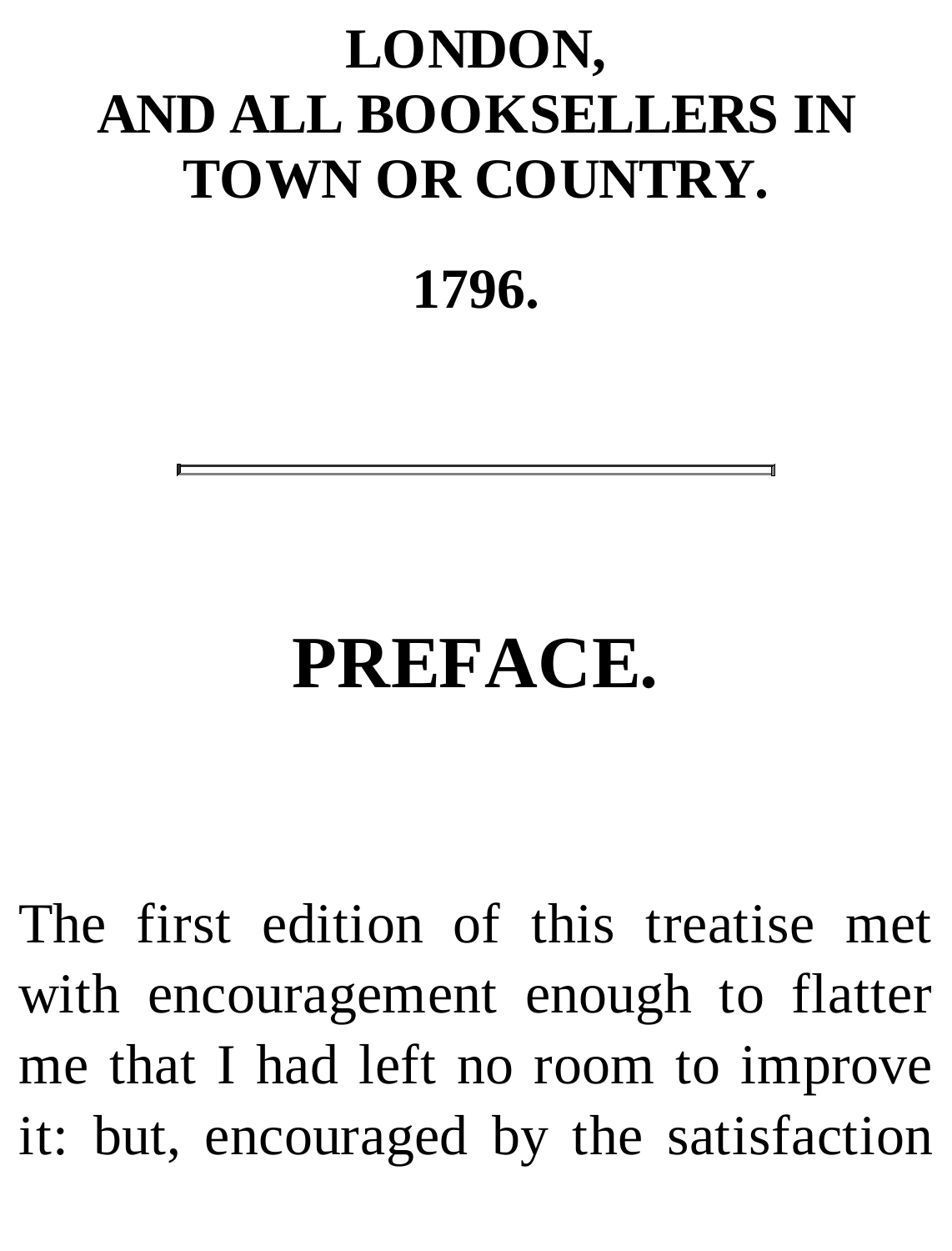my friends was pleased to express of its utility to the public, I have been induced to make every improvement I could collect.

Before I presumed to offer this small treatise to the public, the different modes and methods, here recommended, I have proved by different experiments, which I flatter myself will be found of utility, particularly to private families, especially farmers, because their servants have very little knowlege of brewing, their time being so much employed in other business, and so frequently are they changing their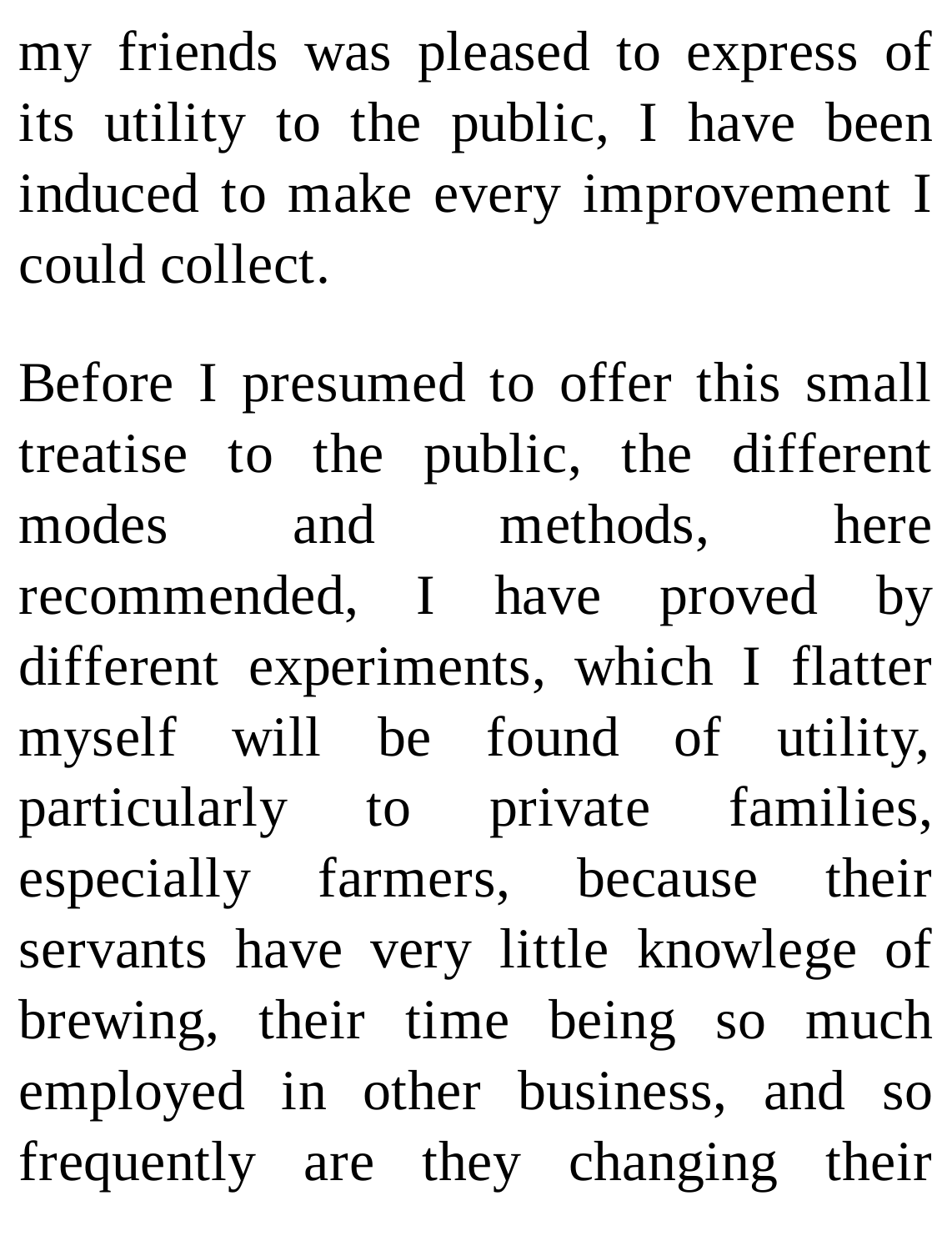employ that they are rendered incapable of being competent in brewing. I do not presume to dictate to those who are proficients; but it must be acknowleged that good malt is frequently marred in brewing by persons who have very little or no knowlege of brewing, and I flatter myself that by a perusal of this treatise it will enable them to be more competent in making the best of the malt intrusted to their care, to the greater satisfaction and benefit of their employers.

Waters having a great predominance in brewing, I have given directions in the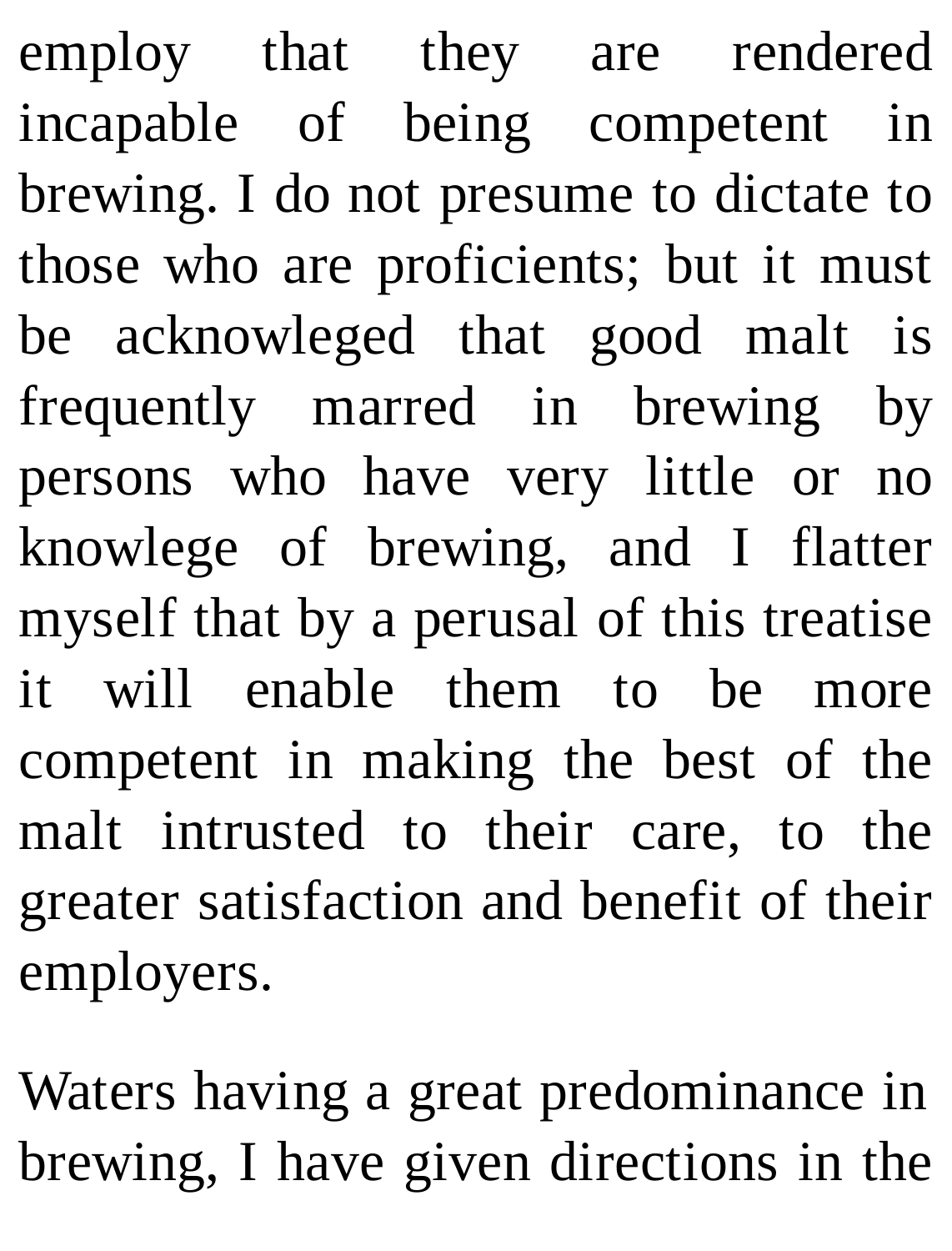choice and improvement of them.

The improvements in the brewing utensils will be attended with some expence, but the utility arising therefrom will soon make amends.

I have taken the liberty to admonish the retailer of common brewer's beer, because, from their inattention in managing the beer after it comes into their stock or possession, the blame, if any, is imputed to the brewer but I am fully convinced to the contrary, from the almost daily practice of the common brewer, and their malt being of the first quality, as country brewers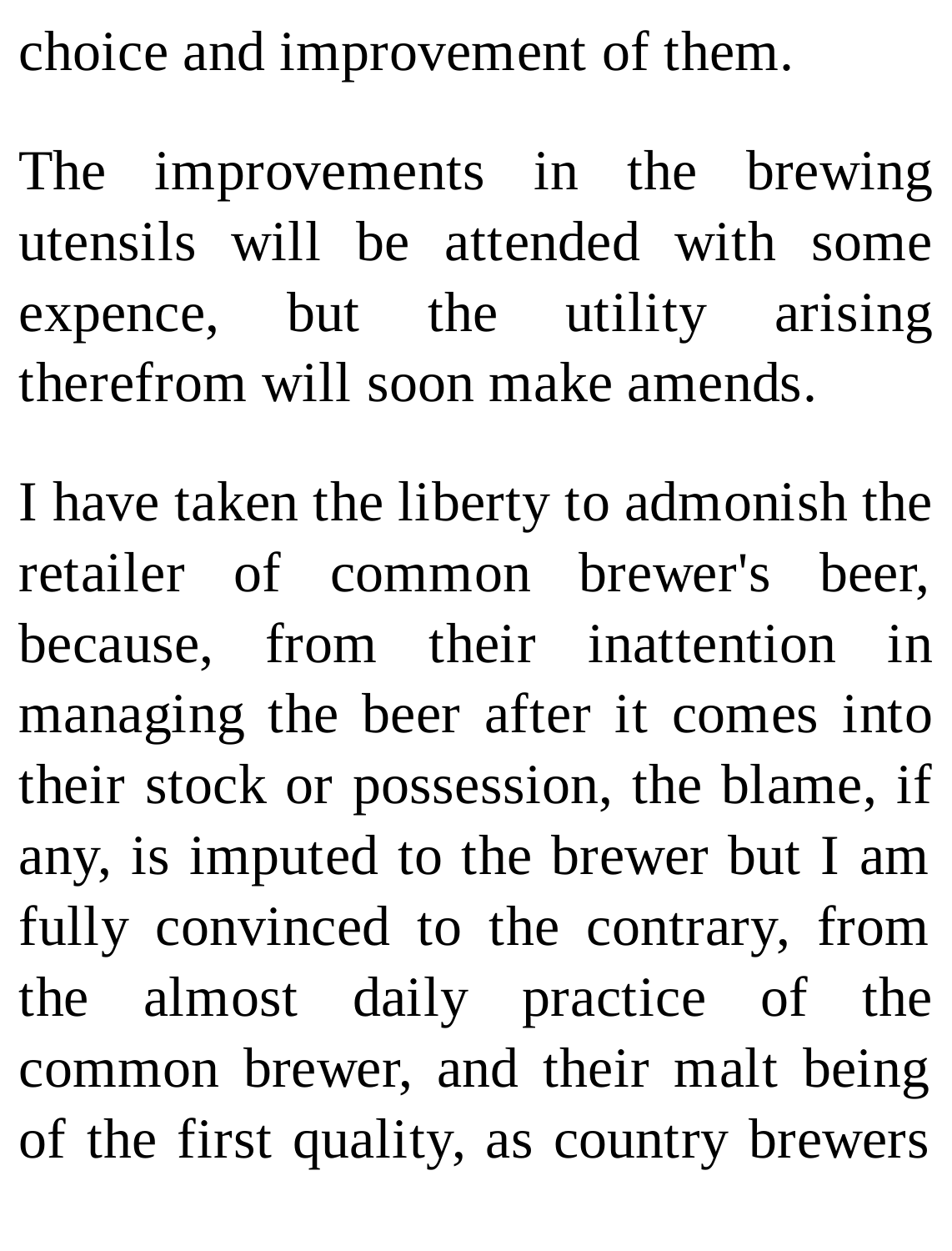generally make their own malt, and that from the best barley, together with the conveniency of their utensils, enables them to have the advantage of most private families that brew their own beer; therefore it principally depends on the conduct of the publican as to the quality of the beer, after it comes into his stock, or possession.

I have taken the liberty to give some directions in the choice of malt, not that I mean to challenge the maltster, or give him directions in the management of his corn, except in the drying. I presume if malt is not attended to on the kiln and perfectly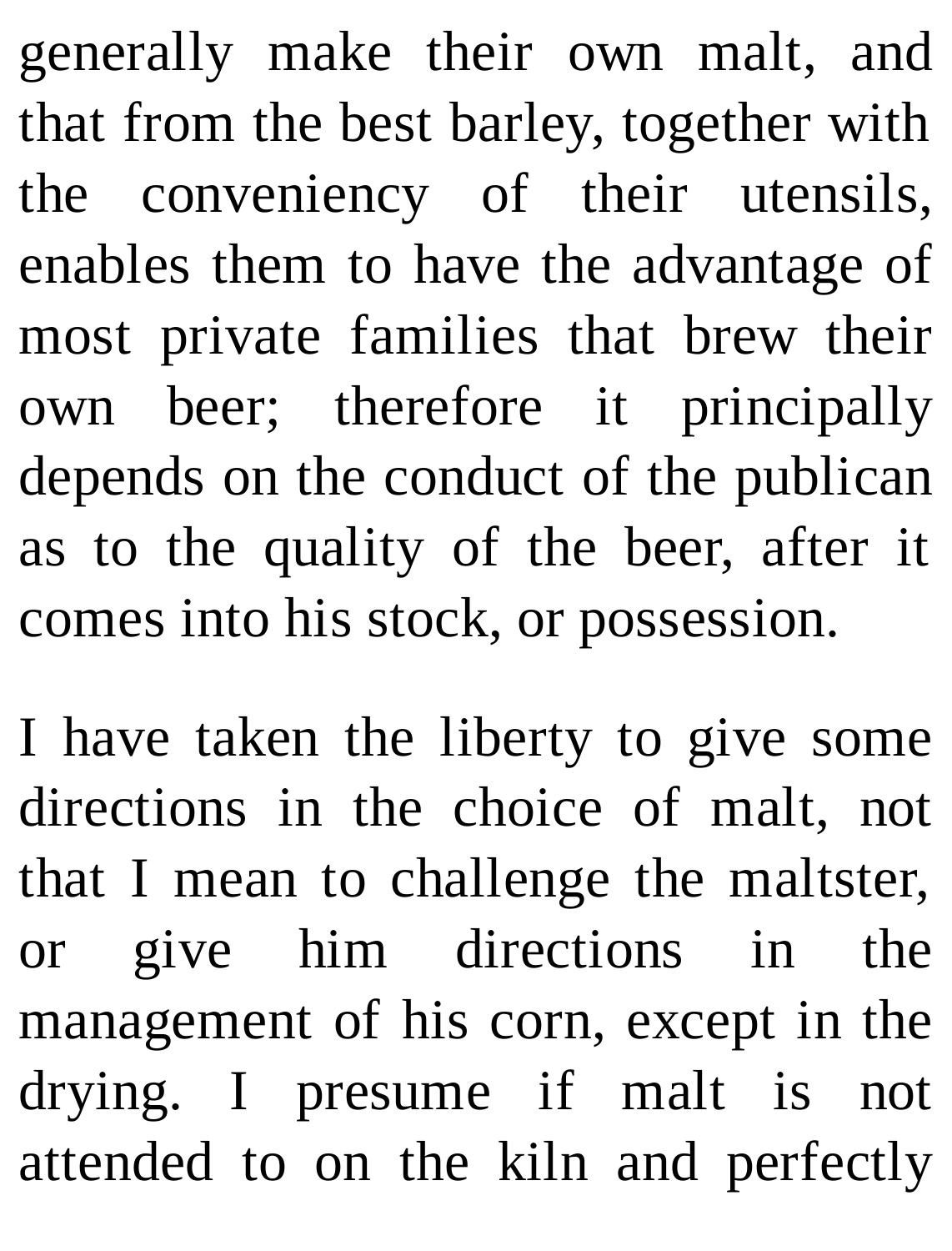#### sound dried, it never will produce good and wholesome beer.

E. HUGHES.

SEP. 3, 1796.

**A**

### **TREATISE.**

*On Waters.*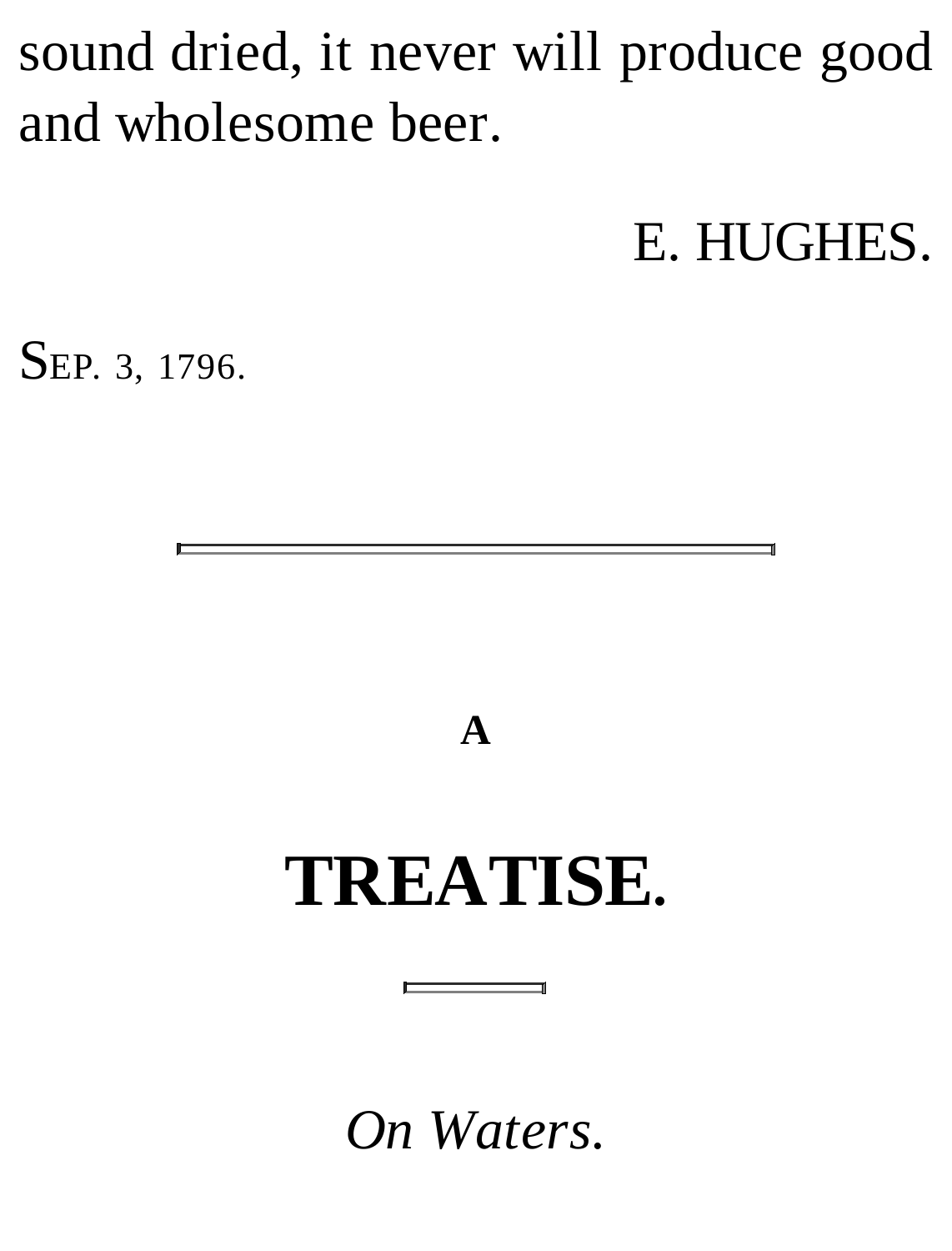Waters differ in their quality, that is to say, in extracting the goodness from the Malt; it is, therefore, very necessary for every one who professes the brewing of Beer, to be well acquainted with the nature and quality of the Water he brews with; for as the quality of the water is, so depends the brewing of beer. I am fully persuaded that waters so differ in quality, they will very much add or diminish the quantity and quality of the beer.

Well Waters ought not to be used only in cases of necessity, when waters of a softer quality cannot be procured: the well water should be pumped into tubs,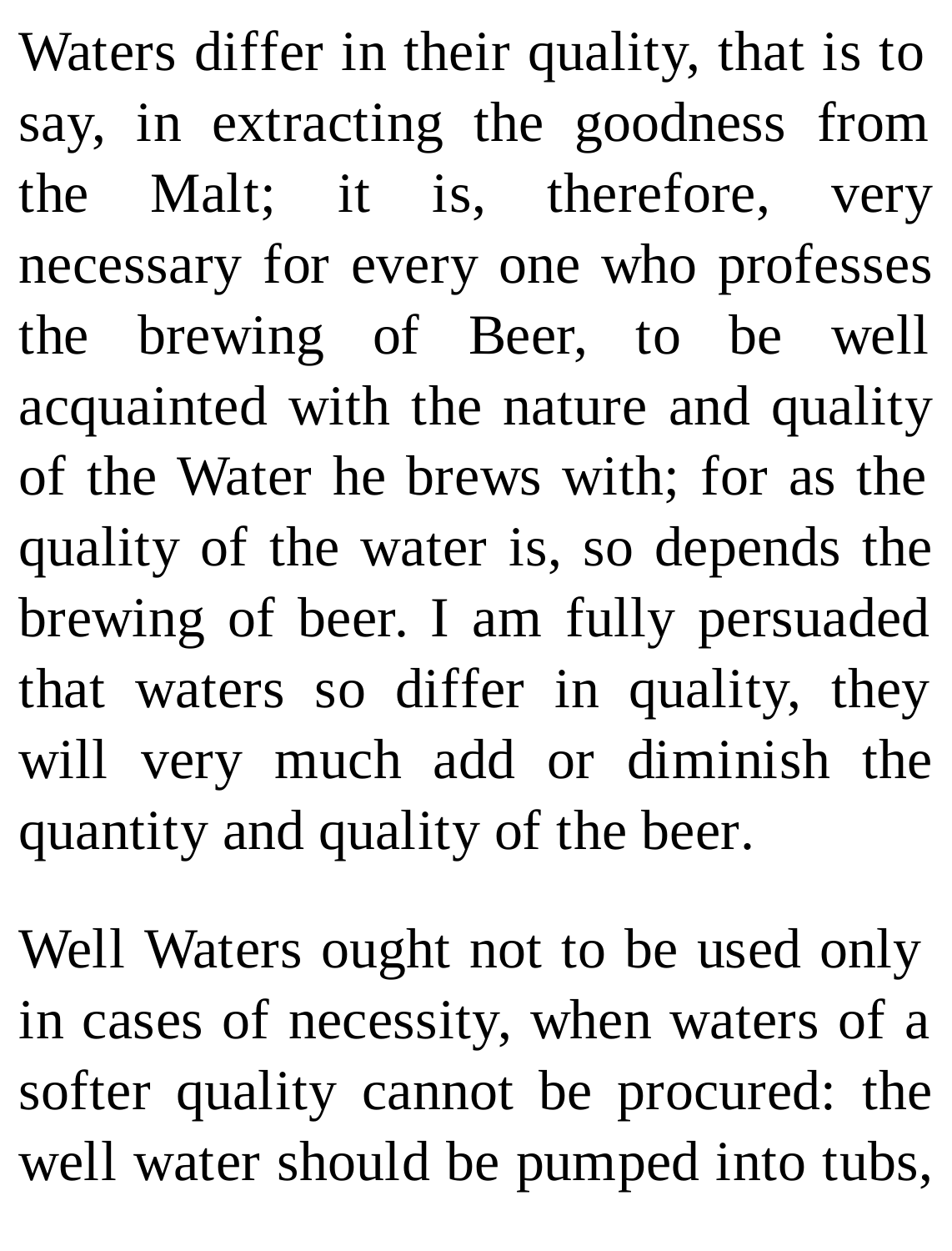or any convenient vessel that is clean and sweet. It is a custom with many to fill the copper a day or two, and sometimes longer, before they begin the operation of brewing, but this I strongly forbid; for a liquid cannot be too short a time in the copper, except it is in a boiling state; my reasons for this I shall point out in another part of this treatise. I would recommend fresh bran to be put into the well water whilst in the tubs, and now and then give it a stir, this will cause a sort of fermentation, and will likewise soften the water.

The time for keeping water in the tubs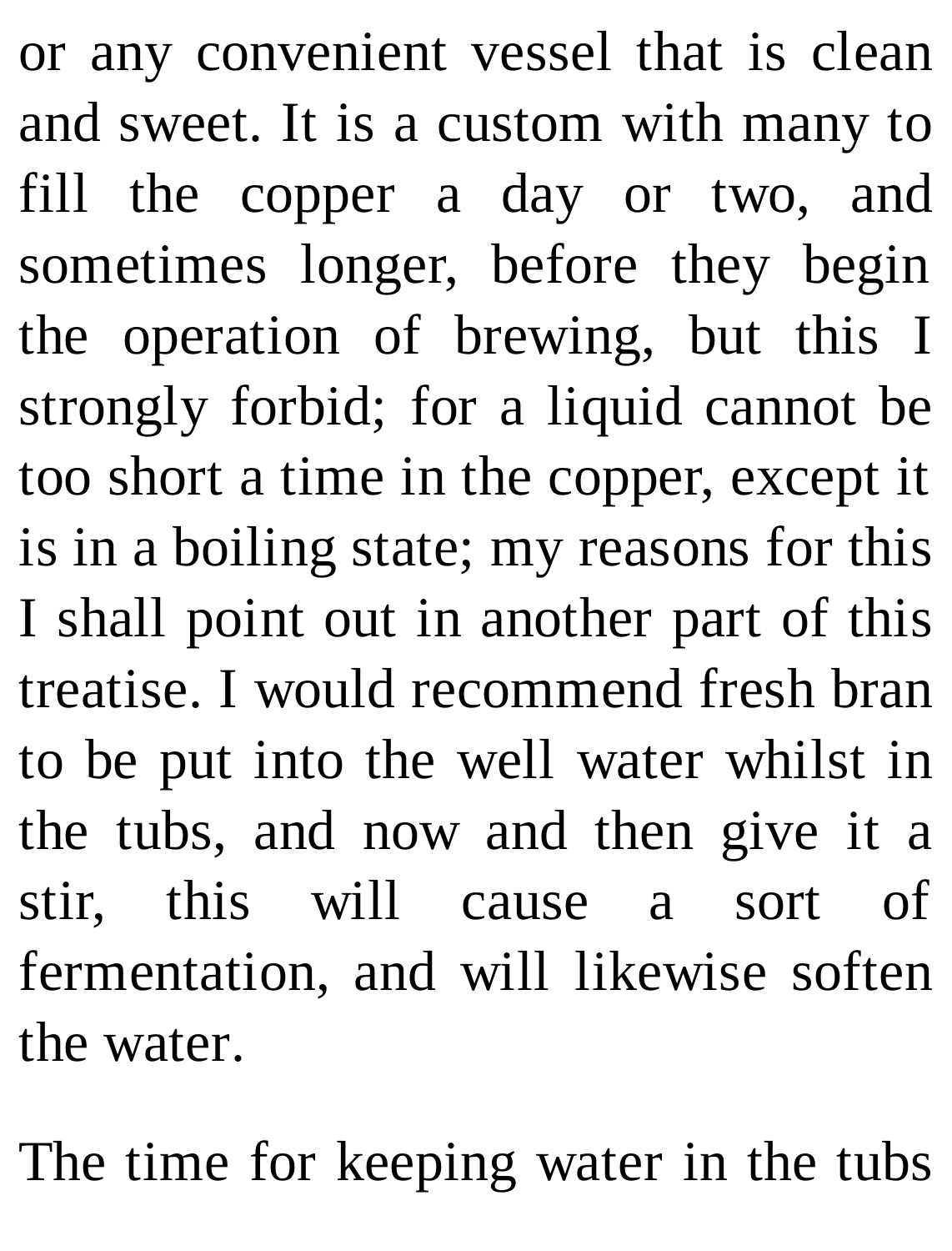must depend upon the season of the year: if in winter, or moderate cool weather, a week will not be too long; but if in summer, two days will be sufficient.

Spring or River Water is far preferable to Well Water, but river or spring waters differ very much in their softness, and that which will lather best with soap is a convincing proof, and is to be prefered for brewing; for,

First,—It will leave the grains dryer than well water of a harsher quality.

Secondly,—The beer will come to a quicker fermentation in the tun; and,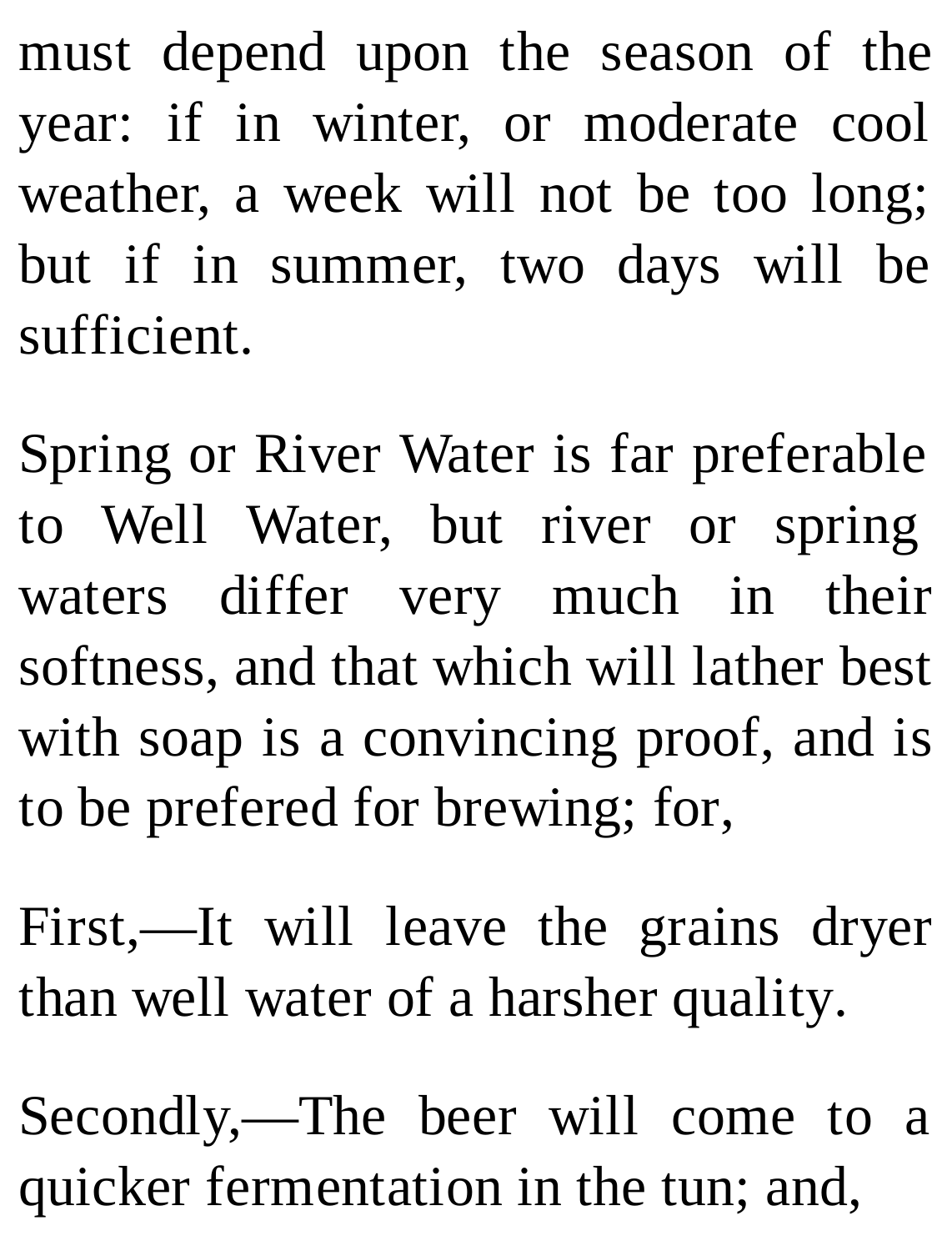Thirdly,—It will also fine itself much sooner in the cask, than if brewed from well water.

Rain Water, such as runs off tiled roofs, is, undoubtedly, to be prefered before well or river water in brewing, being of a simple and soft nature.

There is one very great object to the interest of the brewer;—Beer, brewed with rain or river water, will be stronger than beer brewed with well water from an equal quantity of Malt, because it will have a freer access to the Malt; and, as I said before, it will leave the grains much dryer than well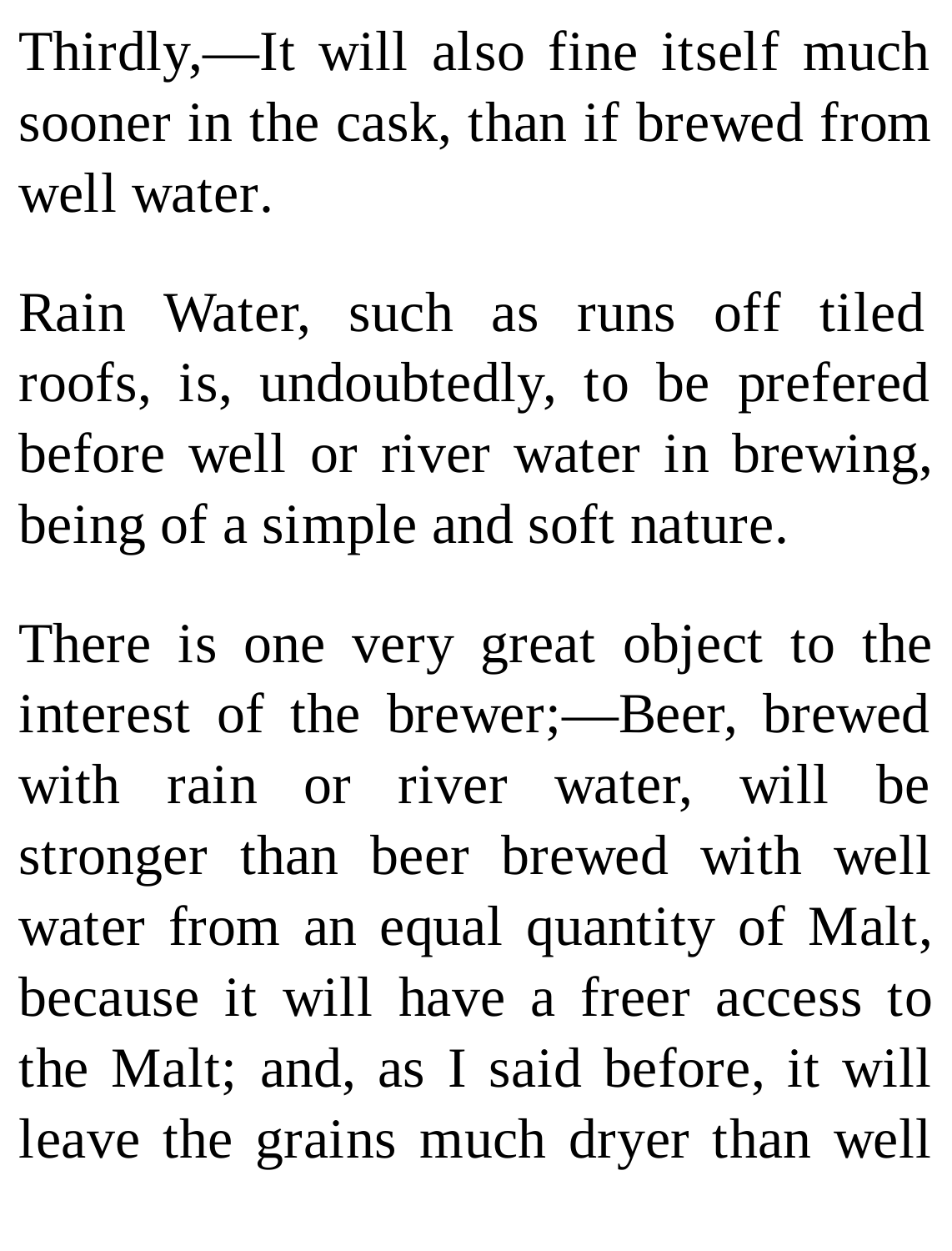water, which is convincing, the dryer the grains are, the better will be the beer.

Many persons very much prefer Pond Waters, such that are frequently disturbed by horses and other cattle, which generally causes it to be in a thick muddy state; but the sediments of this thick muddy water must be found prejudicial; for when the wort is emptied out of the cooling tubs into the working tun, or running from the coolers into the tun, a part of the sediment, from the foulness of the water, will follow the wort into the tun, consequently the yeast will be in a foul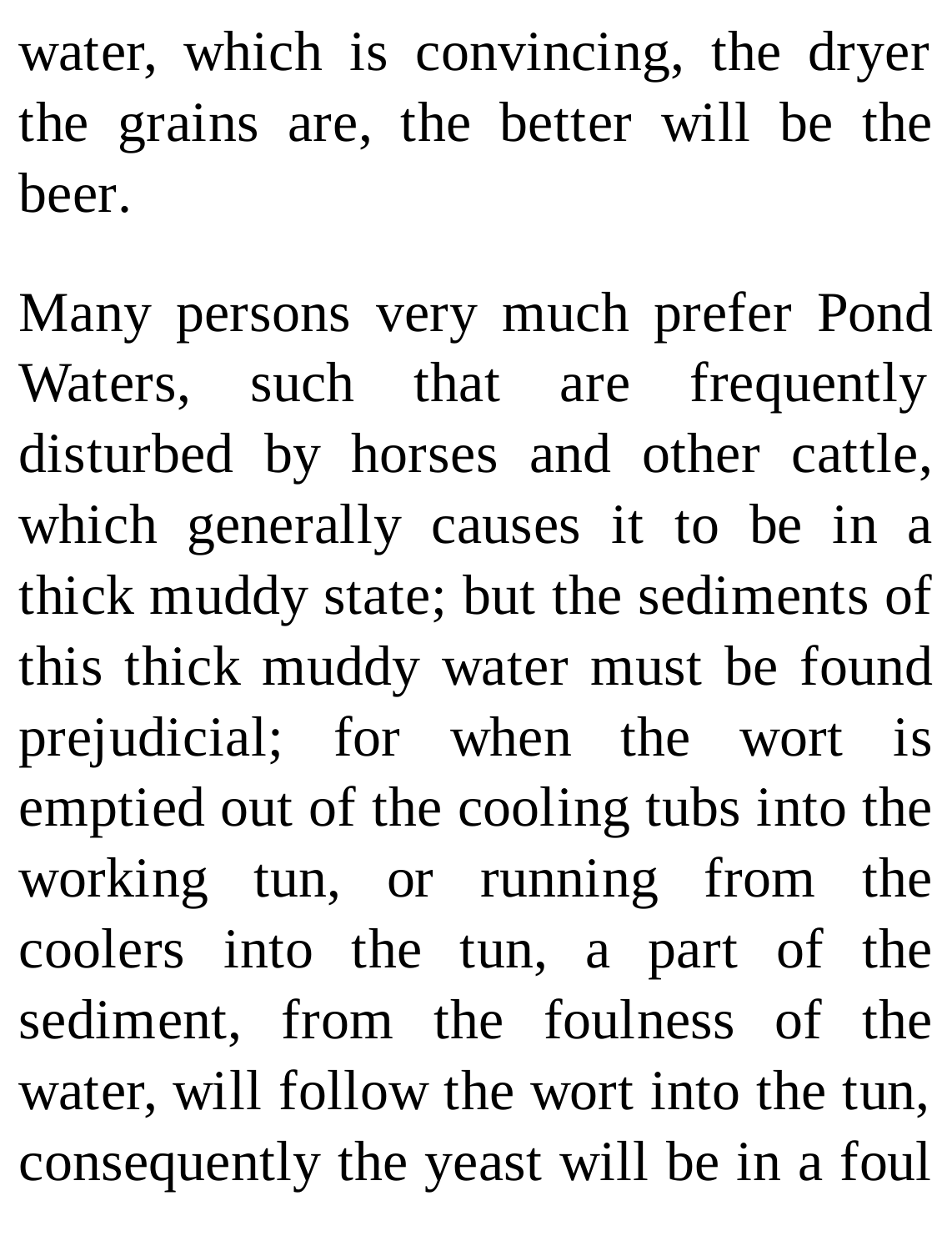state and cannot be of that utility in baking, as though the brewing had been from pure clean water.

There is a great difficulty often happens in making beer come to a fermentation in the tun; this, I verily believe, is principally owing to the hardness of the water it is brewed with.

#### *Some Observations on the Grinding of Malt.*

Much depends on the grinding of Malt. Many people give directions to have their malt ground small, having an idea that the water will mix itself with, and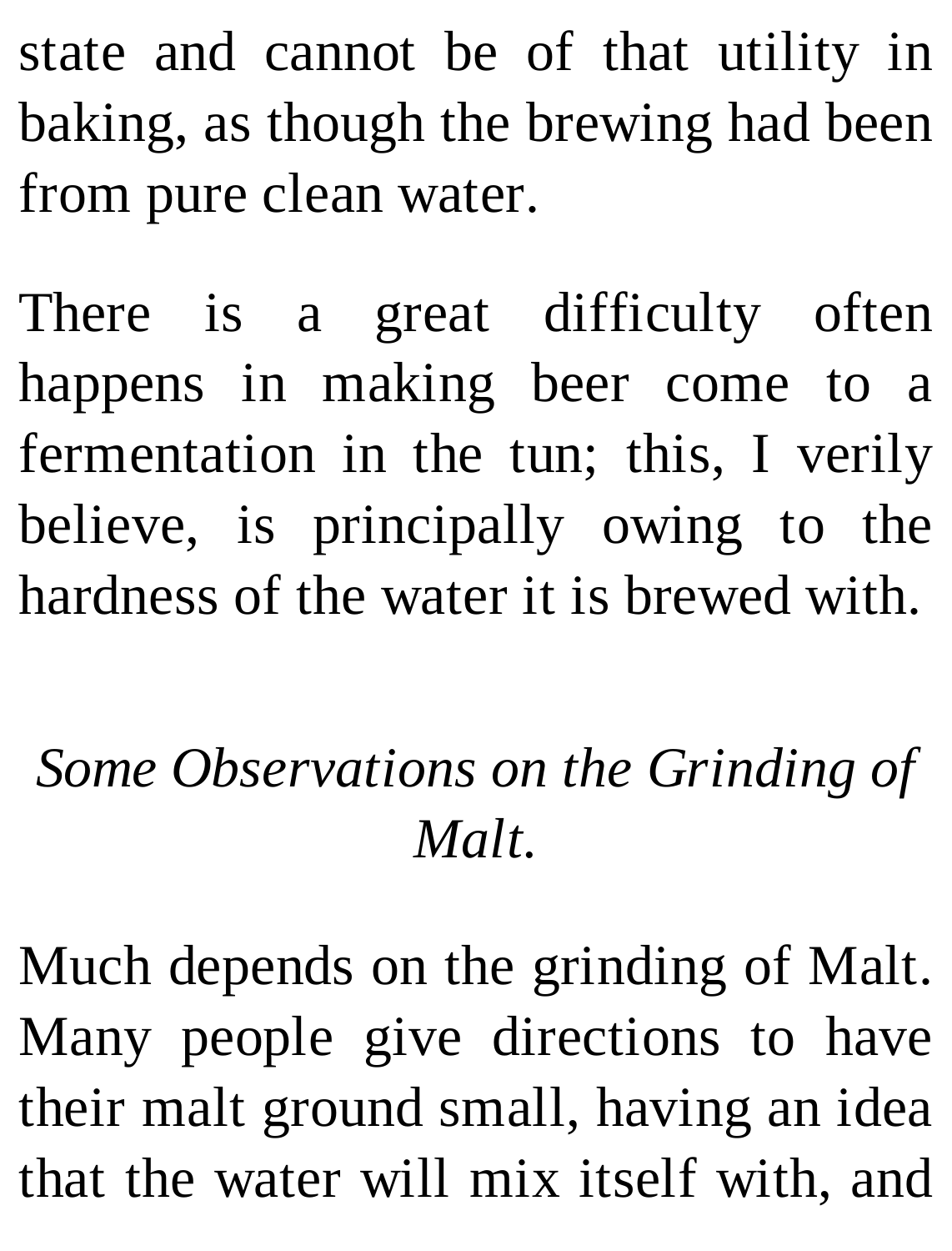have a more free access to it, than when ground in a more coarser state; but this idea is very erroneous. Malt should be only broke in the Mill, that is, if possible, every corn should be only bruised; malt ground in this manner will discharge the wort in a fine state throughout the whole brewing.

I have known many persons neglect giving orders for their malt till the day before they intend to brew; but malt should be ground four or five days, or a week would not be too long for brown malt, but great care must be taken to keep it in a dry place.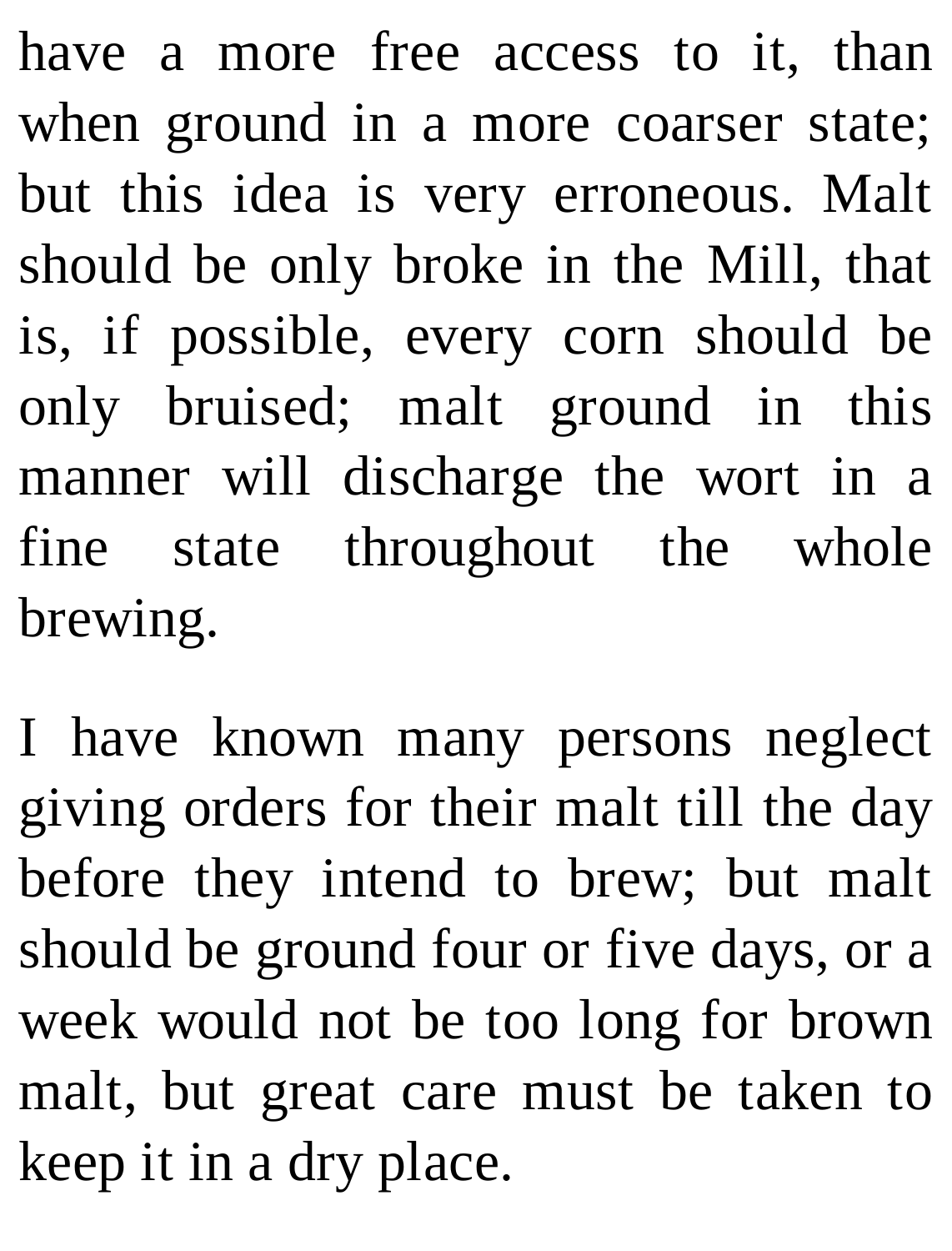Malt, ground a reasonable time before it is used, loses the heat which it receives in grinding, and reduces it to a soft and mellow state; it will receive the water more freely, and a greater quantity of wort may be made than if it was brewed immediately after it was ground. The beer will also work much better in the tun and in less time become fit for use than if brewed as soon as it comes from the mill. This is proved by good housekeepers, who have their wheat ground two or three days before they use it; for by losing the heat it receives from the mill in grinding, the flour will be lighter, and receive the yeast and water more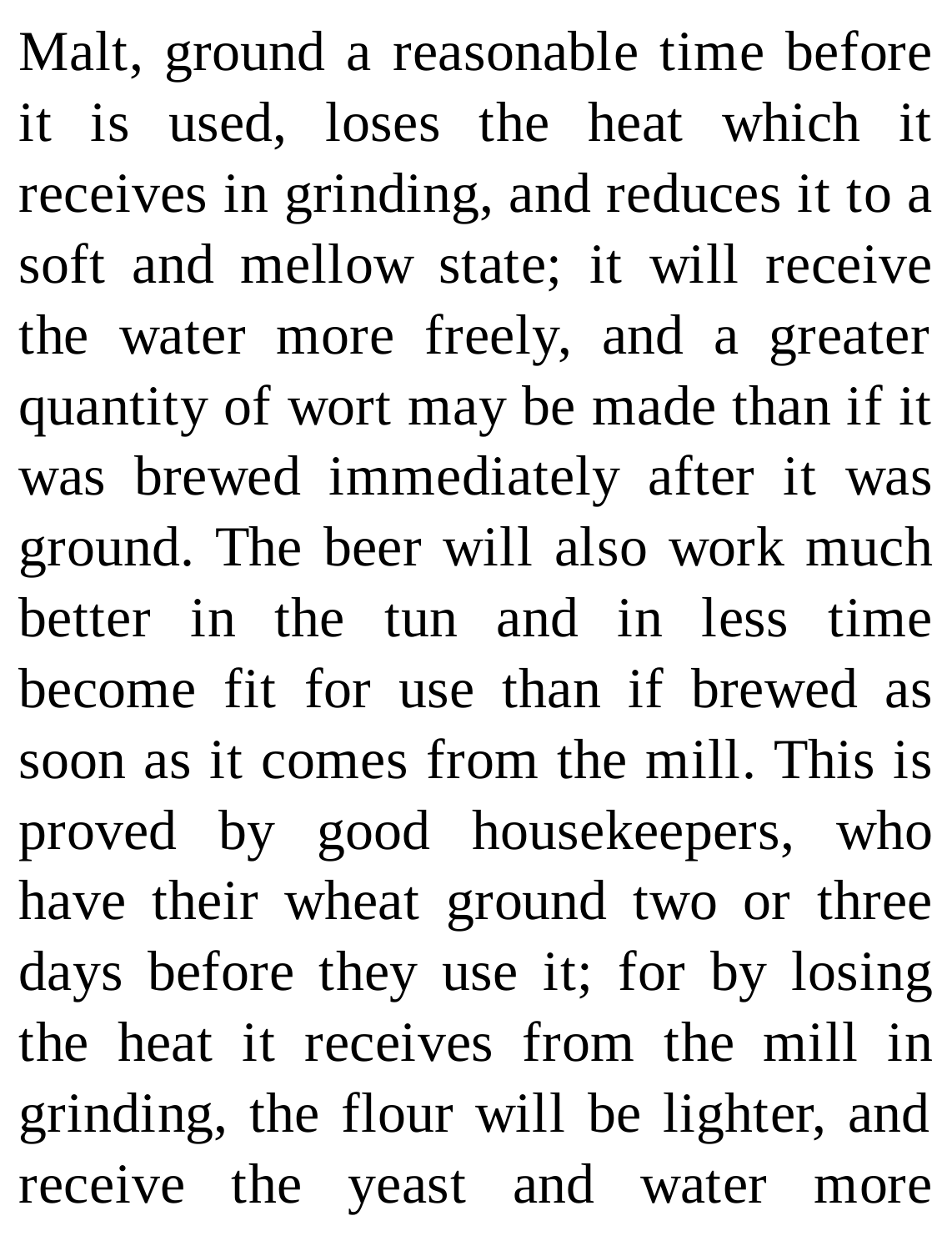freely, than if used immediately from the mill.

Brewing is generally left to the care of servants, particularly in farm houses, who frequently have at the same time other business to perform, which too frequently causes the brewing to be neglected, particularly in its first stage. The mash in this first stage determines the whole of the brewing, for the malt ought to be well mixed up with the water, which will cause some time and labour; therefore the person employed in brewing should not, on that day, have any other business to perform, so as to engross any time or attention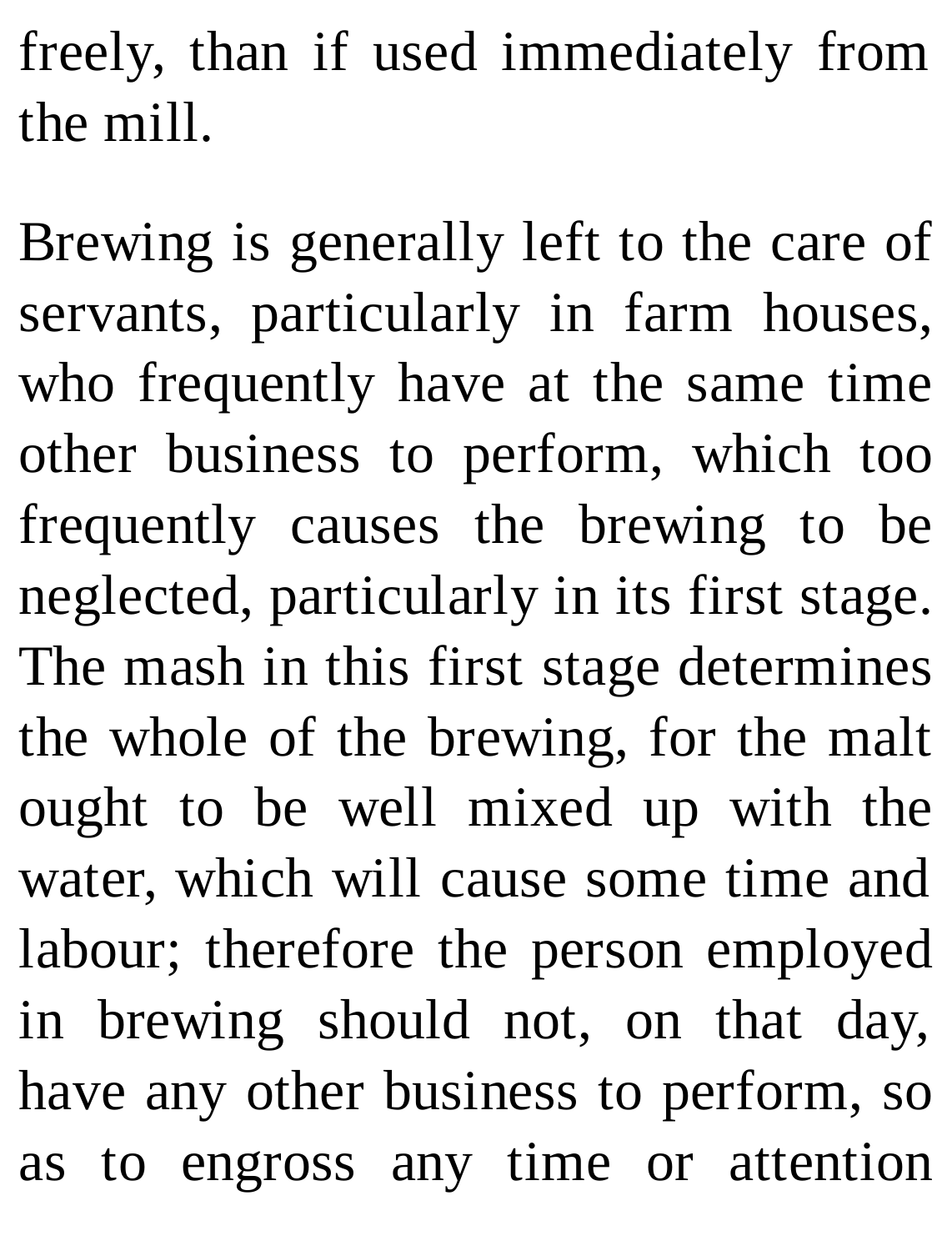from the brewing, for any part neglected may mar the whole, which is too frequently the case.

#### *Improvements in the Mash Tun.*

Mash Tuns should have false bottoms, to take up as occasion may require; they should be about two inches clear of the fixed bottom, with holes therein, about a sixth part of an inch in diameter. The false bottom answers two good purposes;

First,—You may be more expeditious in mashing, by having a free access to all parts of the mash tun, which, with a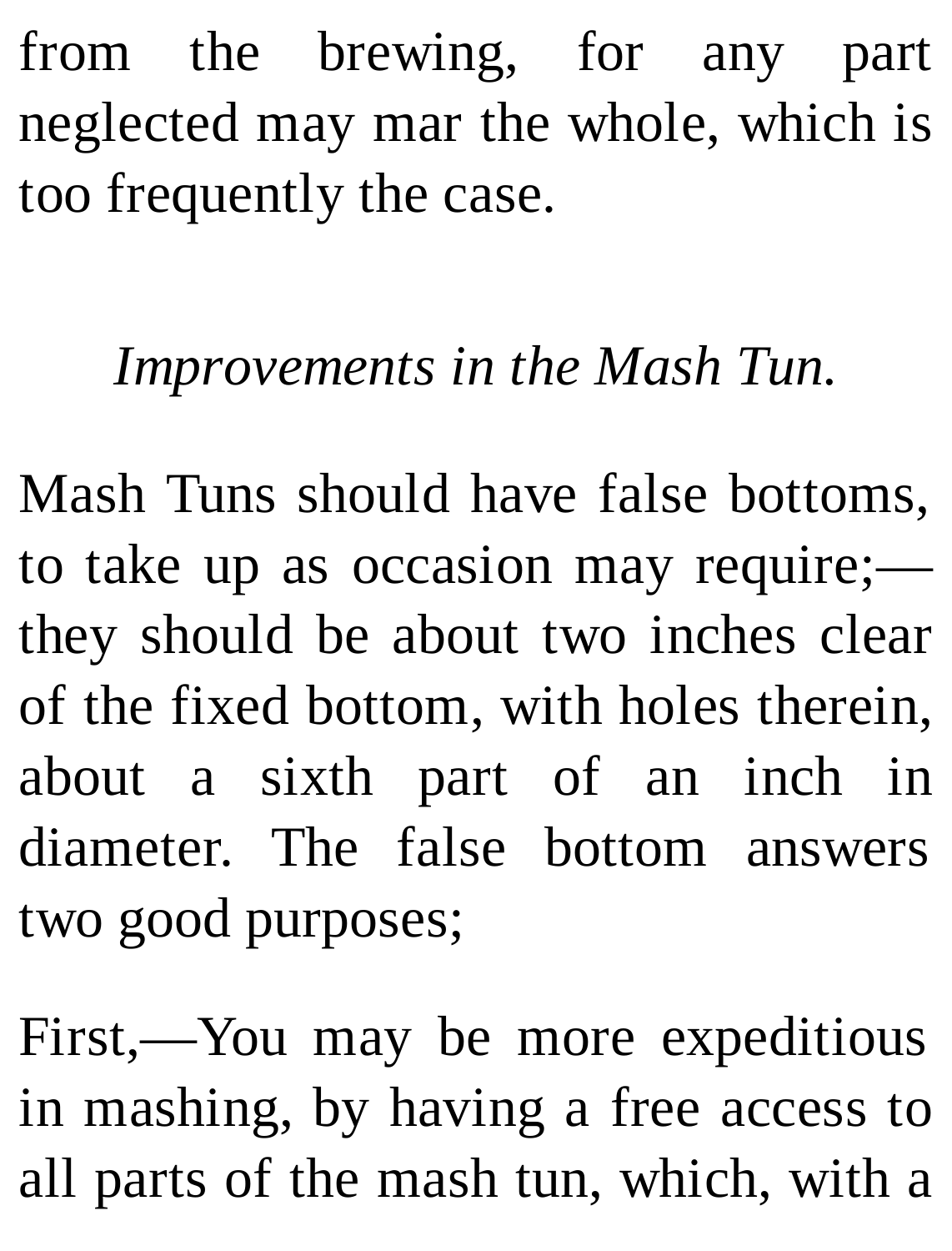tap vase or some such like instrument being in the mash tun, will impede the stirring of the mash, therefore some part of the malt will not be mixed with the water.

Secondly,—The false bottom will drain the grains dryer than the tap vase, and in the fixed bottom there will be a sediment left, which, with one bottom only, would have passed through the tap vase, and a part of it accompanied the wort down into the tun. This will answer another good purpose; for the sediment not accompanying the wort into the copper, it will want less boiling, as it will break sooner and fine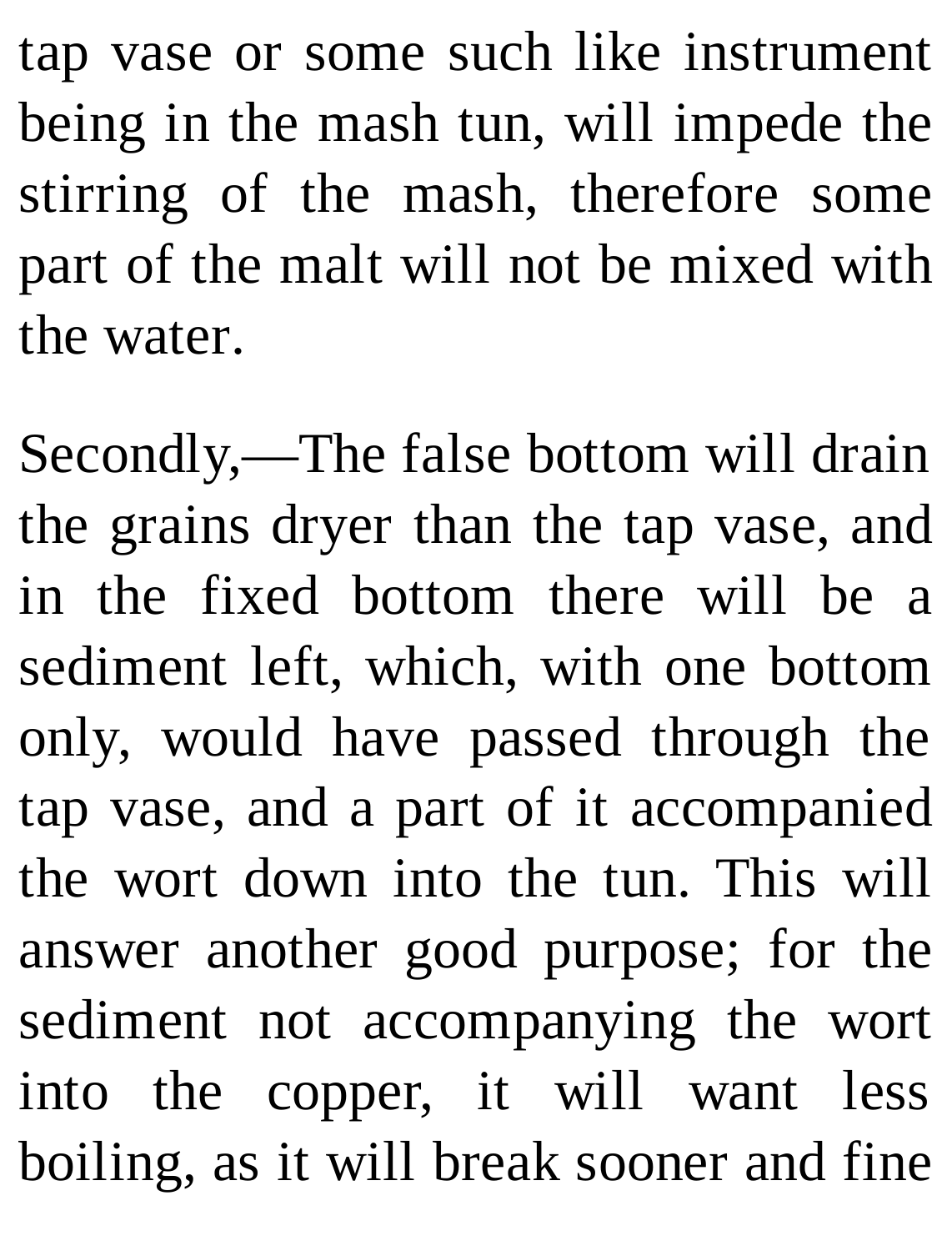itself.

*Note.* Where the false bottom is used the tap must spend through a cock at the bottom of the tun. The holes in the false bottom may be about three or four inches distance from each other.

Fail not to boil your water six or eight minutes, then let it into the mash tun; if time will permit, do not put your malt in for mashing till the steam has escaped and you can see your face in the water; but if time will not admit of this, add about one gallon of cold water to eighteen gallons of hot. Whilst you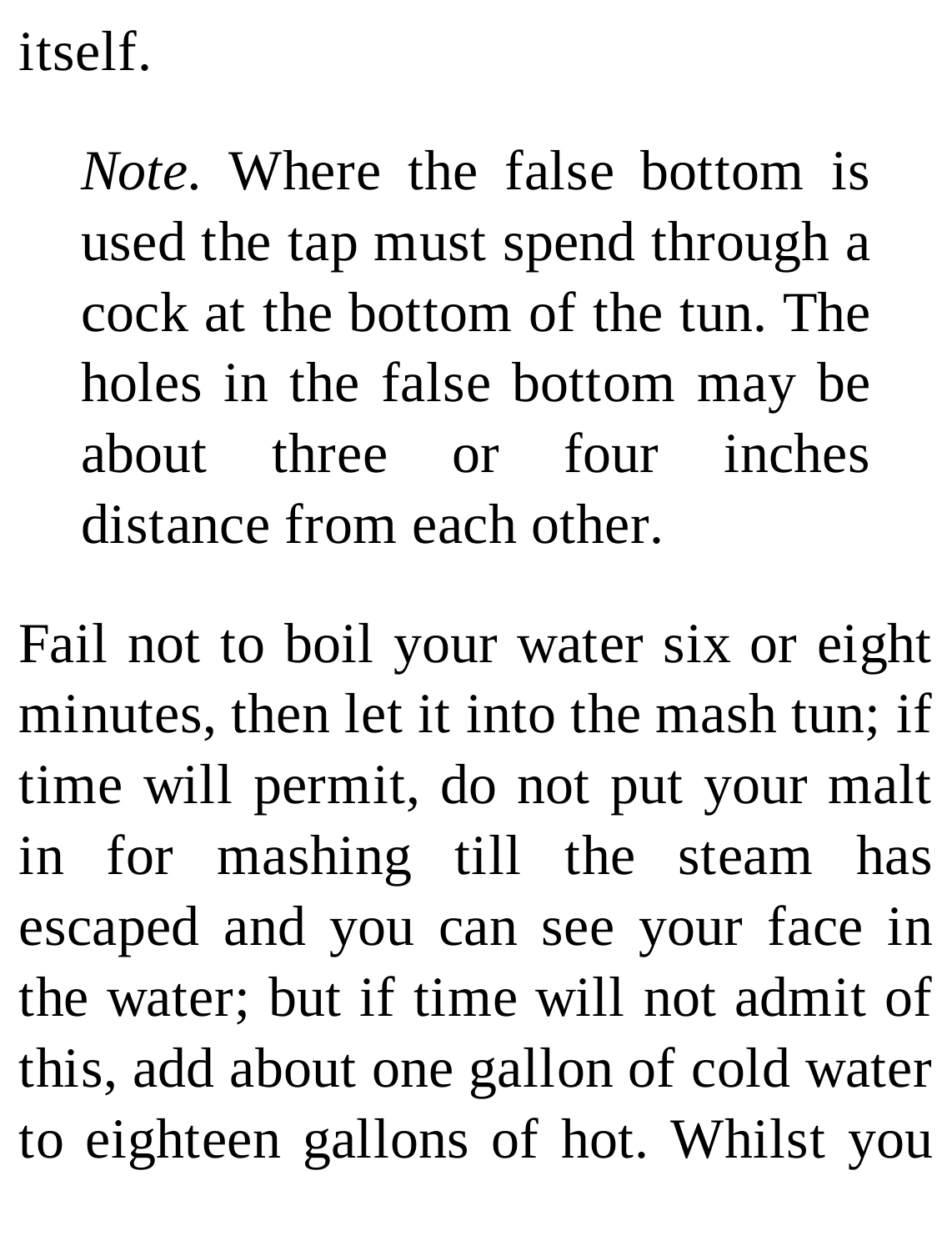put your malt into the tun, let a person stir it to prevent its clotting, then well mash it, and let the mash stand two hours at least. The second mash need not stand so long as the first. If convenient, always make use of hot water for your small beer, for by boiling the water a few minutes it will soften it, and will cause it to have a more free access to the malt, and the wort will require less boiling.

#### *Boiling of the Worts.*

Many brewers boil their worts from one to two hours; this is very much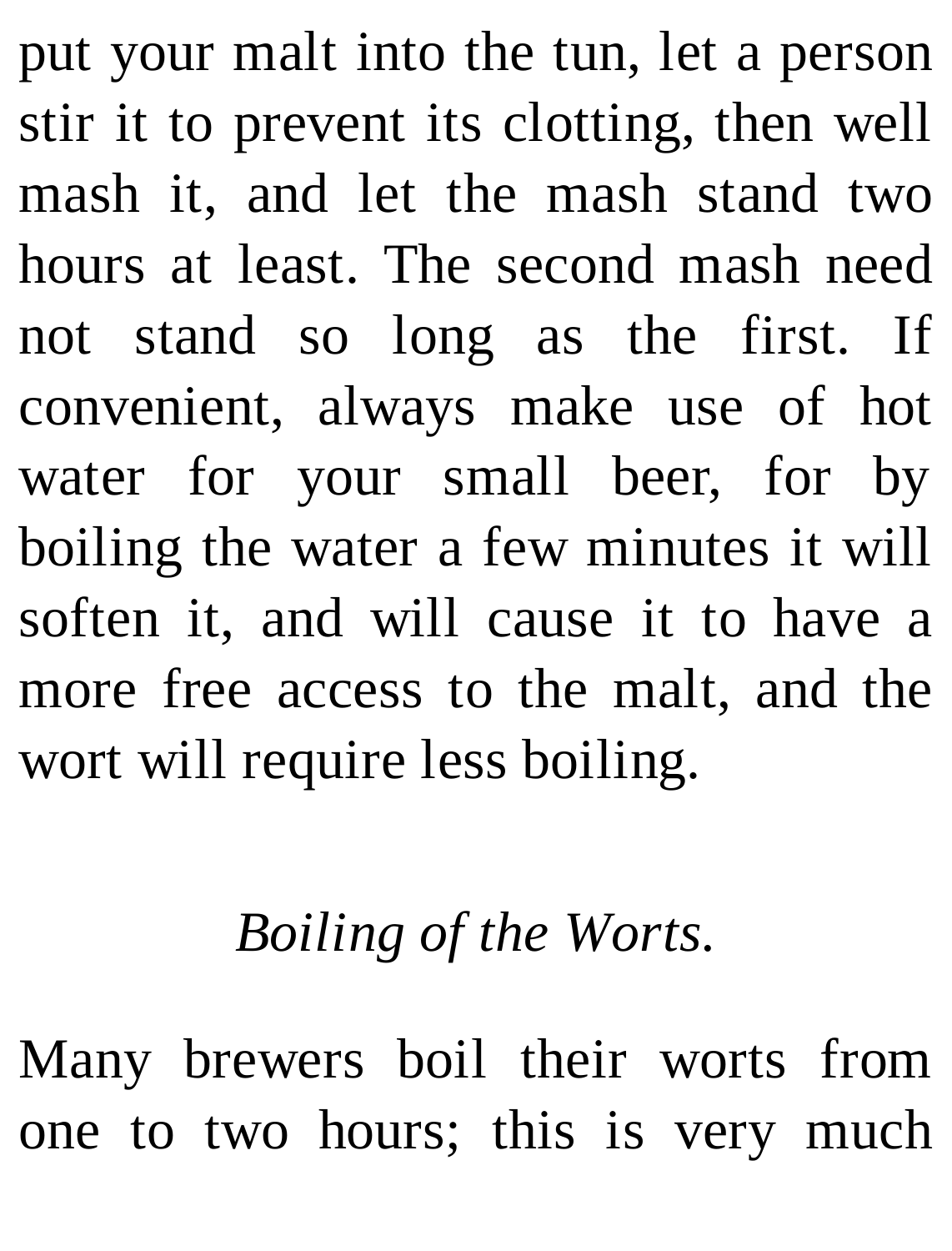practised in private families;—a great part of the time the wort is in a simmering state the fire perhaps is not attended to, the person who has the care of the brewing is, as I said before, frequently employed in some other business, therefore this very material part is neglected: As soon as the wort is in the copper it should be made to boil as quick as possible, and a brisk fire should be kept under the copper to cause the wort to boil as fast as possible, for fast boiling will cause the wort to break and fine itself much sooner than it would if kept in a slow boiling state. Thirty or forty minutes will be sufficient to boil ale, and one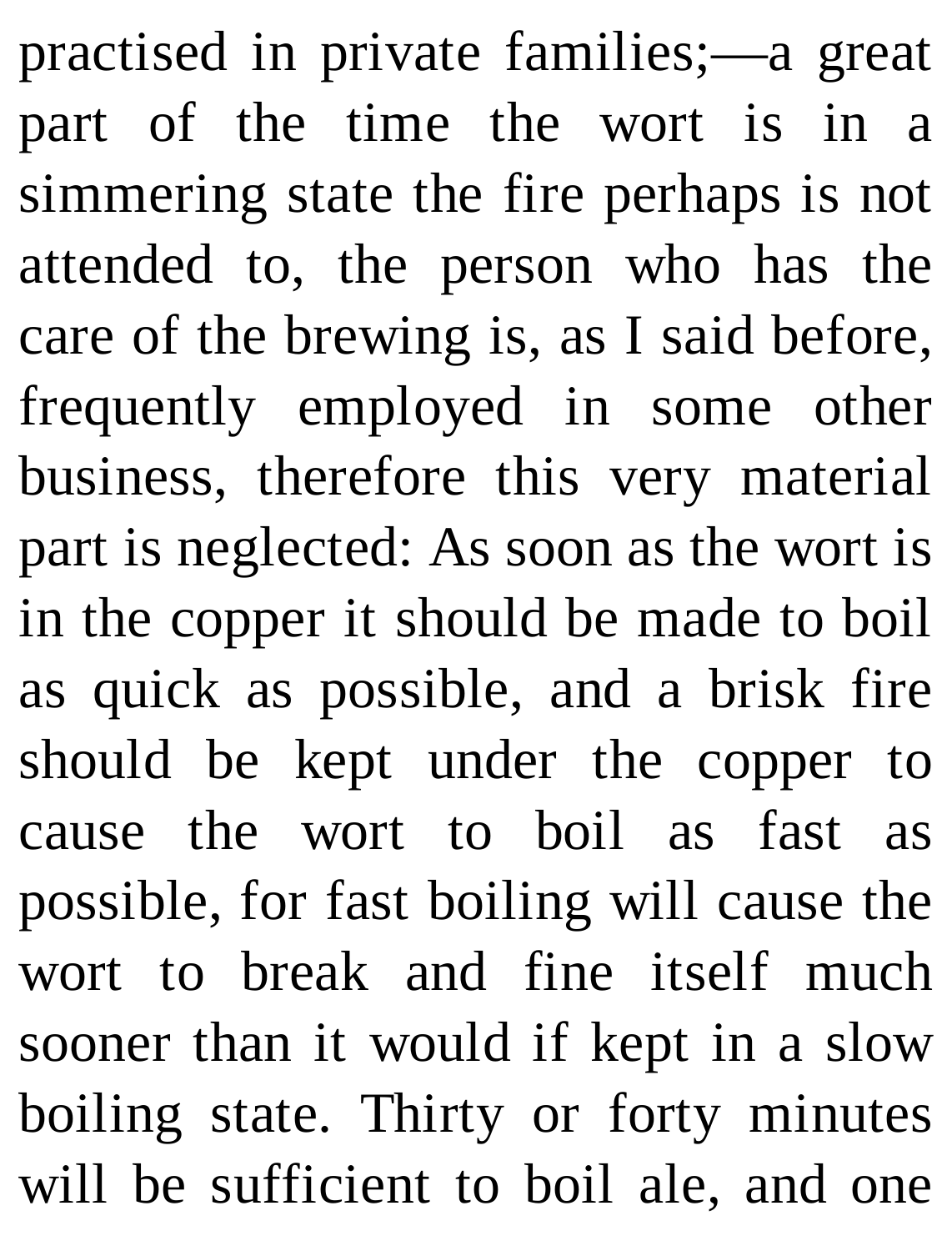hour if strong beer. This quick boiling will cause a saving of one gallon in twenty, at least, which must be acknowleged a *great advantage*, considering the present high price of malt.

I will presume to say there will be a saving in the wood or coal by boiling the wort, as is commonly said, a gallop, when it rises itself considerably above the copper.

The copper should have a curve made of wood, fixed round the brim, to prevent the wort from being spilt when boiling; or the copper should be so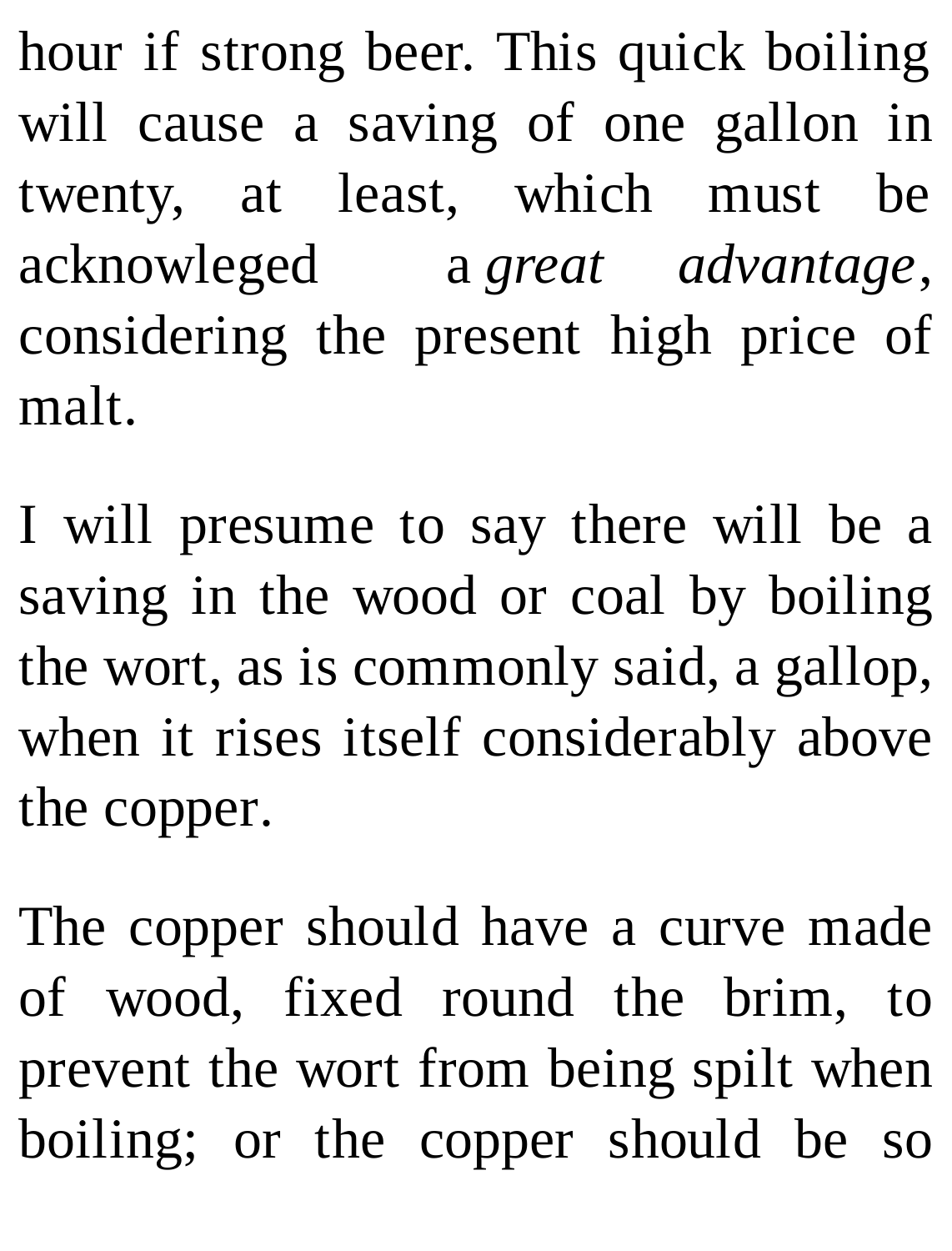hung, with a sheet of lead fixed round the brim in a sloping position, that when the wort is hastily boiling, it would fall on the lead and immediately return into the copper, therefore it would prevent the wort from wasting or boiling over.

#### *Cooling of the Worts.*

As soon as the wort is out of the copper the next thing is to get the heat out as soon as possible, and to get it in a state for fermentation. Most private brewers, and many victuallers, separate their worts into tubs, bowls, pans, &c. for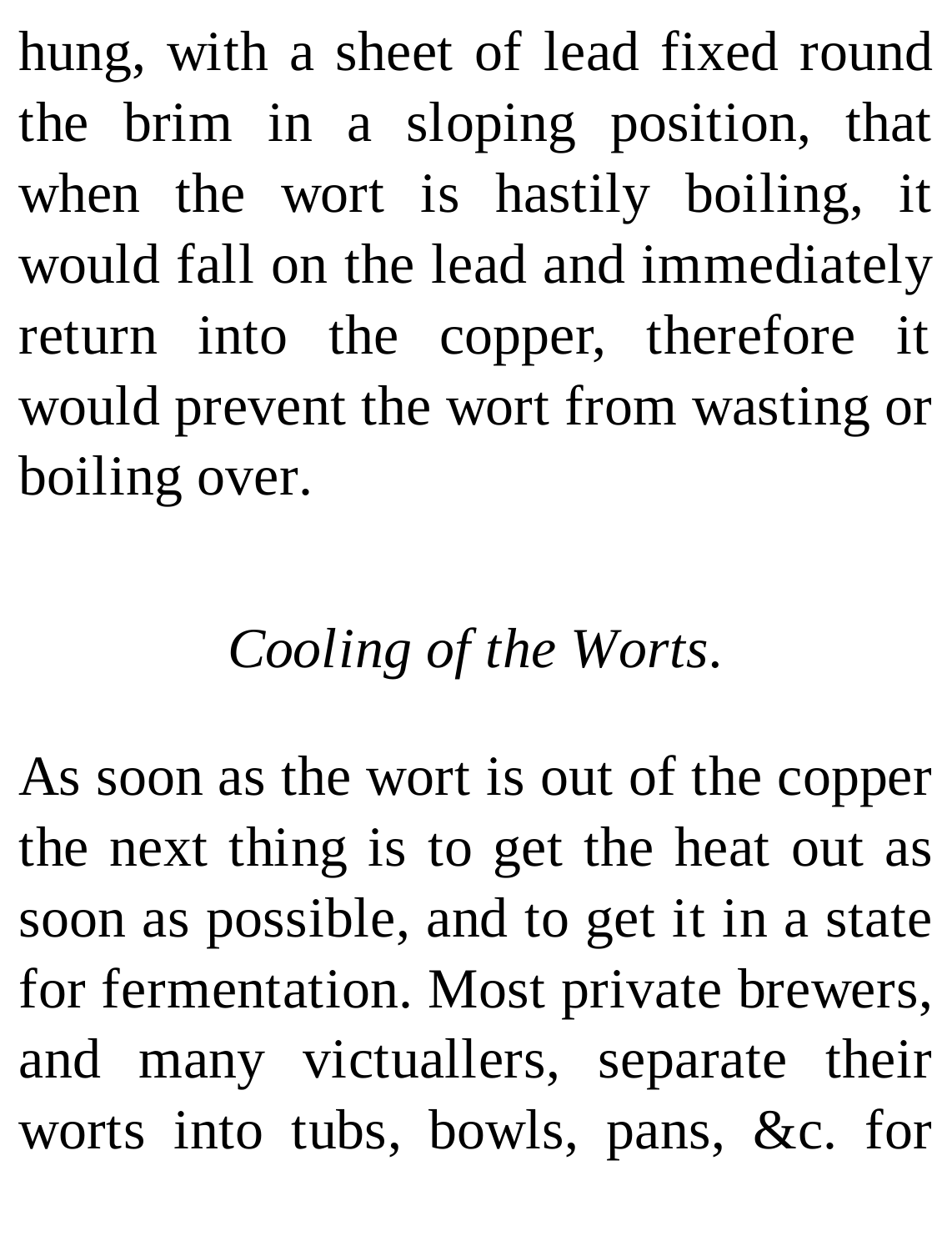cooling; I have seen wort in no less than twelve or sixteen different utensils; worts being of a sticky quality, it must be acknowleged that a loss is sustained by having the wort in so many utensils, and also very inconvenient to pour the wort from the tubs and pans into the working tun; for in each of the before mentioned utensils will be a sediment, which too frequently follows the wort into the working tun.

Now to prevent the use of all these small utensils, a brew-house, though ever so small, will admit of two coolers being erected; for two coolers will take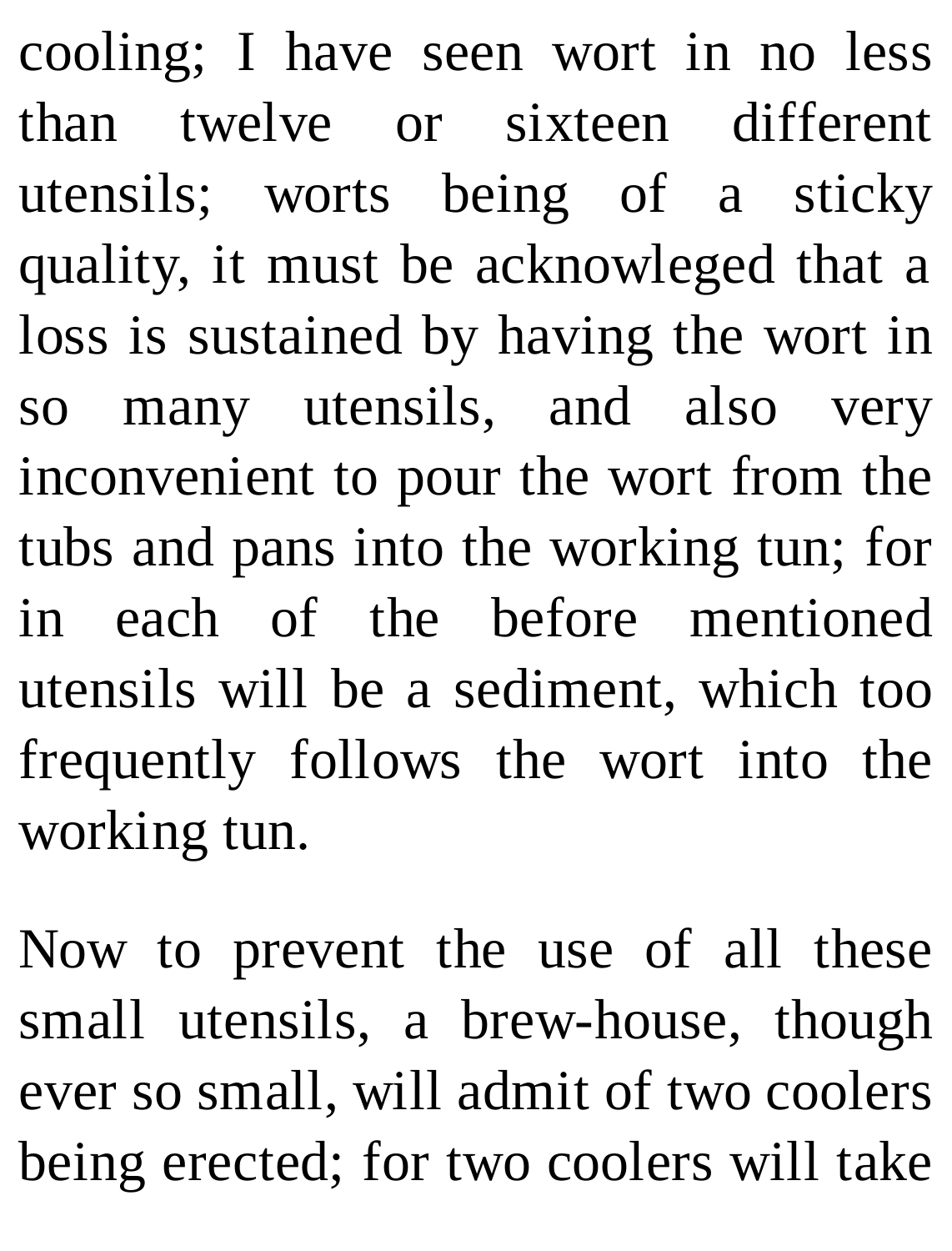up nearly the same room in the brewhouse as if only one were to be erected; for one cooler should be nearly underneath the other, so that the second cooler may receive the wort from the first. Care must be taken in fixing the coolers, so as to admit the working tun underneath the coolers, to receive the wort: but this need not be consulted where there is a conveniency to convey the worts and work them in the cellar.

*Note.* A victualler is compelled by law not to alter the position of his coolers without giving notice to the excise officer;—now private families have the advantage,—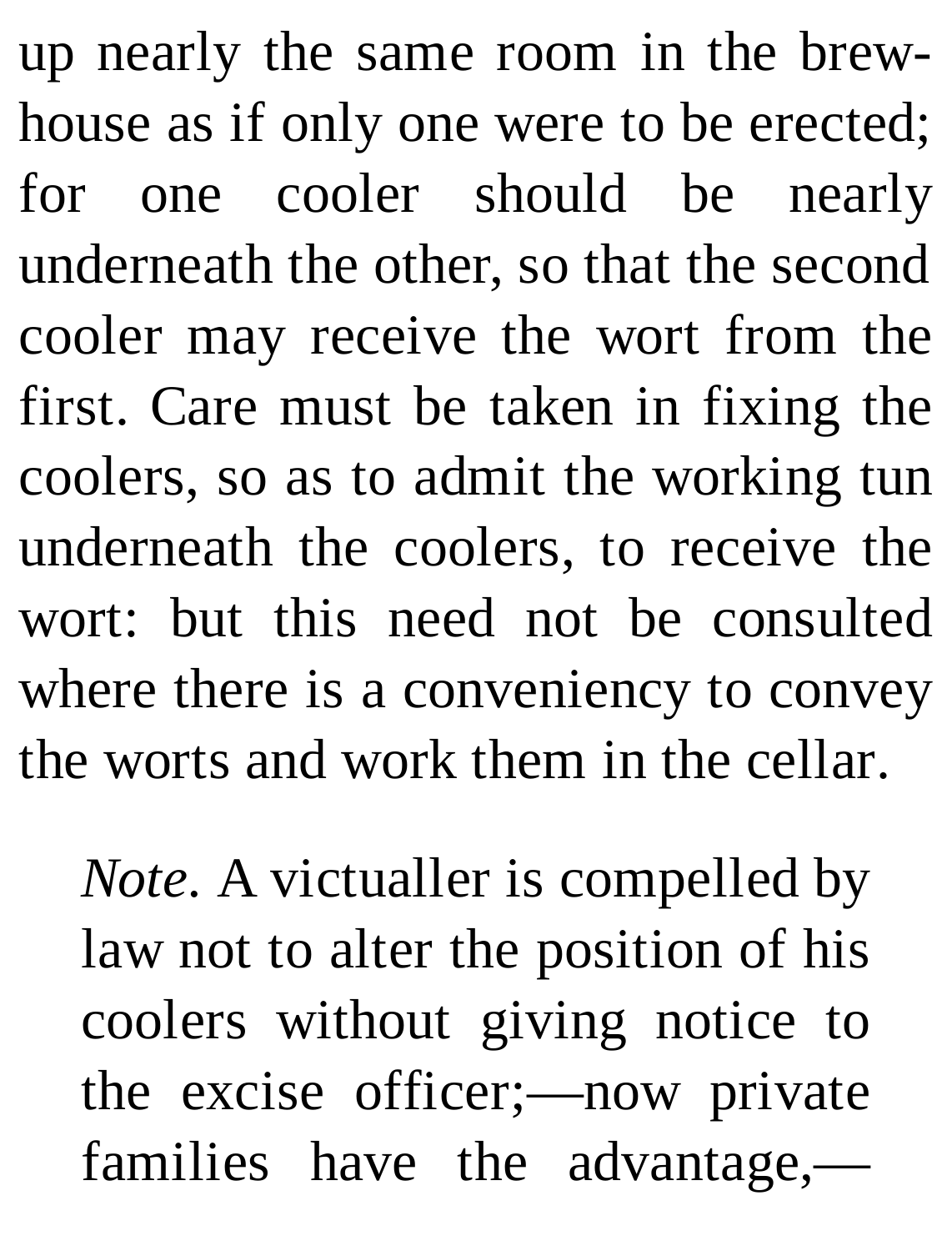they may have their coolers fixed in the brew-house, or to lay on trestles, and move them to any part, as occasion may require.

The size of the coolers must so correspond with the quantity of malt brewed, that in warm weather the worts do not exceed two inches in depth in the coolers; for in summer brewing the heat cannot too soon escape from the worts; and this is the evil—not having a conveniency to separate the worts in a thin state, the brewer has not been able to get the heat out,—he has let the wort down into the working tun in a warm state, which has often brought on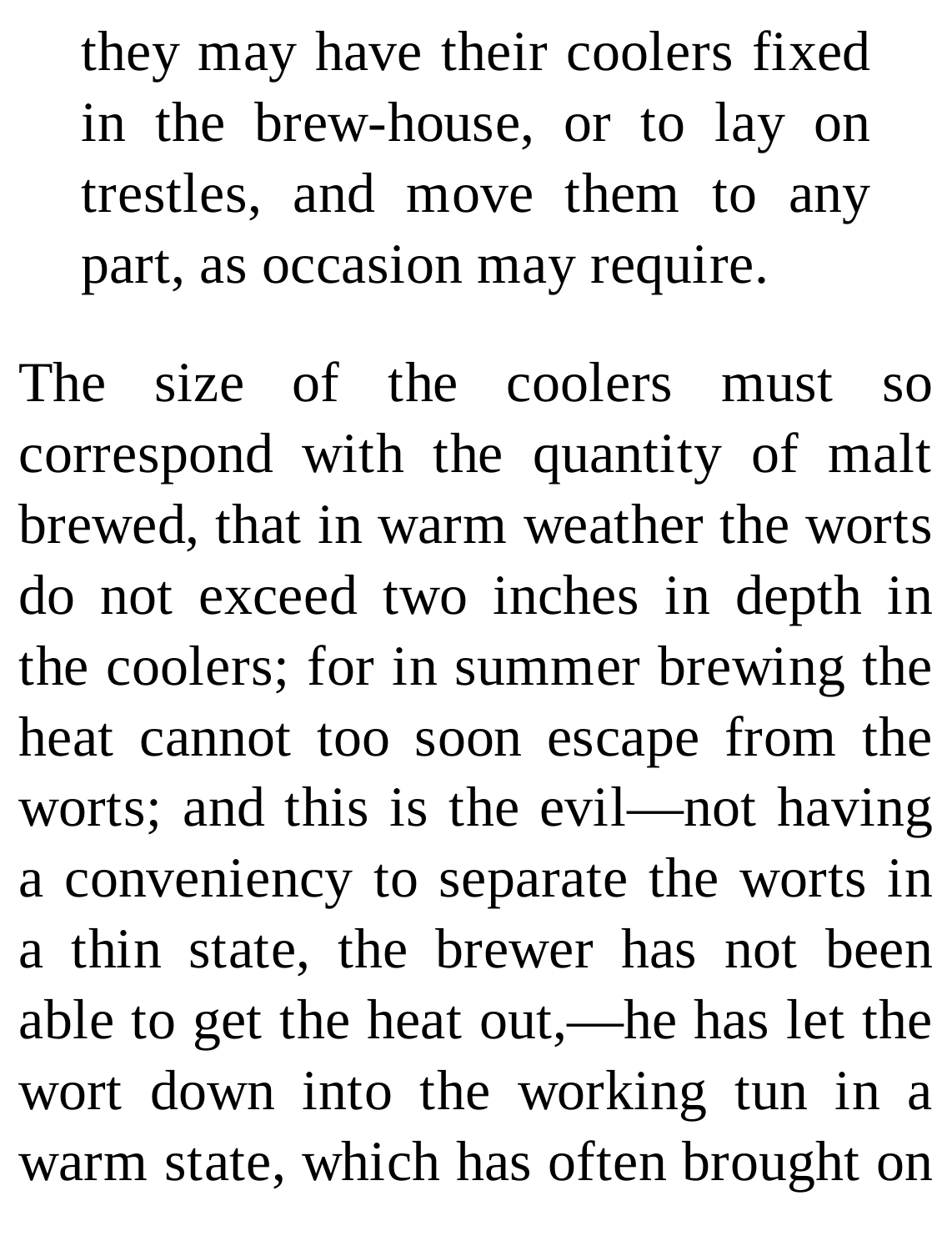the fox, in a short time became sour, and rendered unfit for drinking.

The reader will observe that brewing in warm weather ought to be avoided as much as possible; for the coolers or tubs in warm weather being in a very dry state, and the worts being a long time cooling, that, at least, one gallon in forty will exhaust itself.

I shall point out one more improvement for cooling the worts more expeditiously: In many brewhouses there is no conveniency, when the worts come out of the copper, for the steam to escape out of the brew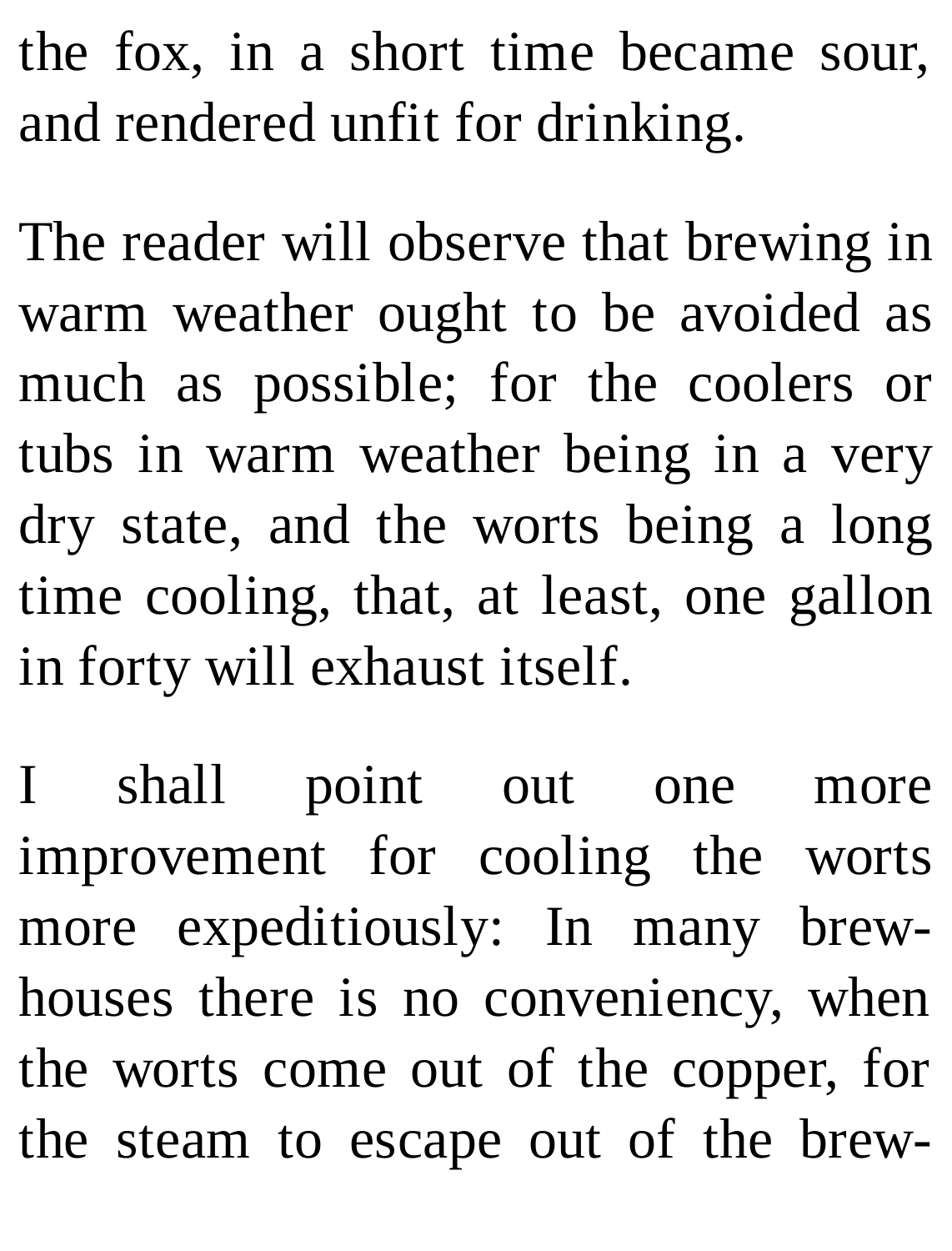house, but will continue for a time in a thick cloudy state, to the great detriment of the worts:—to remedy this, I would recommend flap shutters to be erected in as many parts of the brew-house as convenient, and the building will admit; the flap shutters will permit the steam to escape and very rapidly cool the worts. These shutters are as convenient in the winter, or when the weather is moderately cool, for they are so contrived that you may set them to what centre you please.

From these improvements the brewing will be more expeditiously performed,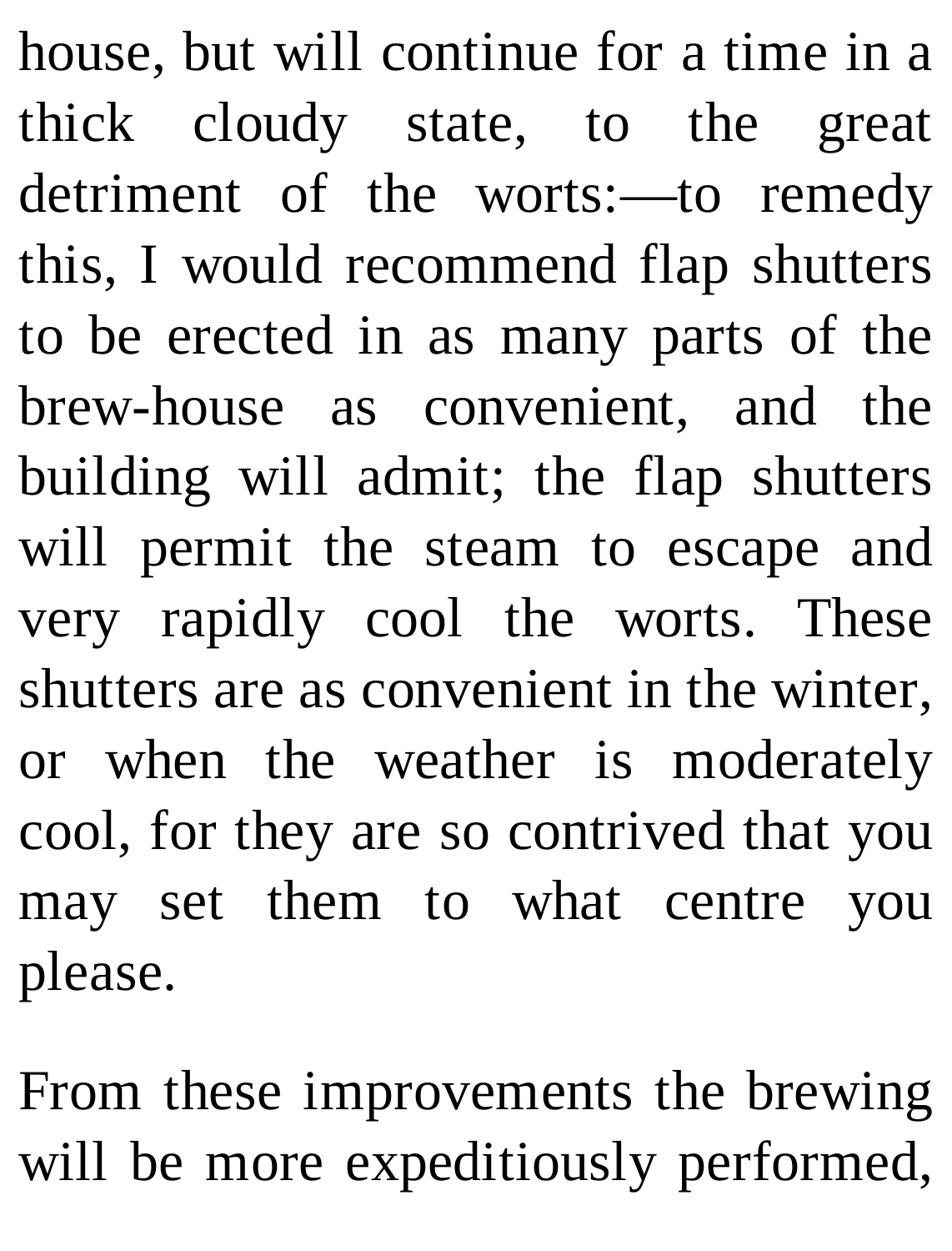as the worts will, of course, from this conveniency, much sooner make way for the small beer, and totally prevent its being left in the copper all night, which is too often practised, to the injury of those who drink it, as it will not be fine, but remain in a thick wey colour, which is owing to its being in the copper too long, and not being kept in a boiling state; for if a copper has been in use twenty years it will at times shew symtoms of the verdigrease, which is a sufficient voucher that the wort cannot be too short a time in the copper, except when boiling.

Coolers will last many years without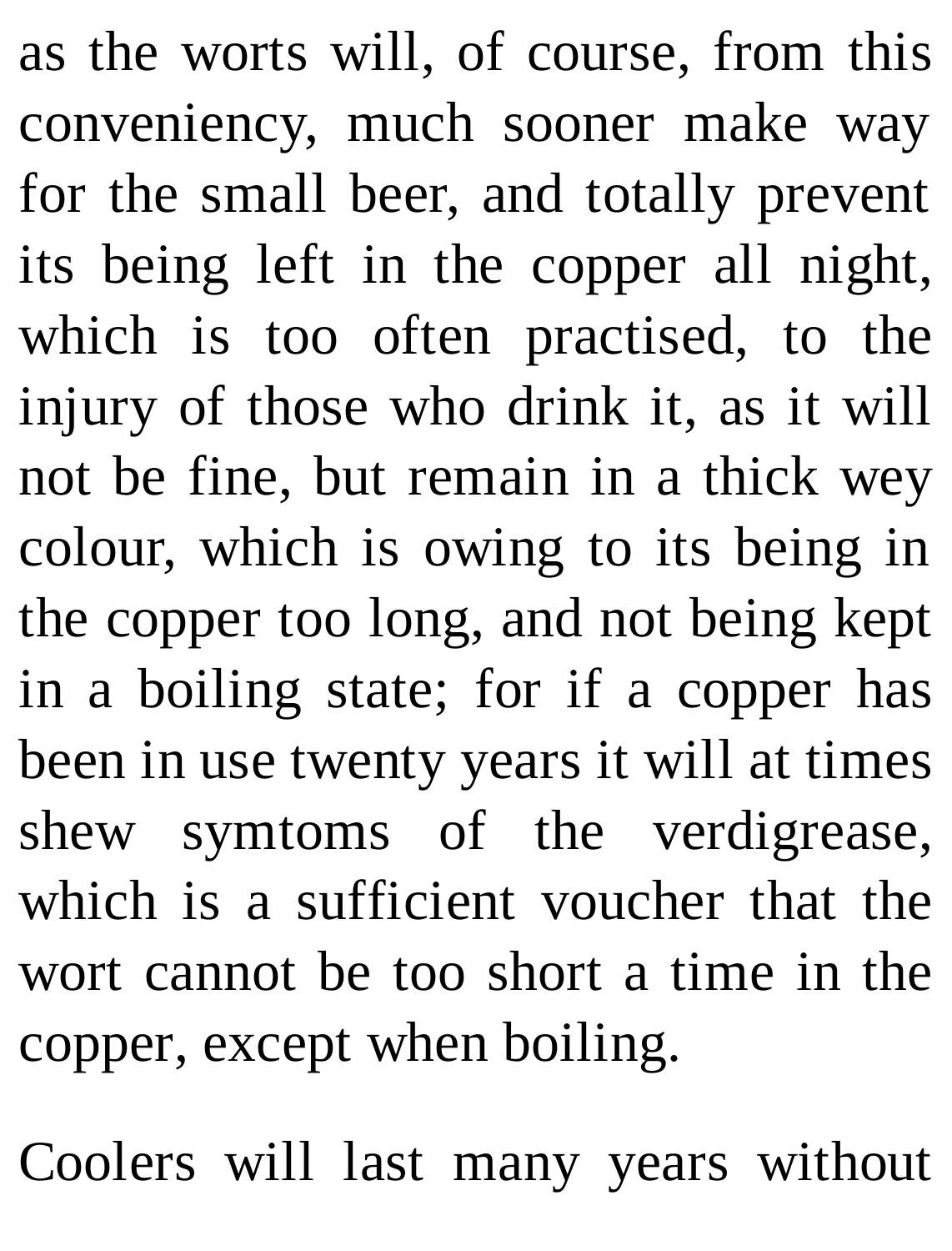repairing; when, on the contrary, cooling tubs, &c. are frequently out of repair, and are as lumber, being of little or no use, except when used in brewing.

From the before mentioned improvements you will always finish your brewing before a late hour at night, which will enable you to pay the more attention to the worts in the tuns,  $&c.$ 

Care should be taken to keep the brewing utensils as clean and as sweet as those used in a dairy; for without cleanliness it is impossible to have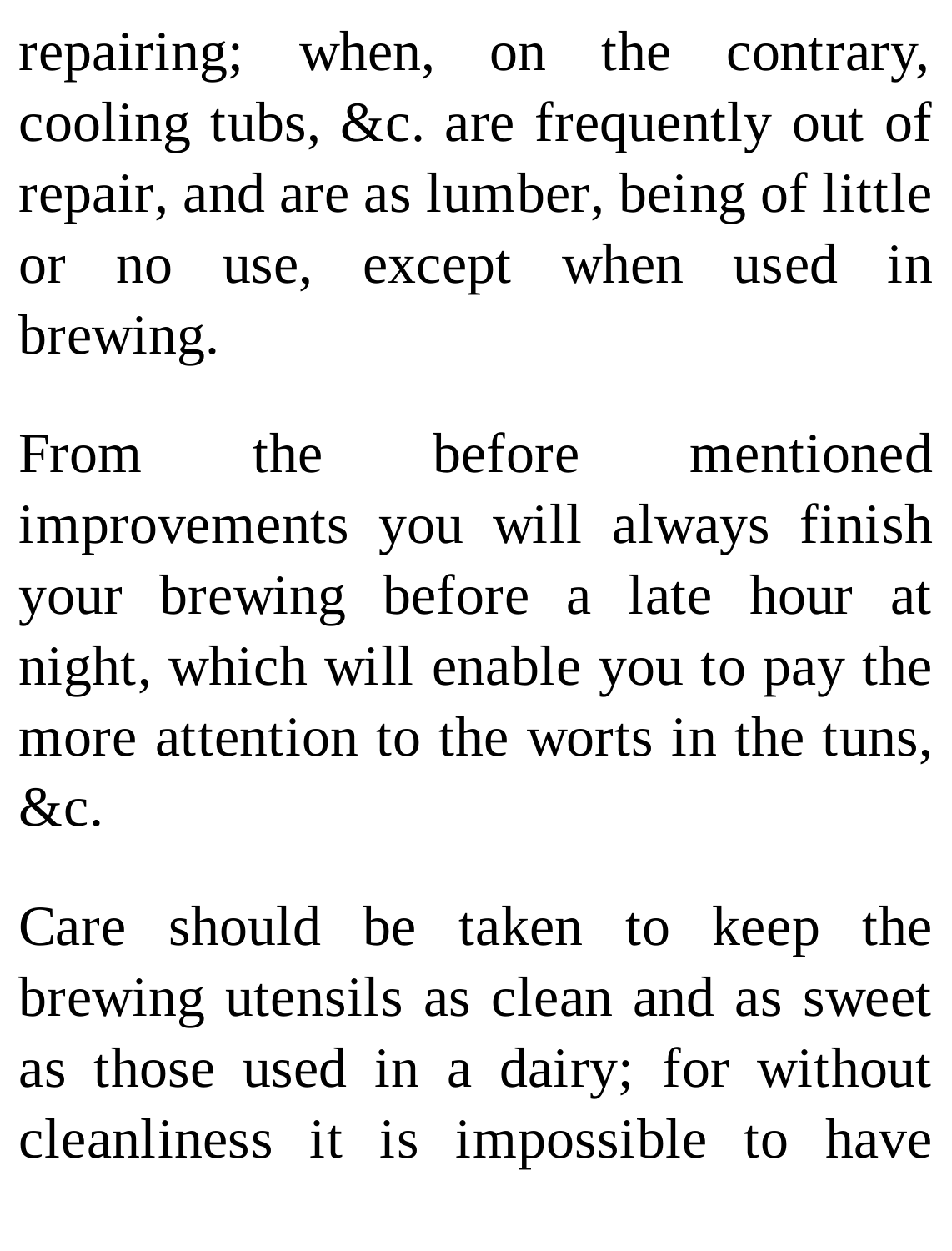your beer in a good and wholesome state.

The copper should be cleaned after each brewing, as it will keep it bright; when it is used but seldom, and in wet or damp weather, the verdigrease will appear, but care should be taken to examine and clean it, previous to the warier's being put in for brewing.

It often happens, where the mash tun is not used for a working tun, the grains are left in the mash tun till the next morning, they will then be in a sour state; therefore the tun should be scalded before the next brewing. If in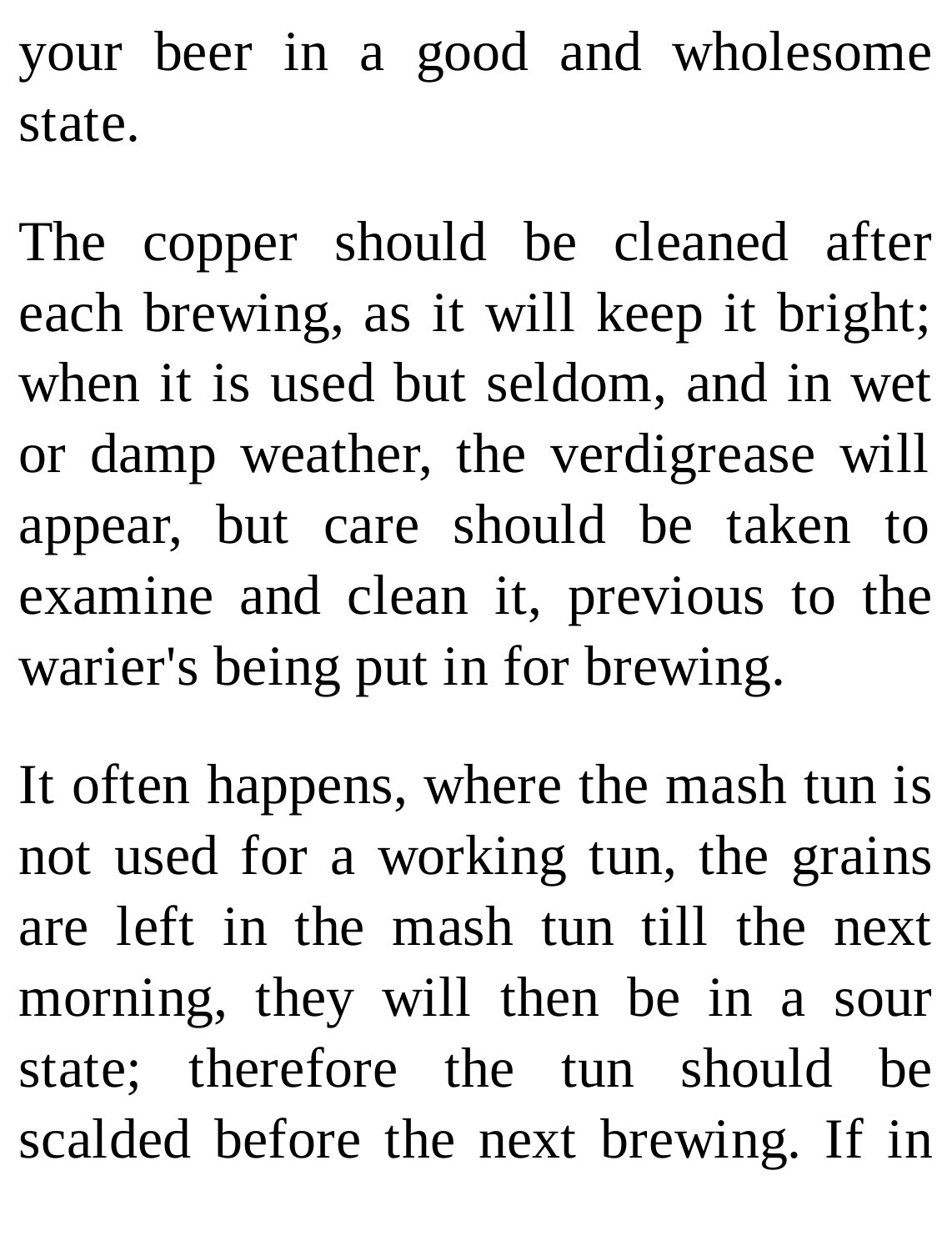very warm weather, some quick lime, that is, lime not slacked, will be necessary, by adding some water to dissolve it to the same consistence as used for a white-wash; then with a mop or brush wet the tun with the lime like unto white-washing; after the lime has been on about a day it may be washed off.

Much care should be taken to keep the coolers and working tuns in a clean state, by frequently scalding; it will be necessary in warm weather to lime the coolers and working tuns;—this is an excellent remedy where the coolers and tuns are tinged with the fox, as also a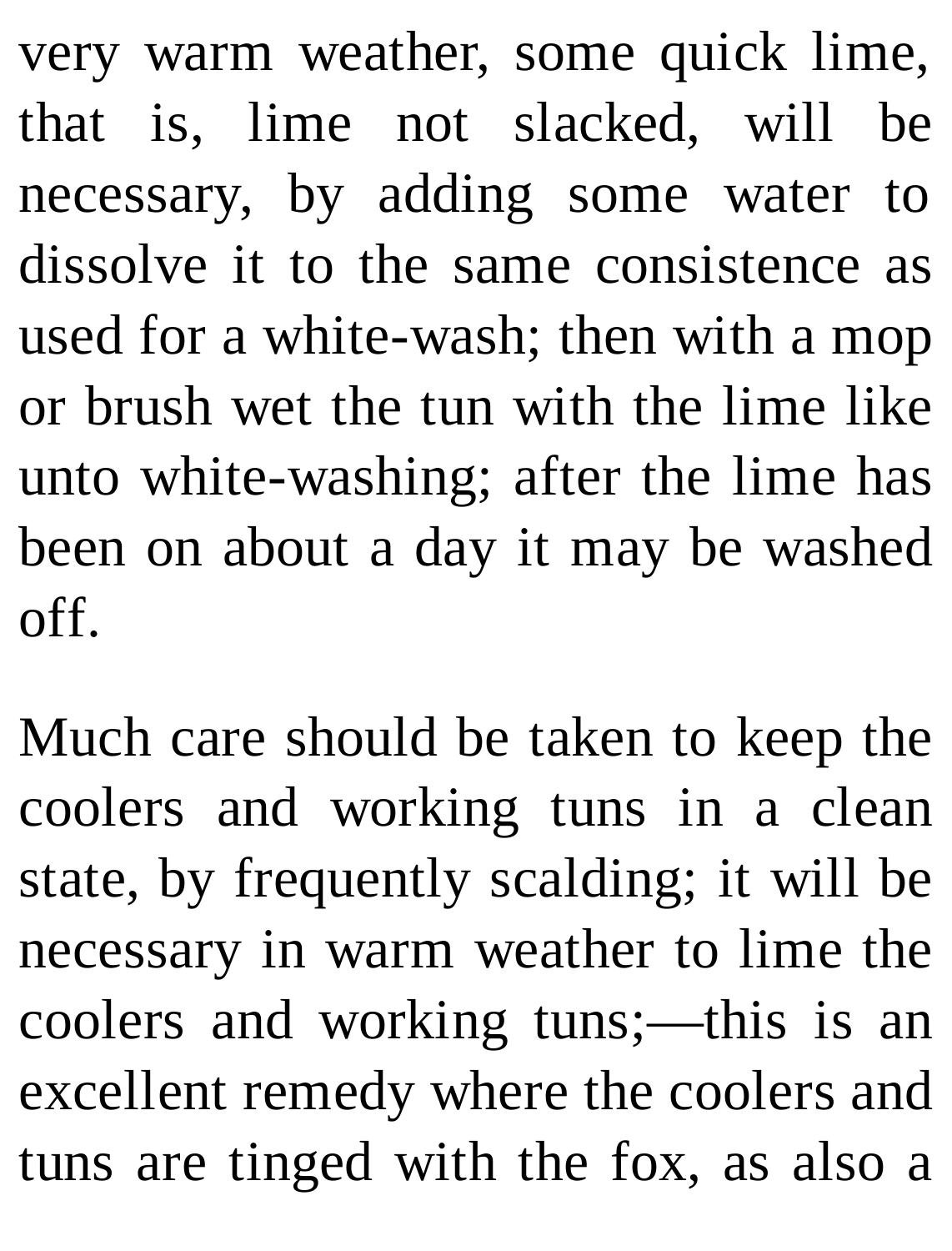preventative against that fulsome complaint. Experience will inform you that the use of lime is excellent in cleaning the utensils.

When you soak the coolers, &c. previous to brewing, add some lime to the water, as it will search and purge the joints of the coolers and tubs, by cleaning them from disagreeable smells.

Particular attention should be paid to the cooling of the worts, by having coolers as before mentioned. You may let your worts down into the tun as quick or as slow as you please and as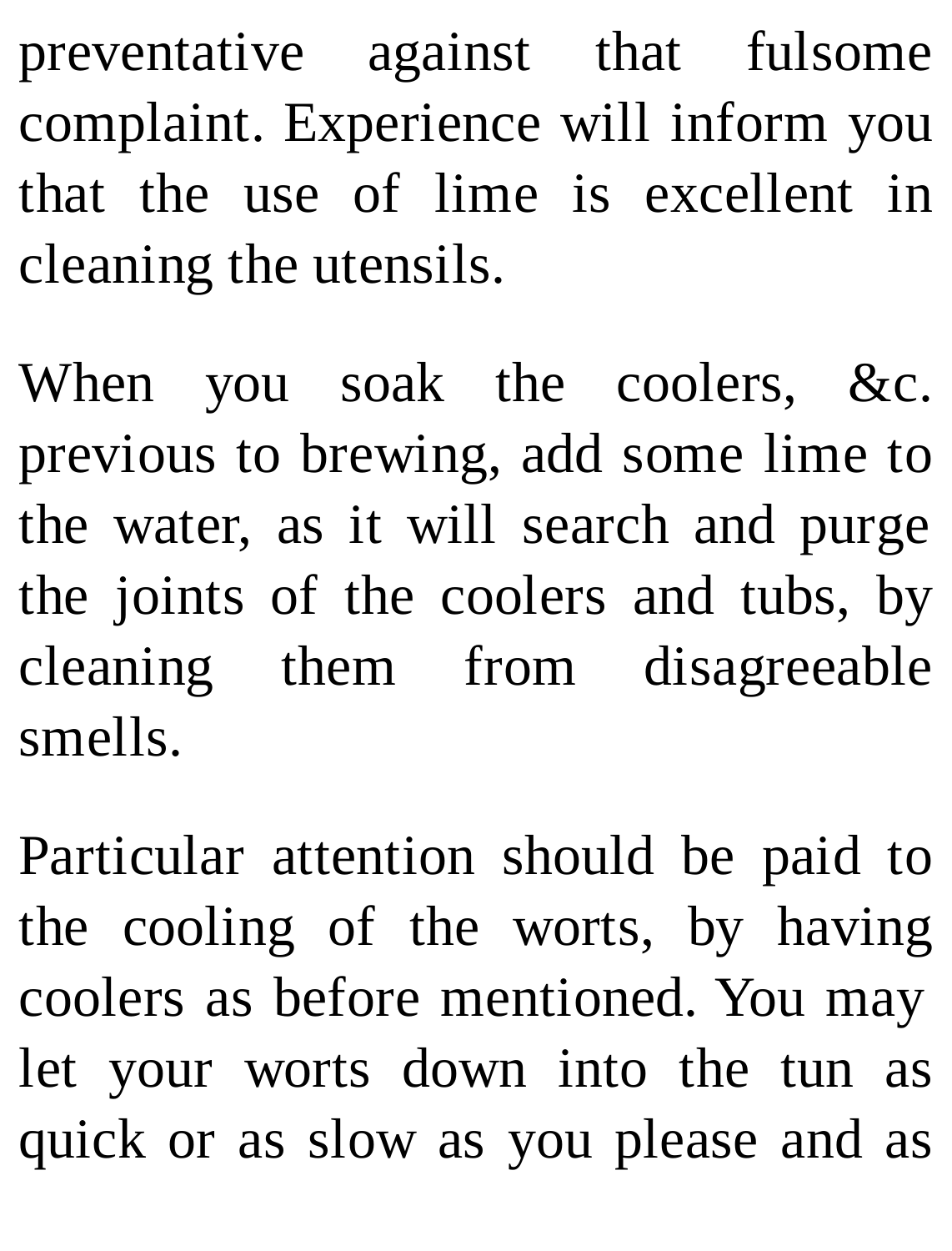the season may require; in very cold weather it should go down into the tun from the cooler by a good stream, as the worts require to go down into the tun in a warm state, particularly when there is but a small quantity brewed. In summer brewing your worts will require to go down into the tun in a cold state; however it will be much the best for them to be cold than too warm, therefore you should set the cock or plug to discharge the worts from the coolers into the tun but slow and dribbling; for by going down slowly it will prevent a hasty fermentation, and consequently will have the good effect to prevent your tun of beer from being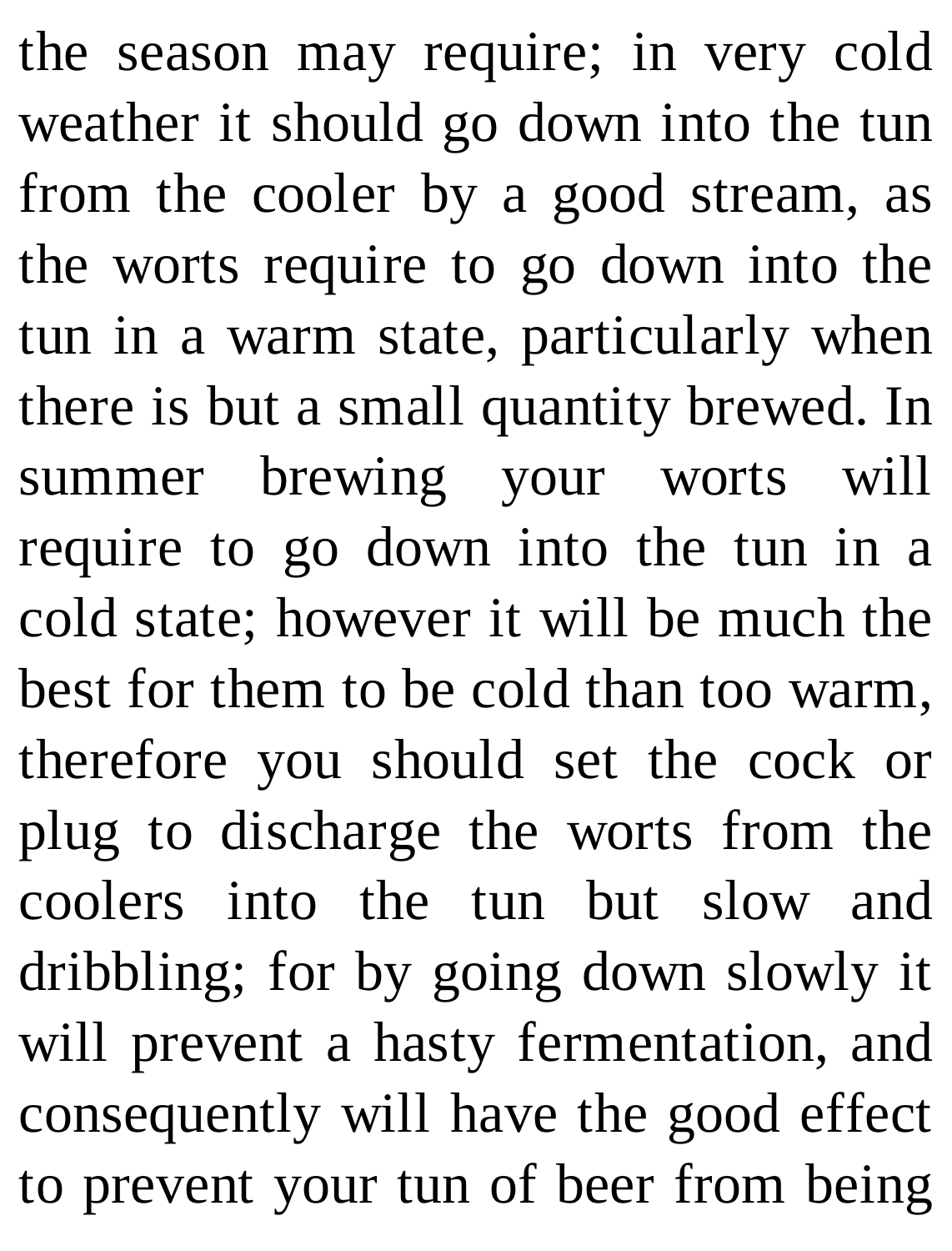foxed; therefore it must be allowed to be convenient and necessary to have coolers erected, as the worts will go down into the tun in almost one regular degree of heat.

On the contrary, when worts are cooled in tubs, pans, &c. they are emptied into the working tun in different degrees of heat, one after another; perhaps in some of these cooling tubs or pans the worts are two or three inches in depth; in others, six or seven inches; therefore the worts will be of different degrees of heat, and by having part of the worts let down into the tun much warmer than those already down, and which,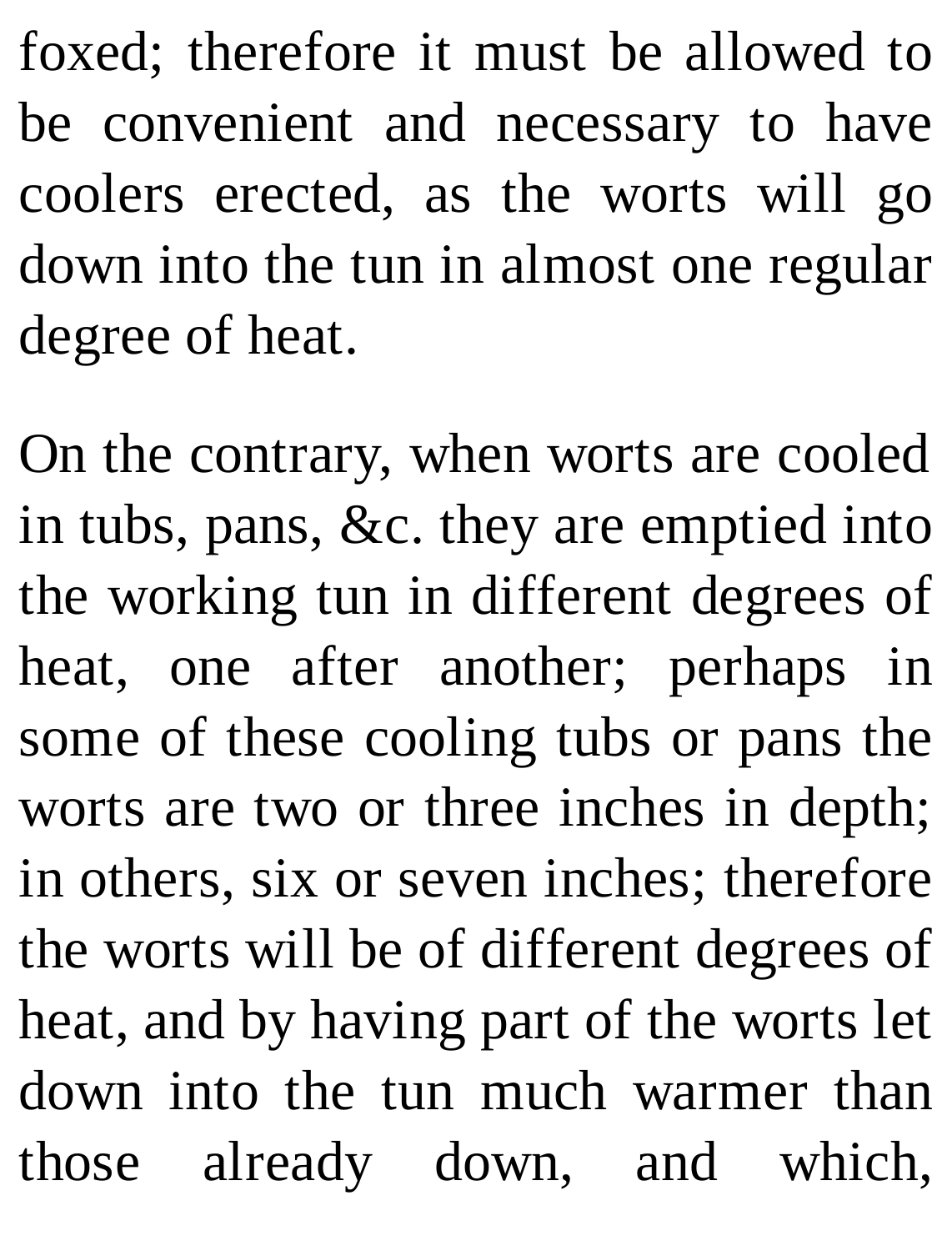perhaps, are in a fermentation, those worts will, of course, cause a fermentation too hastily,—will frequently cause the tun of beer to be foxed, and will always be in a heavy state, for the yeast will not separate itself from the beer; this renders the coolers more necessary and convenient.

## *Attending the Working Tun.*

Attention should be paid to the beer when in the tun. It is a custom with many brewers to put their yeast for that brewing into the tun at one time: I will prove that practice to be very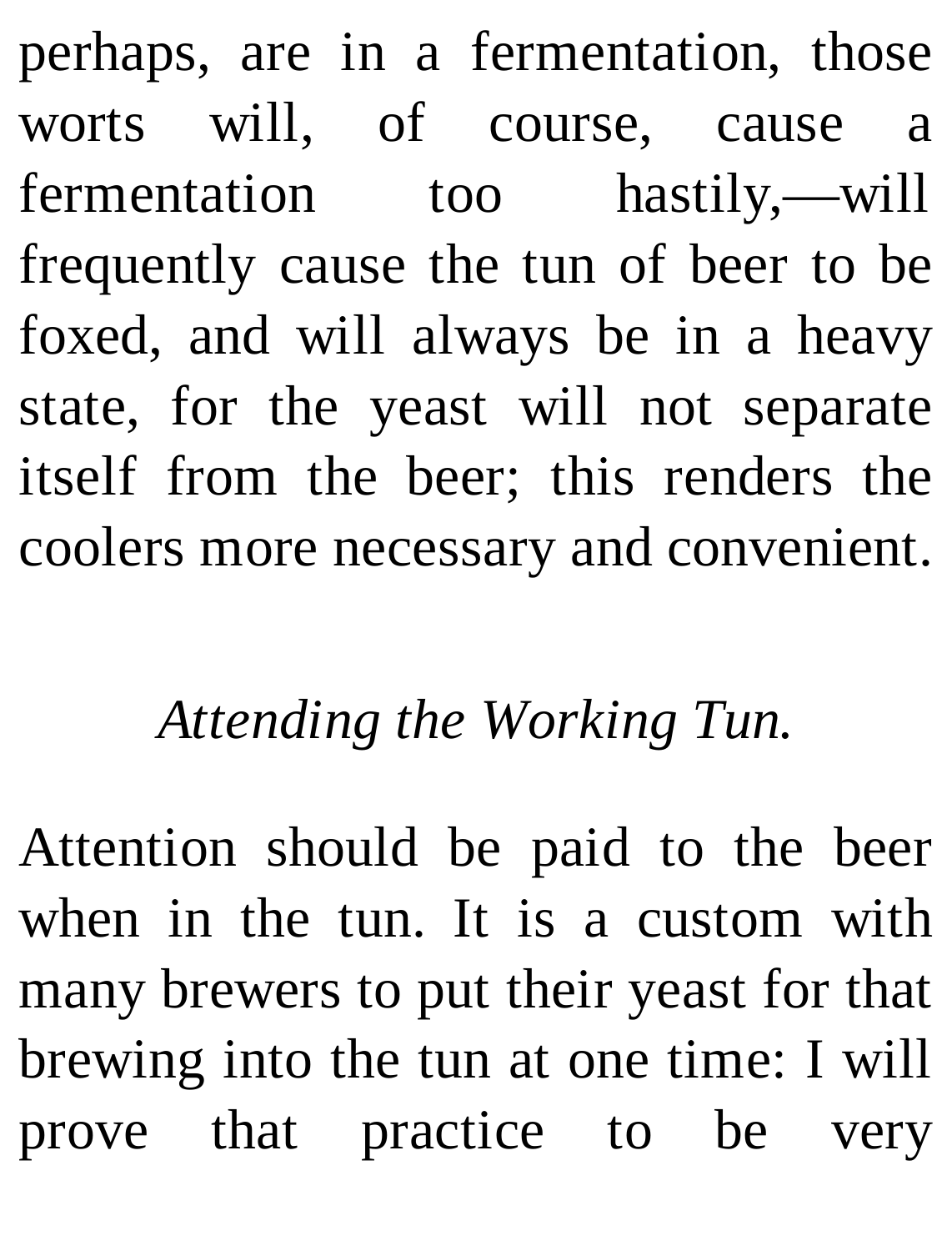erroneous; for by adding the quantity of yeast you intend to use at one time, may cause a fermentation too hastily, and then you have no remedy. You should feed your tun with yeast by adding a little at a time, as occasion may require, for by so doing you will always be master of your tun of beer, by having it in what state of fermentation you please; as the quality of malt and waters differ, it will require more or less yeast to ferment it, and by adding the yeast at different times you will be enabled to form such a judgment as never to over-yeast your tun. Every time you add more yeast you should stir your beer with a bowl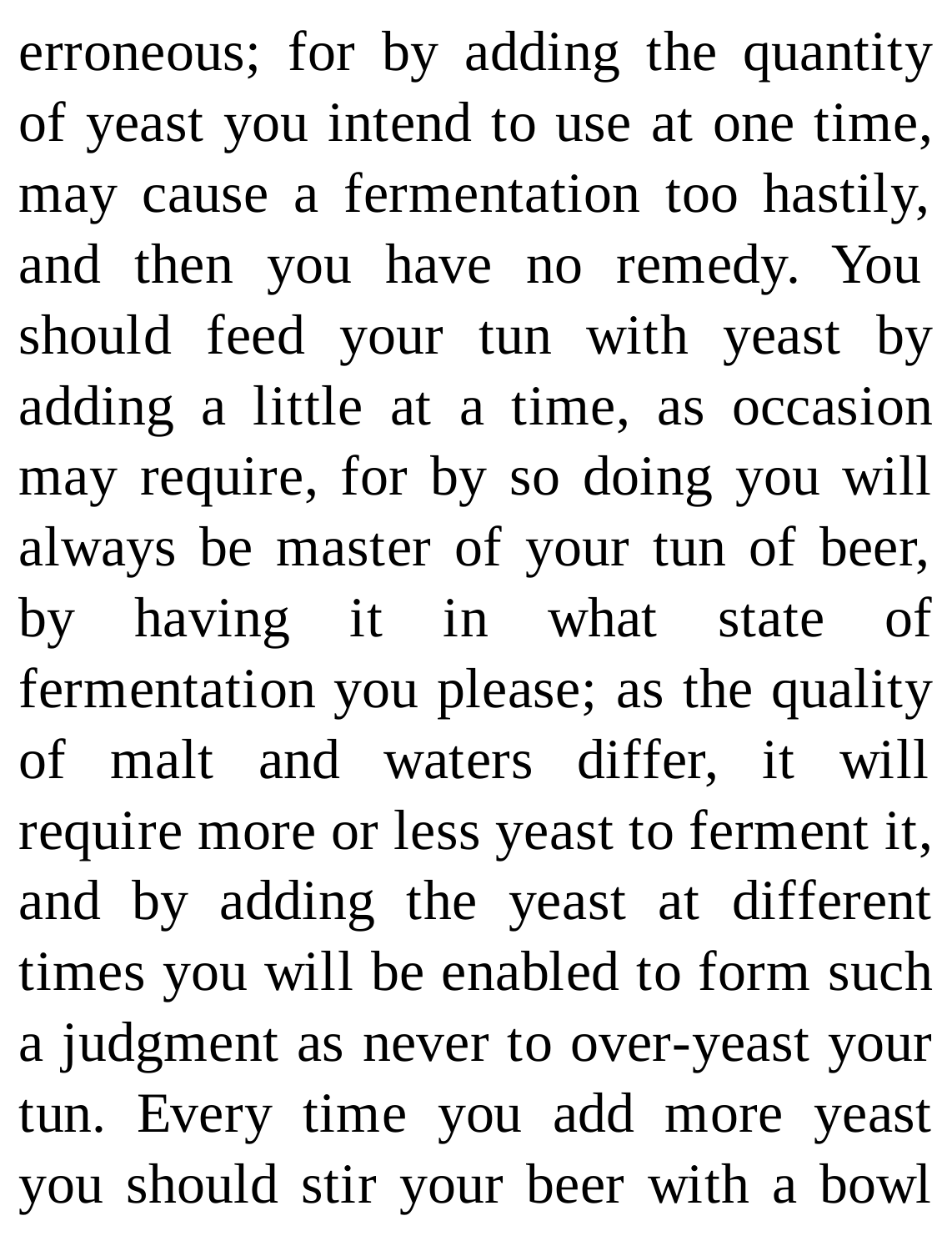## or bucket.

## *Cleansing.*

It is a practice with many people to keep their beer in the tun from four to six days; by that time the yeast will fall to the bottom of the tun, and the beer will be in a flat, dead state; it will always be *heady* beer, being kept so long before it is cleansed; it will not be inclined to work in the casks, nor will it drink with a pleasant, lively taste. There is no coming at any exact time, with respect to hours, when your beer will be ready to cleanse, therefore this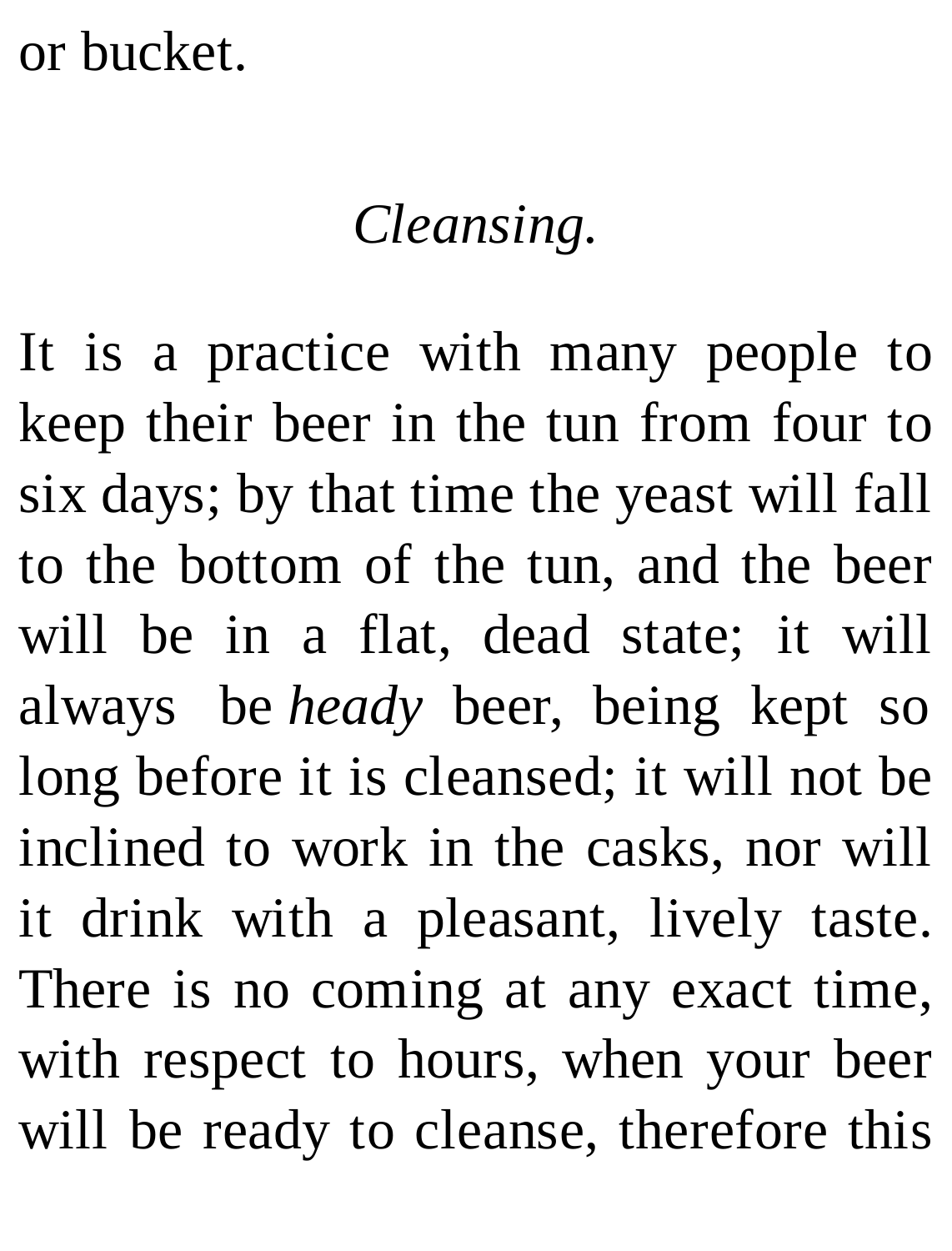must be done by attention, in frequently examining when your beer is at its full head of working, or what is commonly said, rather inclined to go back; when it is in that state it should be cleansed immediately. This, I say, should be attended to, notwithstanding it should happen at twelve o'clock at night; for this is the evil, by neglecting the proper time to cleanse your beer it will not be able to fine itself in the casks, and then some device must be used to fine it, which is too often injurious to the beer.

*A very necessary Caution.*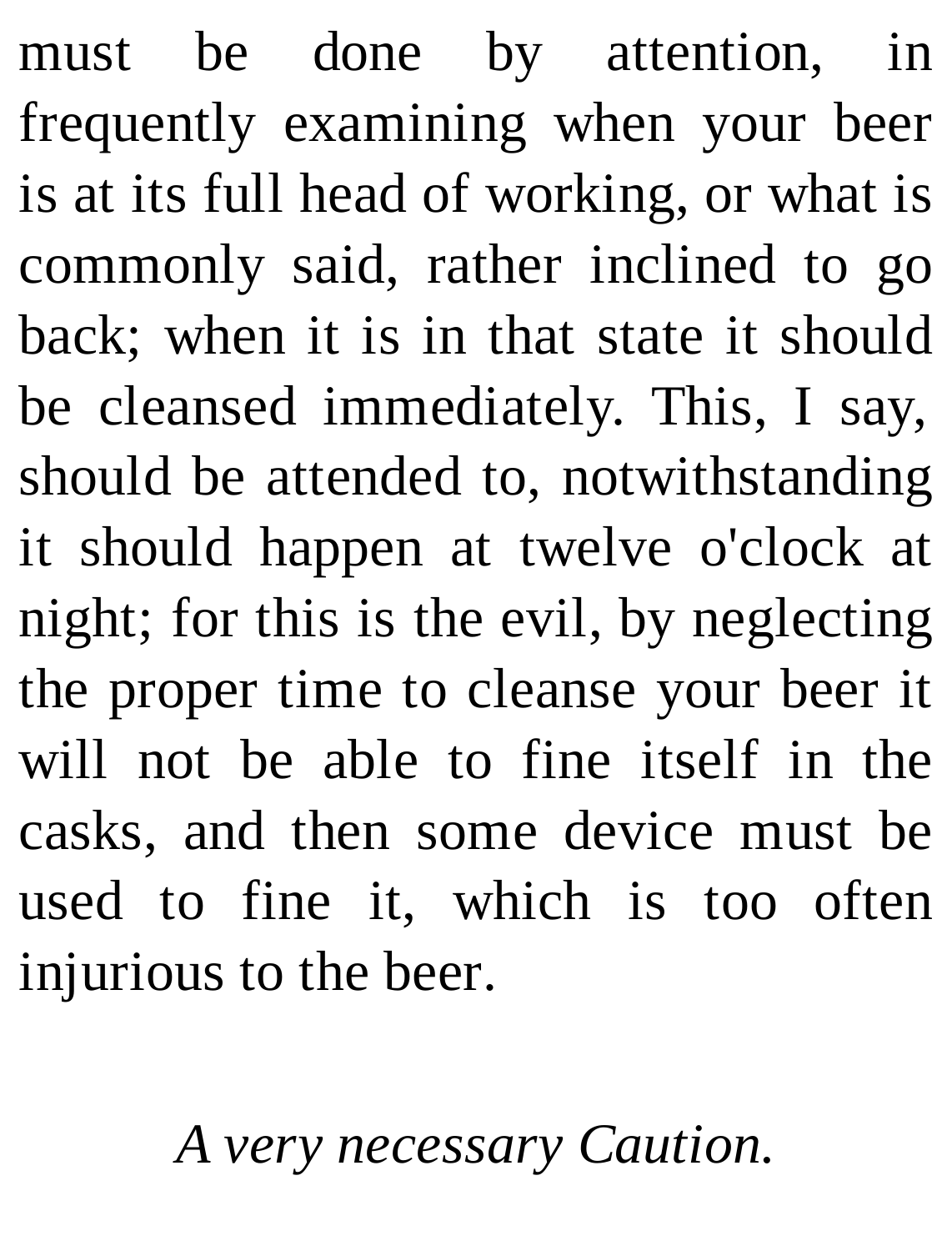It is a common practice, when casks are scalded or cleansed, to expose them to the sun and wind to dry, and there leave them till the time of cleansing, then they are placed in the cellar, &c. and the beer immediately cleansed into them; when the sun, in warm weather, has penetrated through the wood and become so warm that you cannot conveniently lay your hand upon them; this is often done unthinkingly, but the casks being thus heated by the sun causes the beer to work too hastily; after all the care and pains before taken, it here receives a material injury, by having, as may be said, undergone a second fermentation, and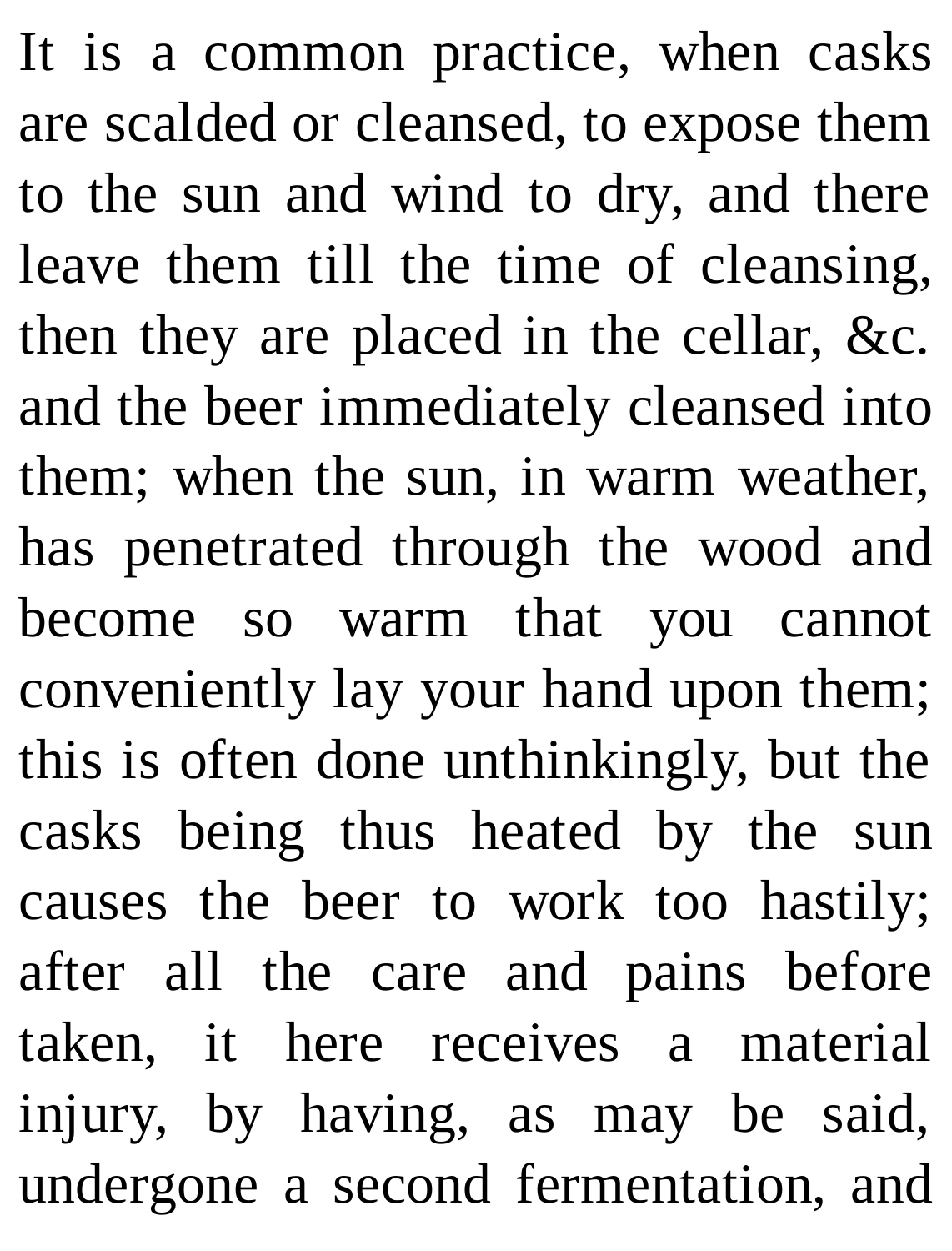will reduce its strength by working too hastily out of the casks, and very probably may be the cause of its not being soft and pleasant; however, care should be taken to get your casks perfectly dry, previous to the cleansing into them; in hot weather place them in the cellar, &c. some time before you have occasion to cleanse your beer into them.

Attention should be paid in keeping your casks filled up after cleansing, to enable the yeast to discharge itself from the beer, for by so doing there will be the greater probability of your beer being fine; if the casks are not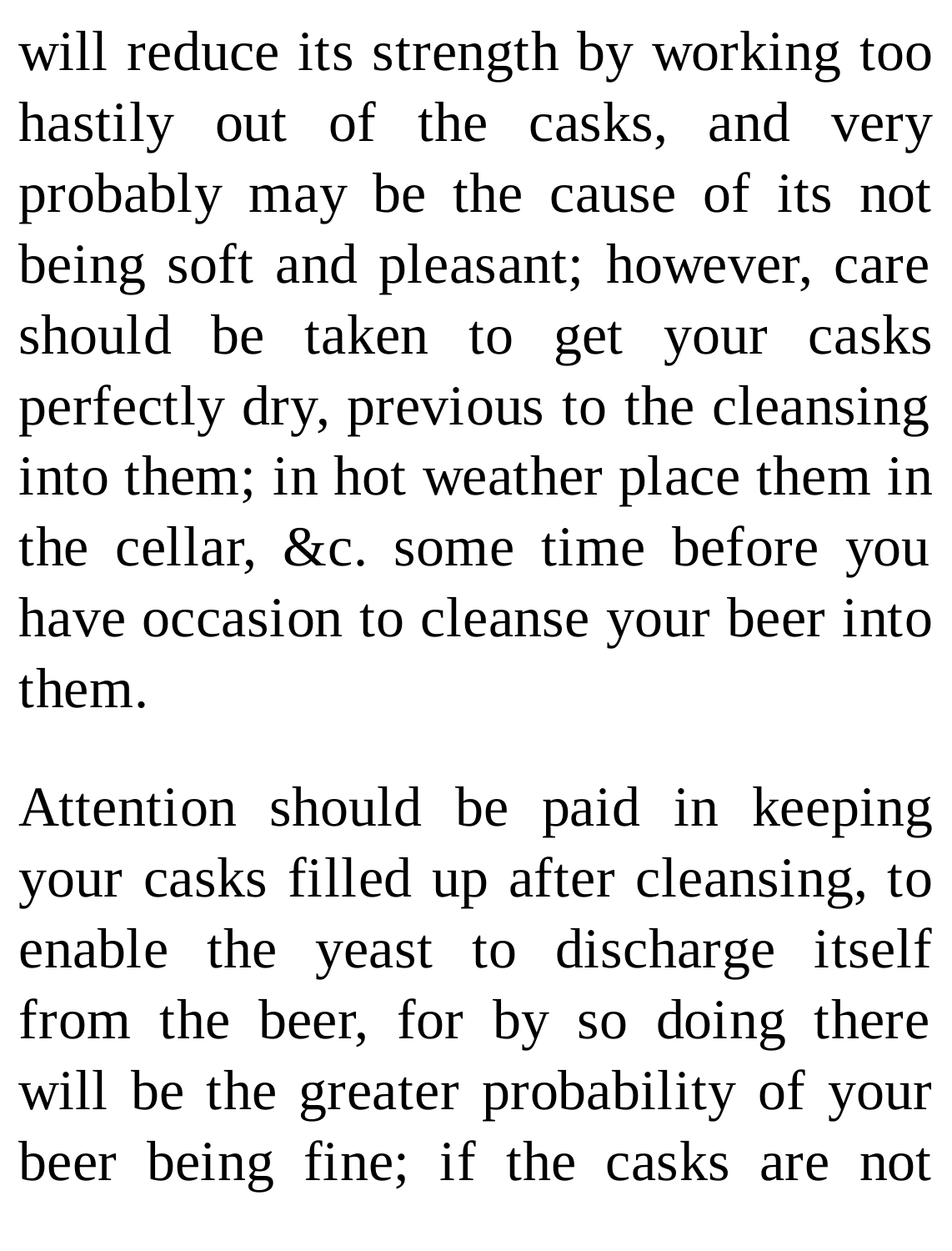kept filled up when working, the yeast cannot discharge itself from the beer, which, in change of weather, will be purging and hissing in the casks, and will cause it to be harsh and unpleasant; this is the principal cause why we have so many muddy ales. Attending your beer when working, by filling up the casks, will be found to be of the greatest utility, as you will have no occasion to use any device to fine your beer, which will only attend to adulteration.

*Small Beer.*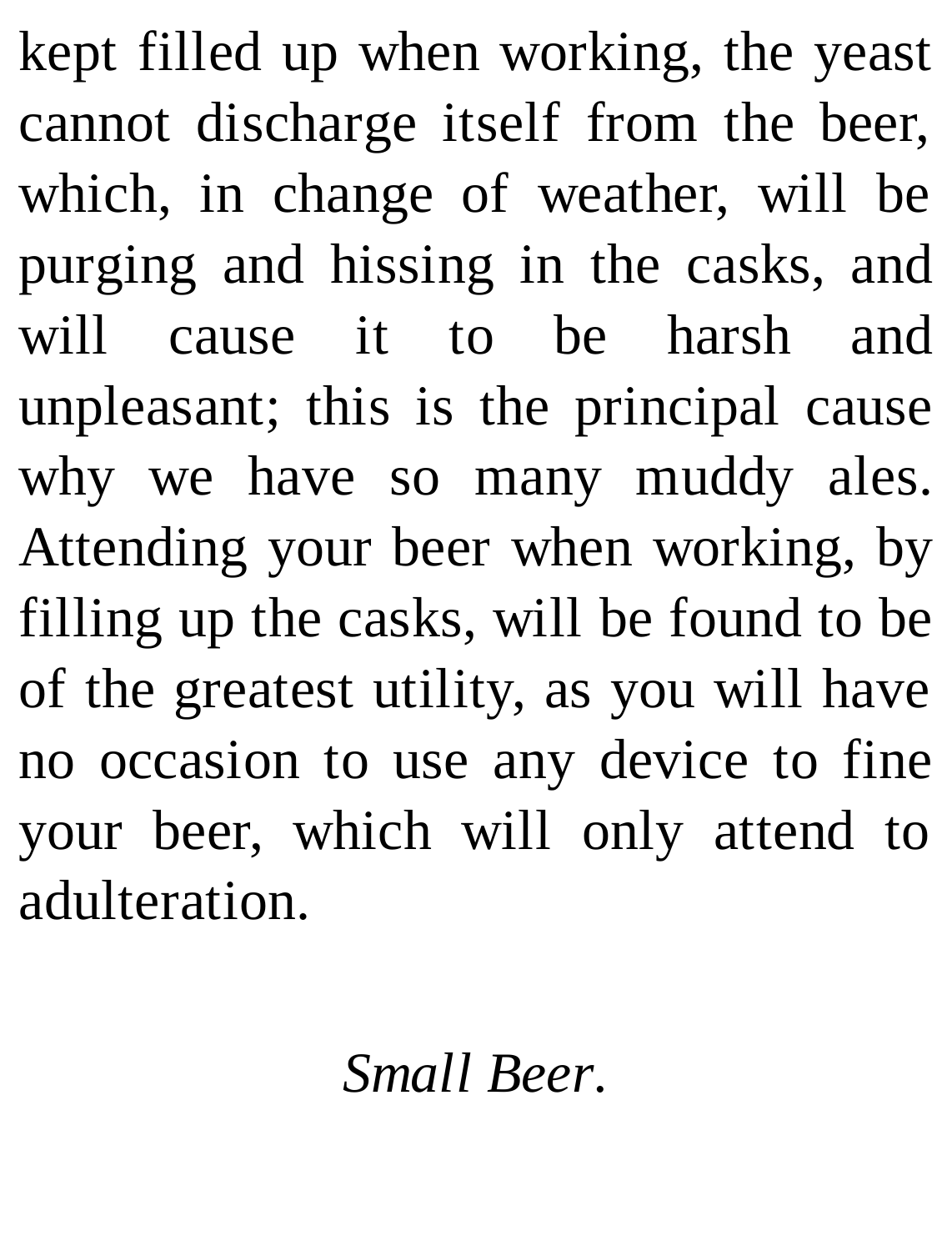As I said before, small beer is too frequently neglected, because the master or mistress of a family drink but a small quantity of it. I verily believe there would be less *good* small beer consumed in a family of servants and workmen, than if it were inferior and bad in its quality. It may be thought strange by adding the name of *good* to small beer, but it must be acknowleged that there is a great disparity in the quality of ales, and why not in small beer; on the one hand, it certainly depends on what length you draw from quantity of malt.

Small beer should be let down into the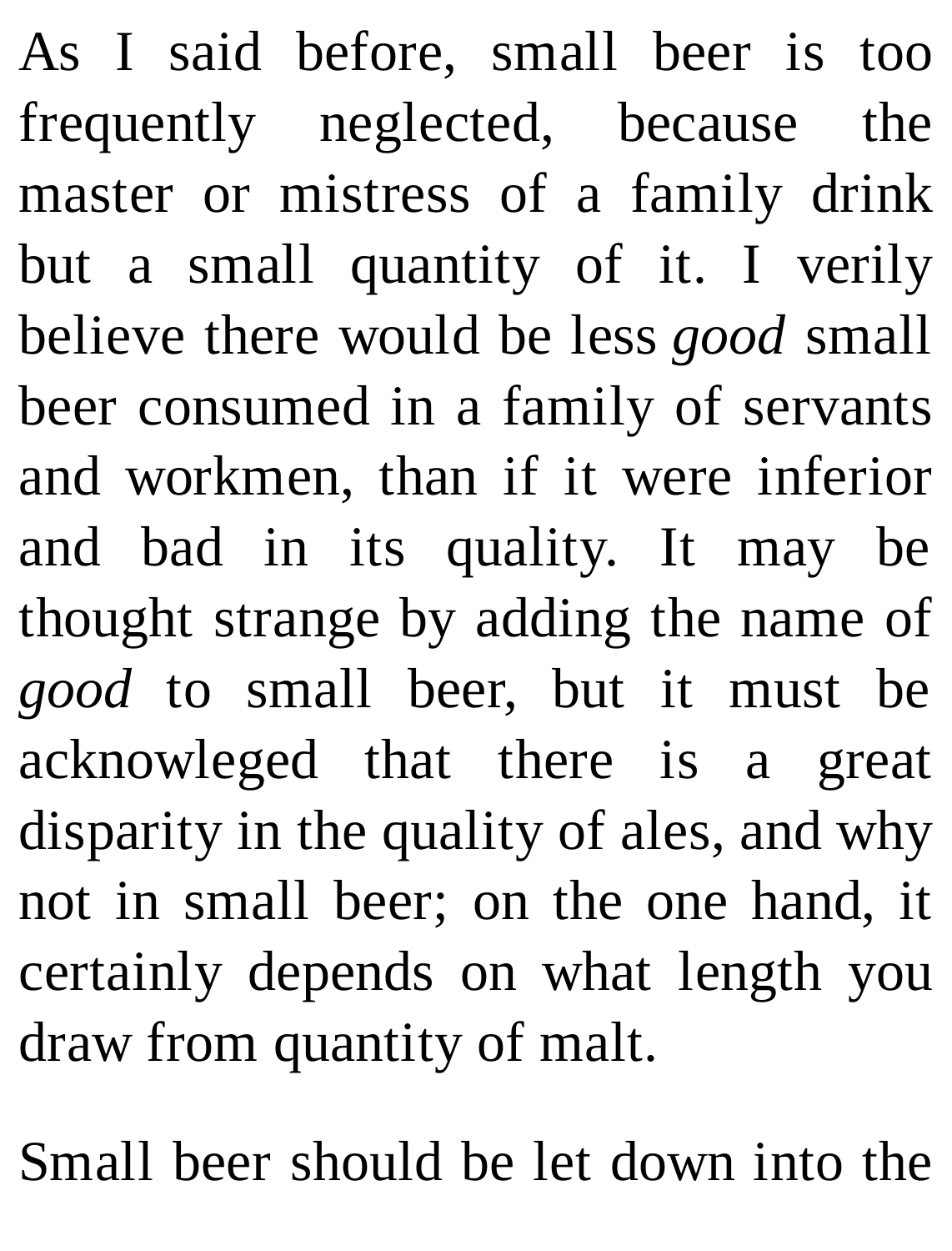tun much warmer than ale; and as soon as it shews an inclination to work it should be cleansed; it will then work well in the casks, and will have a quick, lively taste. Small beer, not having a sufficient strength, cannot support a long fermentation in the tun: for if it is worked cold, and left too long in the tun, it will drink flat and unpleasant.

Now, as I said before, there will be no more *good* small beer consumed in a family, than if it were ever so *bad*; for when a workman or servant has occasion for a pot of small beer, if bad, he will, perhaps, drink a part of it, and throw the remainder away, and, very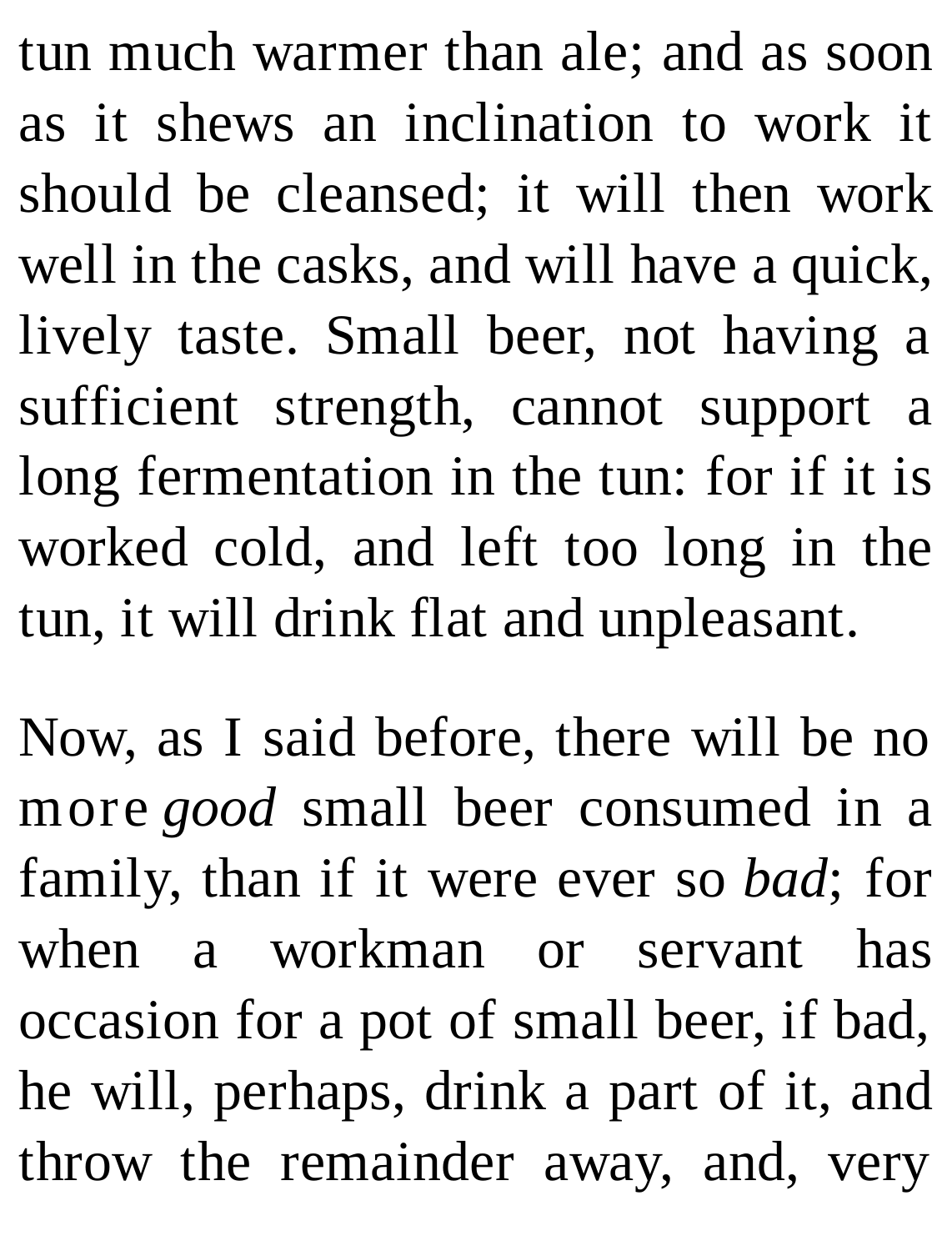likely, carelessly leave the cock dropping, in order to get rid of such a bad commodity the sooner. Now, on the other hand, if the small beer was *good*, the consumers would take care to leave the cock, &c. secure, well knowing they should not have a better substitute.

## *Cleanliness in the Cellar.*

Care should be taken to keep the cellar clean, (especially those who are situated near the south aspect; or shallow, where the sun has any power,) by scraping the yeast from the bung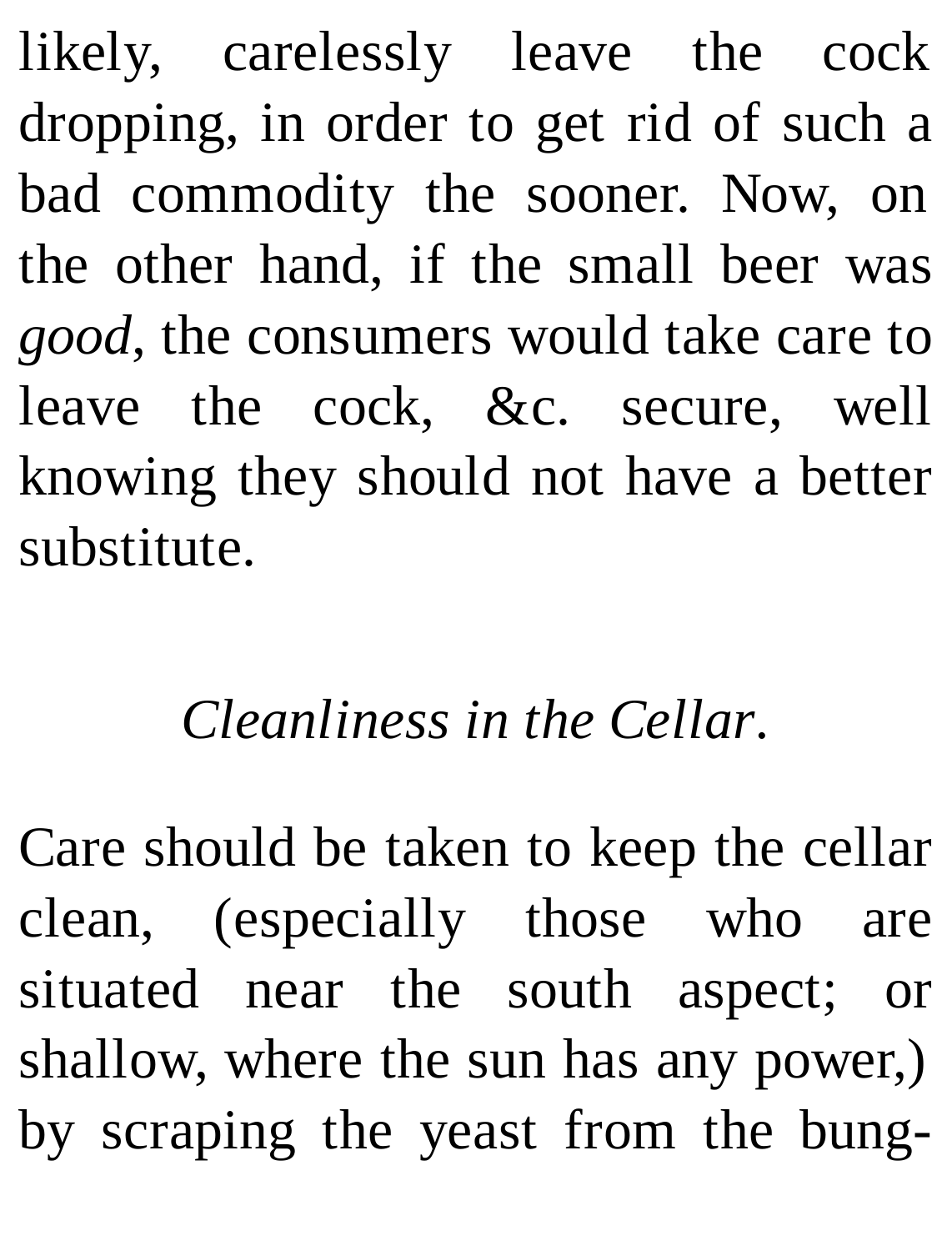holes of the casks; else in warm weather it will smell offensive, and insects will breed therein, which must be injurious to the beer, if the bungholes are open.

The dropping of the cock, tap tubs, &c. will cause fulsome smells in the cellar, which frequently require to be washed down; for washing and cleaning your cellar often, will keep your beer in a cool state, and will be the means of preventing mild ale from becoming stale.

Put some hops into your ale and small beer casks a few days before you want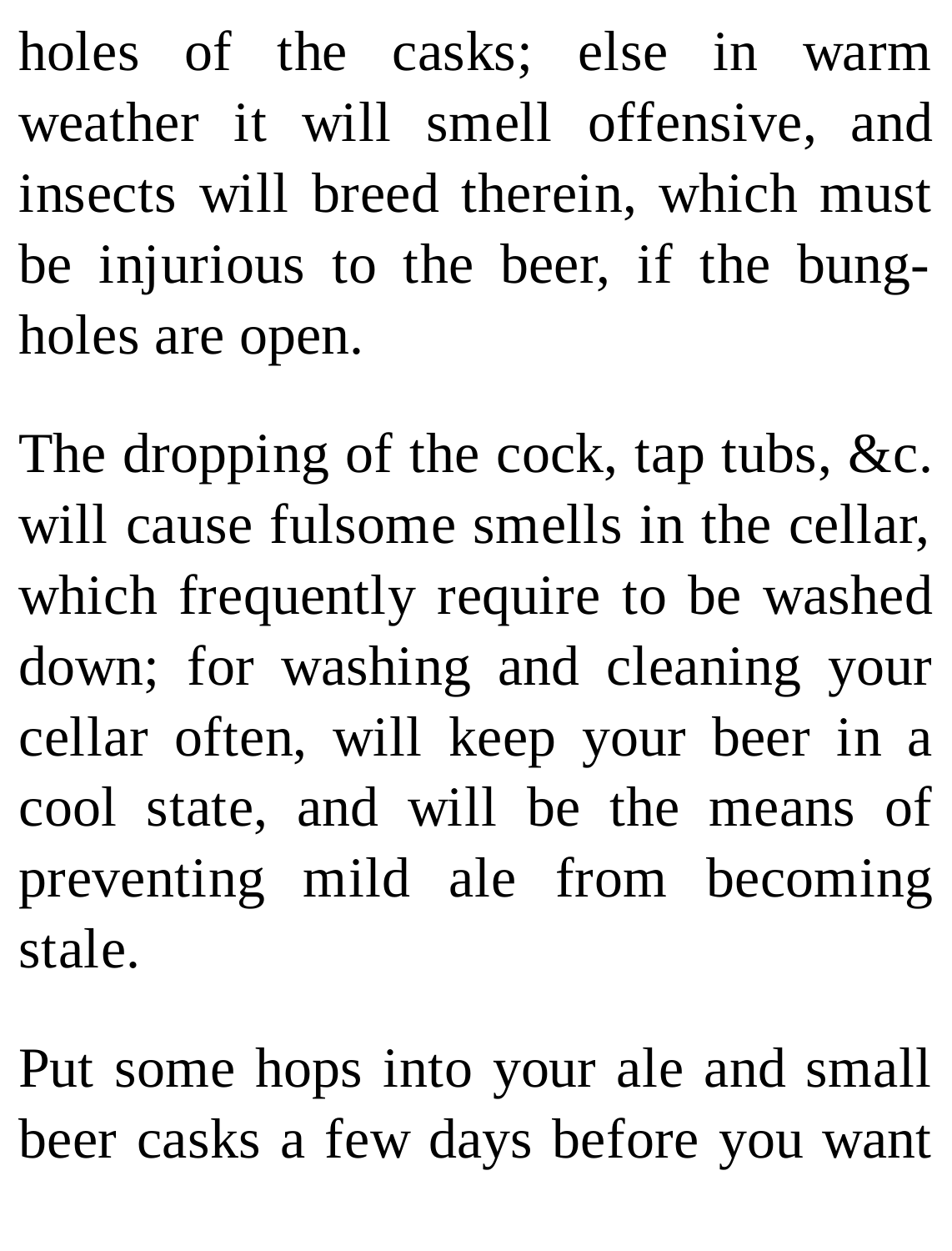to tap them for use; even those hops that have already been used in brewing will be found serviceable in fining your beer, and will not cause it to be too bitter, but will prevent your small beer from becoming sour. Notwithstanding their being used in brewing, they will be found by experience to be very serviceable for the purpose before mentioned. Another advantage will arise, they will serve the use of fresh hops, which, when dear, will be found to be a considerable saving.

*Note.* They are recommended for beer that is for present drinking, as they cannot be expected to be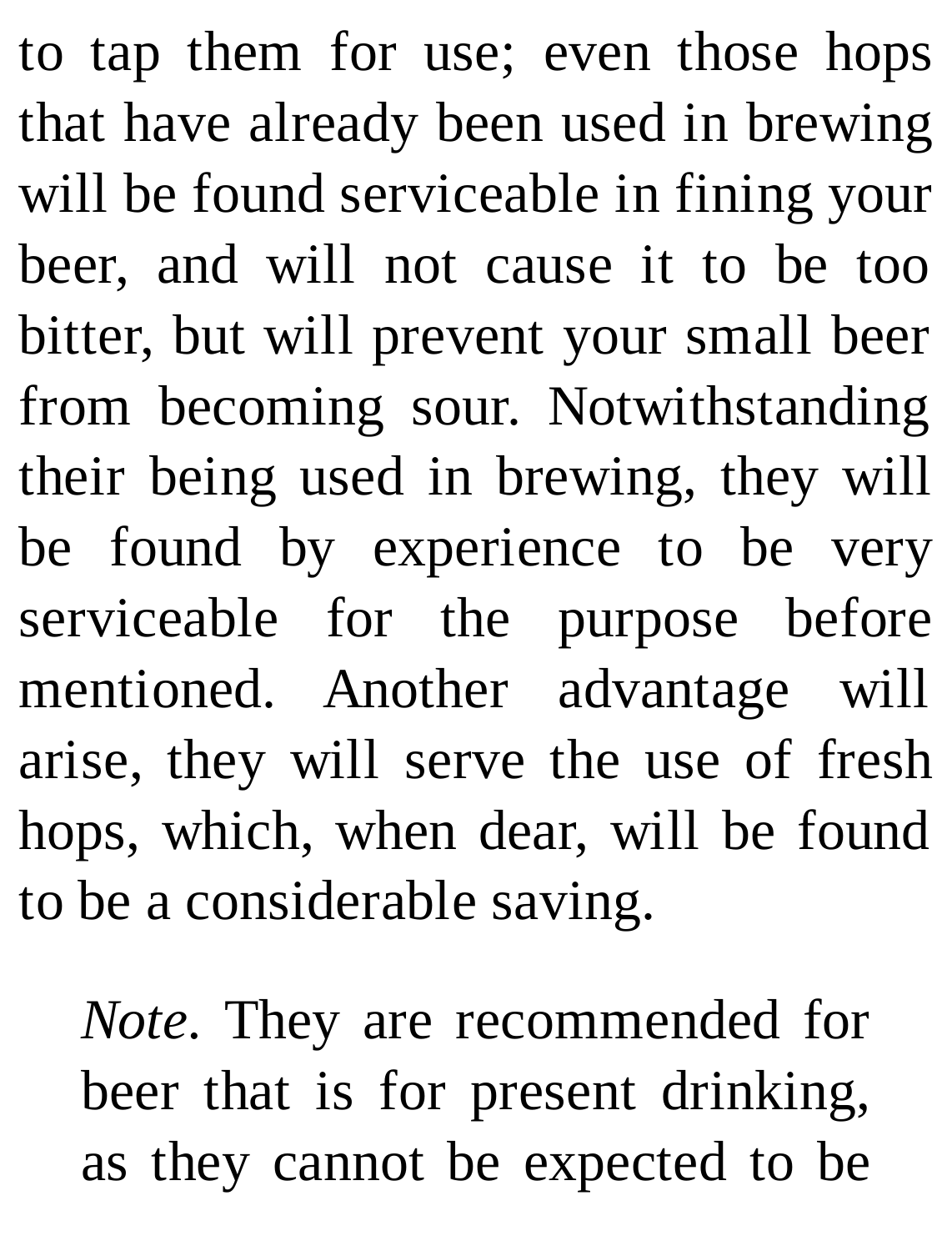sufficient for beer intended for a long standing.

Another advantage will be found when a length of ale is brewed, and no small beer made, the hops will then be found of greater utility, as they will contain the same quality as the ale they were brewed with; consequently the ale and small beer they are put into will receive a greater advantage therefrom.

This may not seem consistent, as mild ales and small beer seldom have any hops put into the casks; but when a cask of beer is a considerable time at tap, it will certainly want something to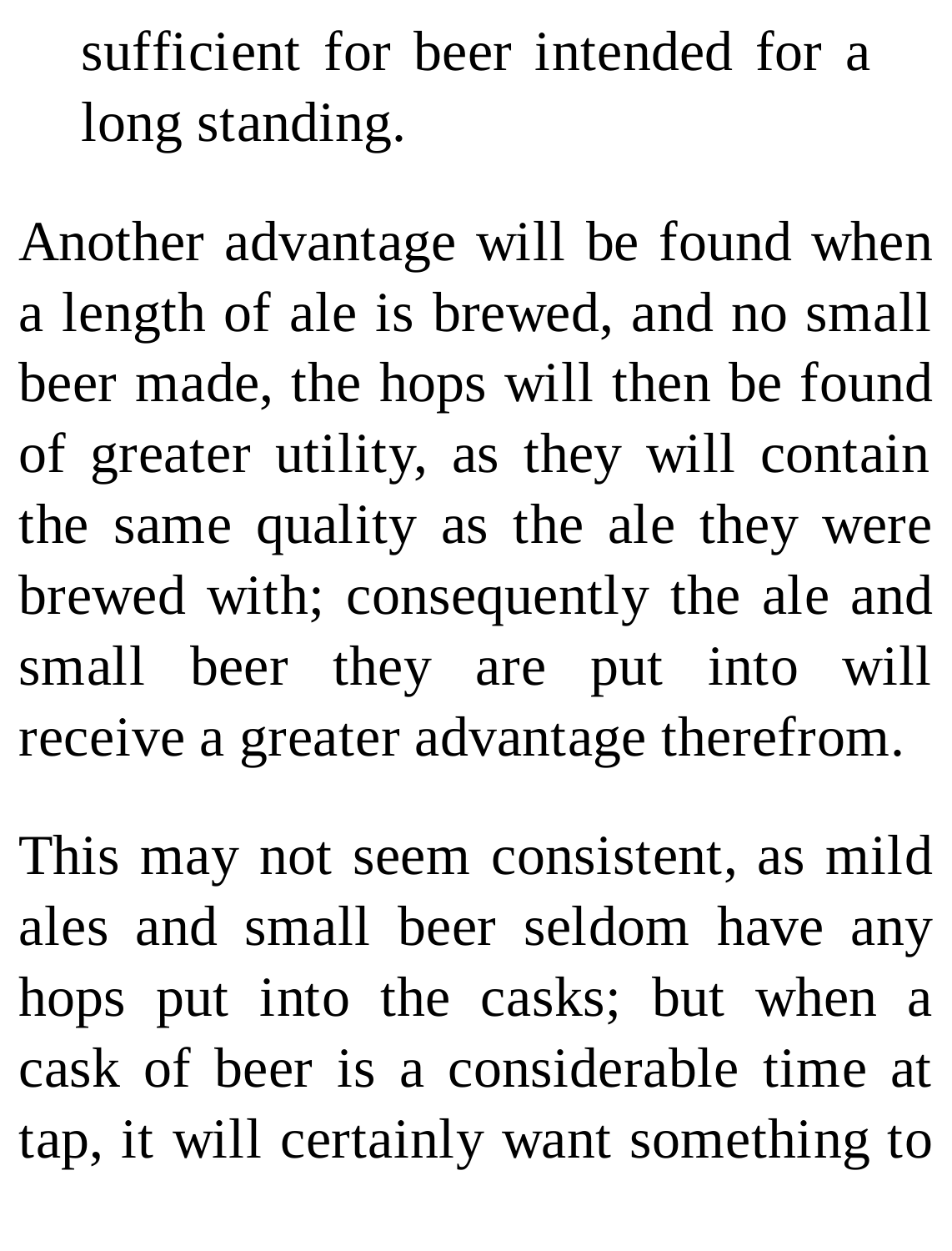feed on; this is one cause why small beer generally turns sour when it is nearly out; now by using the before mentioned hops it will be found to be a considerable remedy to prevent both mild ales and small beer from being hard and unpleasant.

The reader will observe, these hops having performed their duty, they are of no expense, only the trouble of putting them into the casks. The small beer must derive a considerable advantage from those hops when a guile of ale was only brewed from them. Take care to put them into the casks as soon as they are cold, for by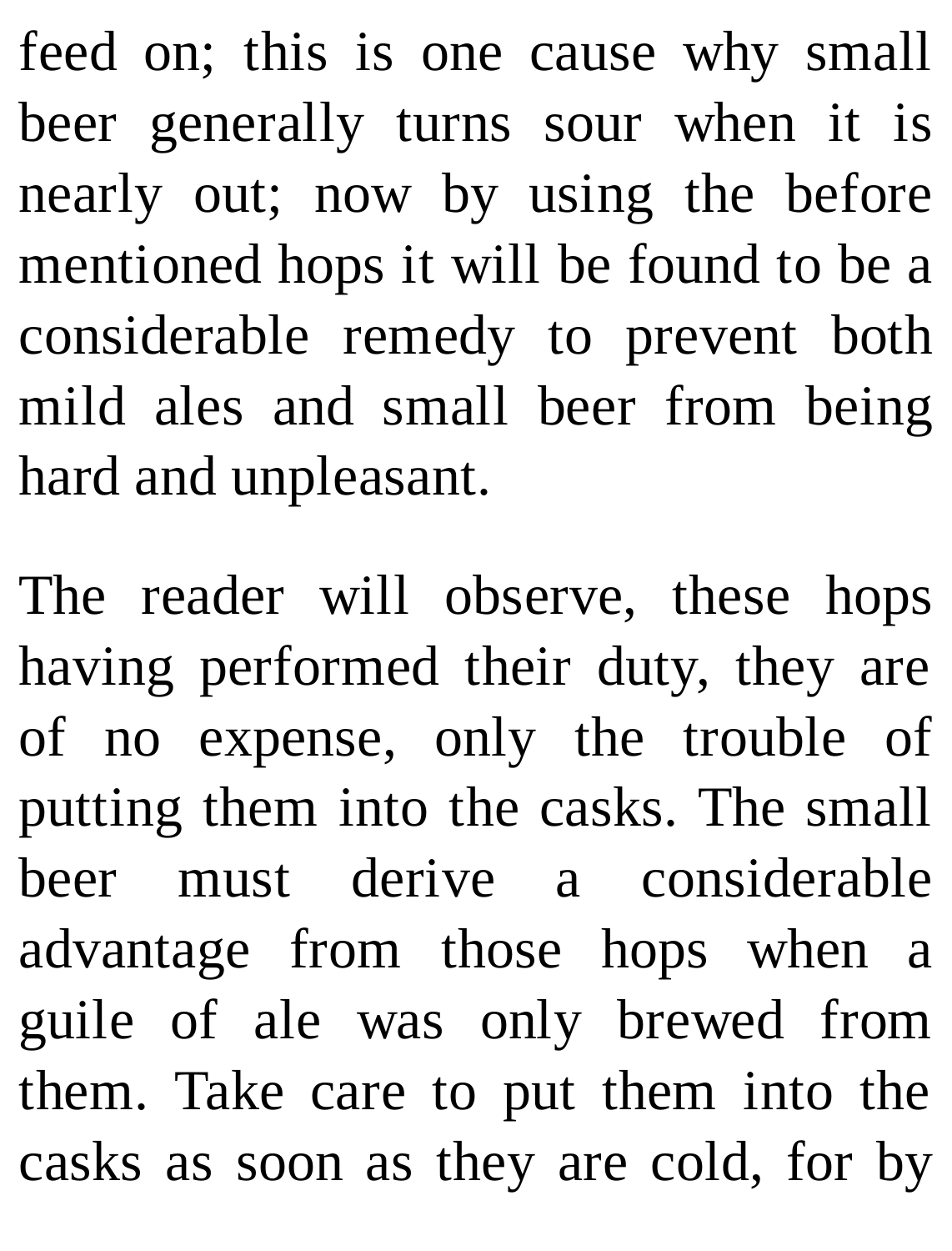being too long exposed to the air they will lose their virtue.

I should not have said so much concerning small beer, but the price of malt is so considerably advanced, to what it was formerly, that small beer is become an expensive article, where there is a numerous family.

If you observe the before mentioned directions you will not have your small beer so unpleasant, particularly when your cask is nearly out.

The most wholesome small beer is made from an intire guile of small, for then you have the whole of the spirit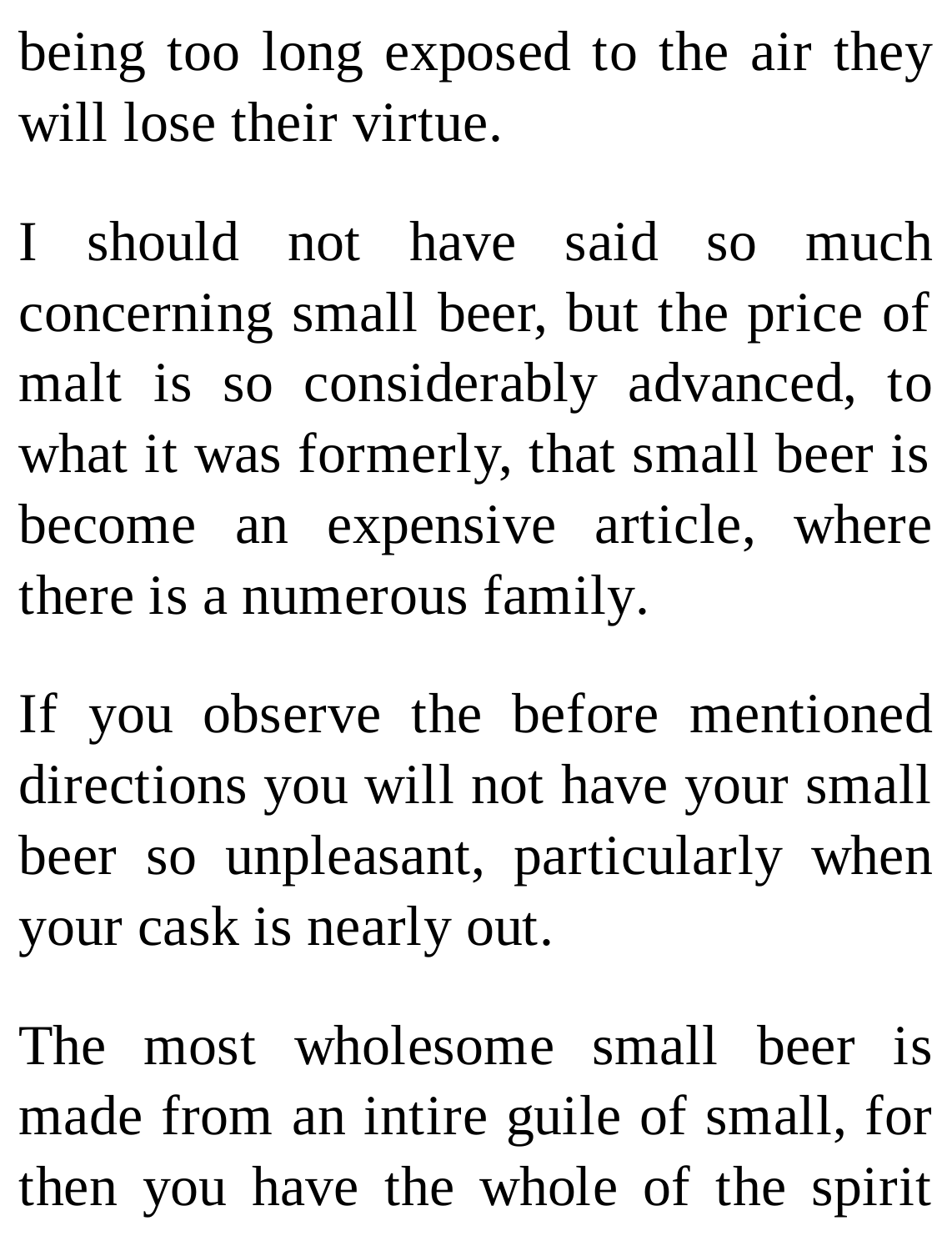and sweetness of the malt; it will keep better and drink much fresher than if it were to be made from the goods after a length of ale.

If you rack your beer, fail not to put some hops into the casks, wetting them first with some of the same beer, or rather wet the hops with some wort when brewing. If you want to hasten your beer for drinking, put the hops into the casks when they are warm; if your beer is for a long standing, put the hops in your casks when they are cold, giving them a stir to separate them in the beer.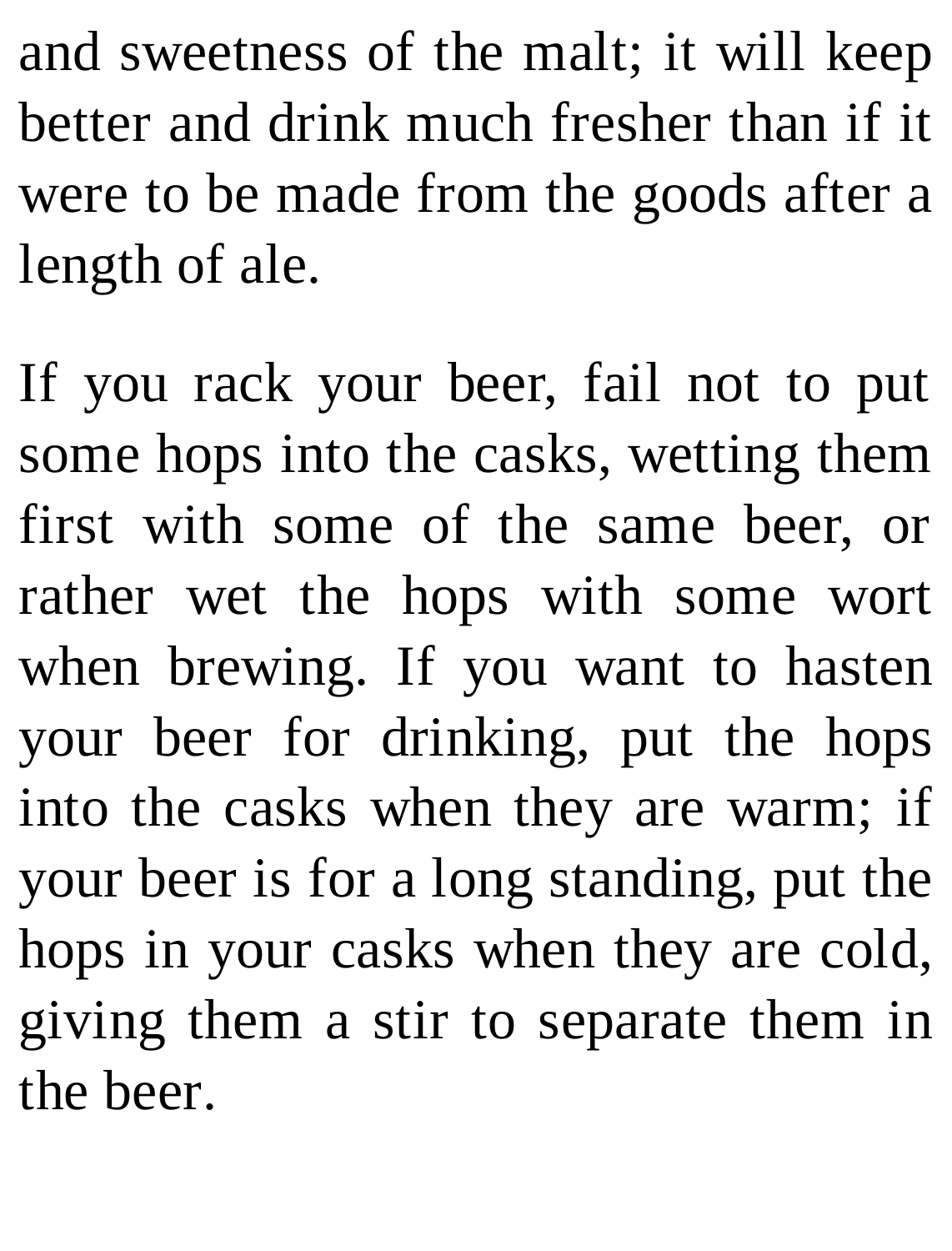Take care not to be under the necessity of tapping your ale or small beer before it has actually done working, for by so doing you will prevent it from becoming fine: new beer may be classed with new bread; for the newer you draw your beer the more there will be consumed; new beer is not so satisfying as it is when come to a more mature age.

Beware, lest you forget to pay attention to your beer which is at tap; for, "as the eye of the master maketh his horse fat," so the head of a family, now and then giving a look into his cellar, may be the cause of beer drinking more agreeable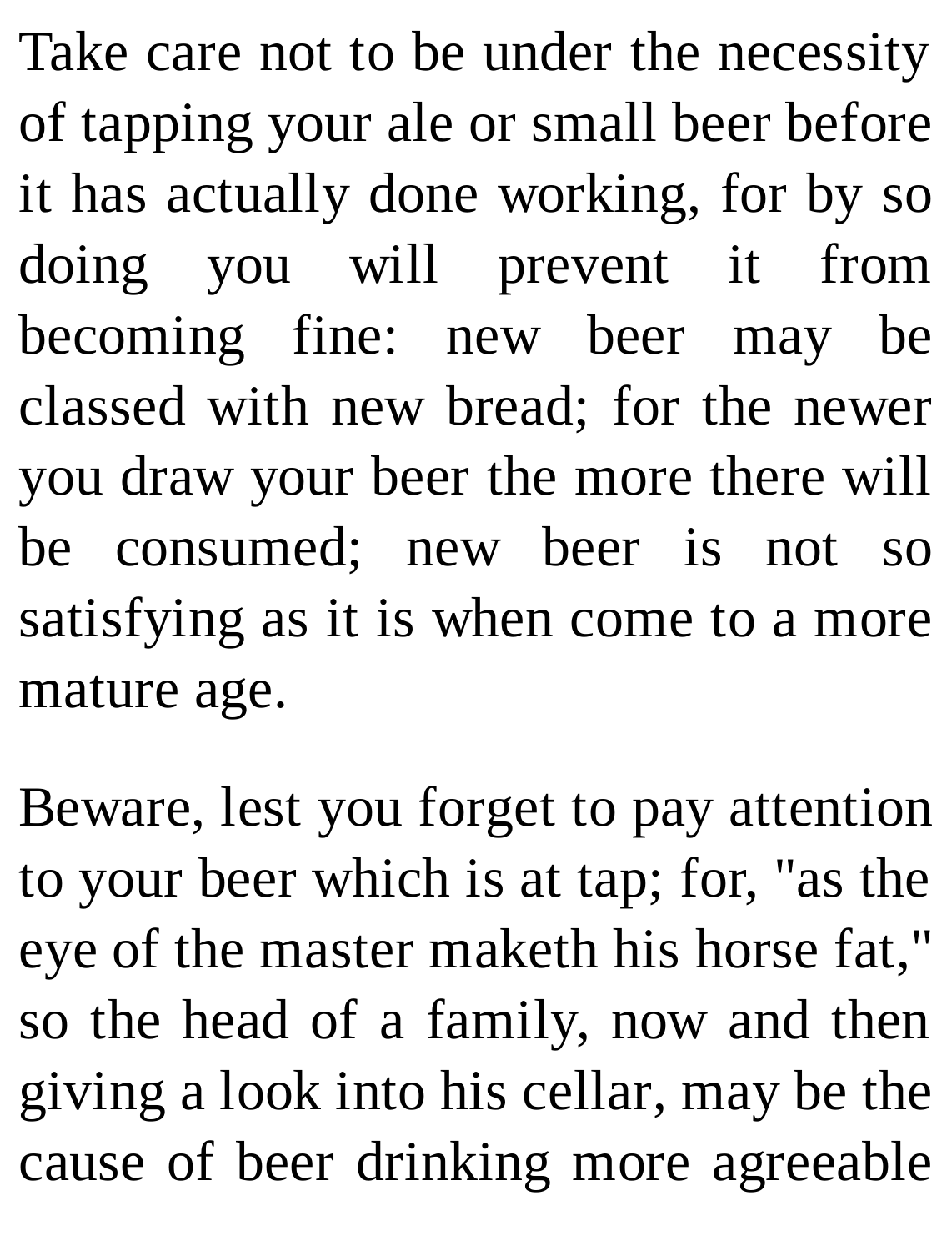to his palate, by taking care the ventholes are kept closely stopped, and the cocks secure.

Do not fail to stoop your cask when the beer is about two parts in three out; this should be done whilst the tap is spending, for then you will not disturb the sediment. By stooping the cask when the beer is about two parts in three out will prevent it from becoming flat and sour; when, on the other hand, it is too frequently to be observed when a person is drawing a pot of beer, the stream is impeded; for the beer, being so nearly out, will not run till it is stooped. Now before this, the cock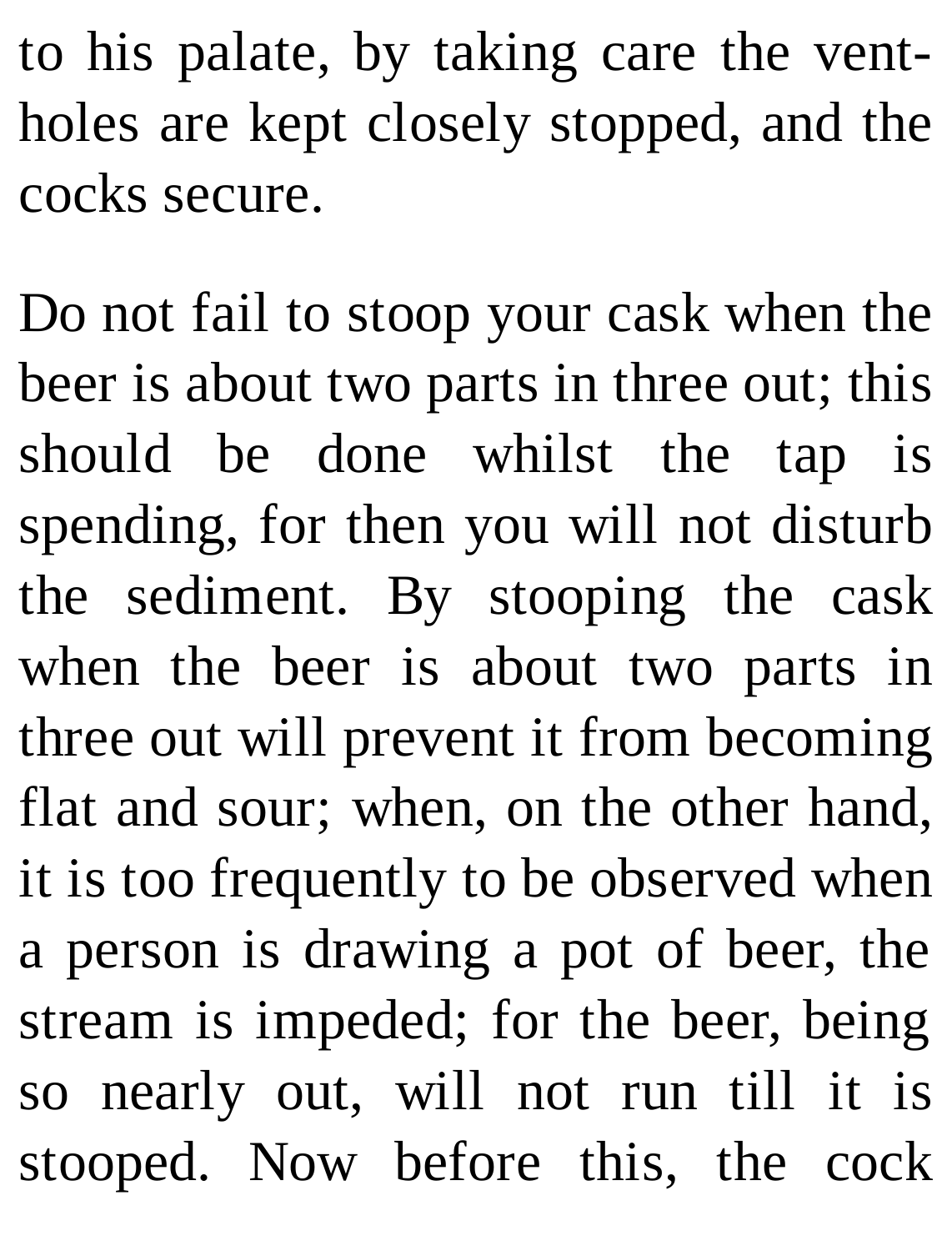discharging the beer but slowly, the air is admitted into the cask, which causes the beer to drink flat, and, perhaps, turn sour: therefore this will enforce the necessity of stooping your cask before it be so nearly out.

This is a fault with many publicans, not paying attention to their cellars; even many of those who brew their own beer are neglectful, notwithstanding their own interest and credit is concerned. Tis not uncommon for the vent-peg, and even the bung, to be left out of those casks which are actually on draught.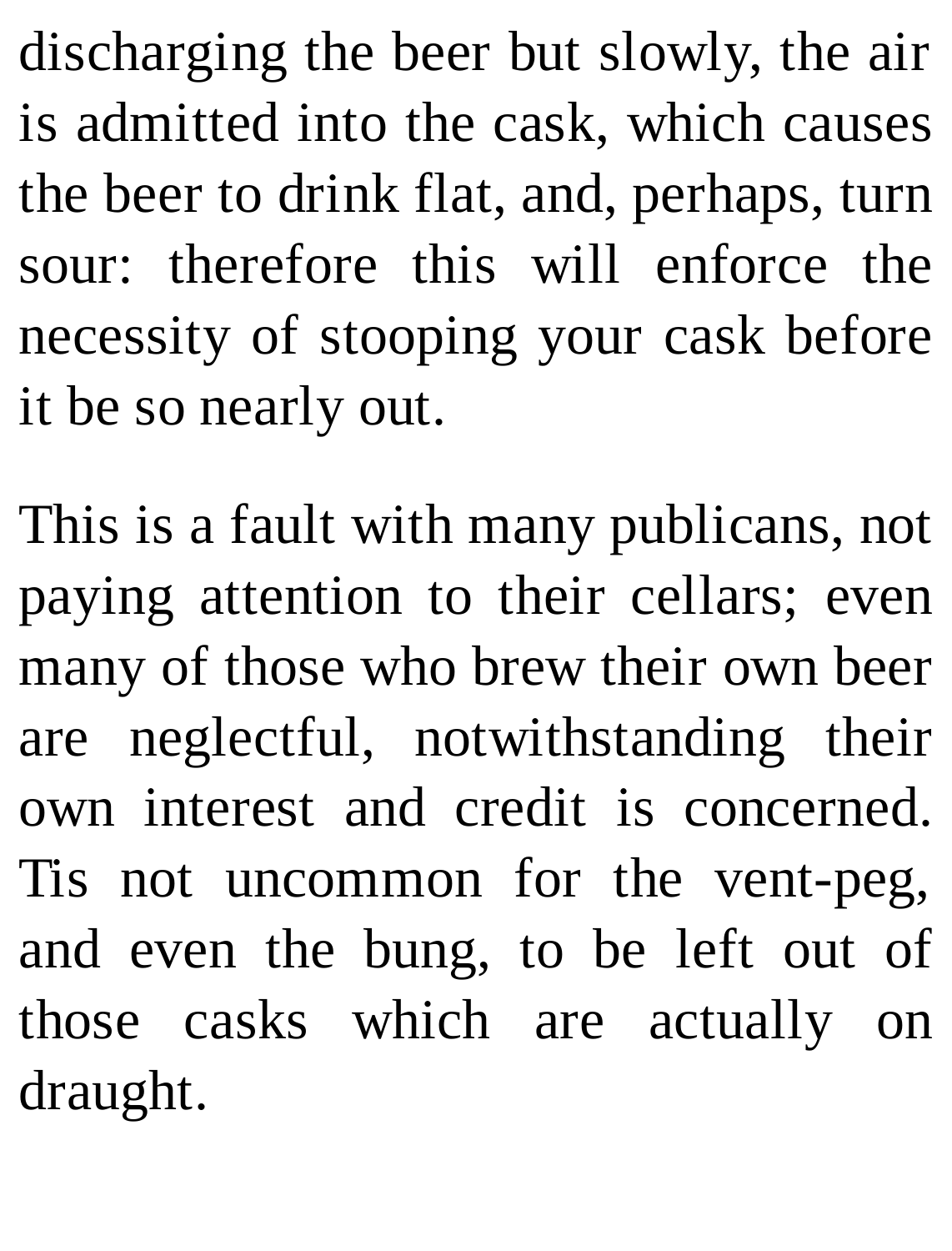Publicans, who retail common brewer's beer, and neglect their cellars, have this excuse, if their customers find fault with the beer, by saying "tis such beer as my brewer sends me," so it may be; but let a publican be served with beer of the first quality, it entirely depends on the management of the retailer thereof, whether the beer shall be of a good or bad quality. This is proved by persons in the same town, each being served with beer from one and the same brew-house; there will be generally a disparity in the quality after it comes into the stock of the respective retailers thereof, which proves it to be the good or bad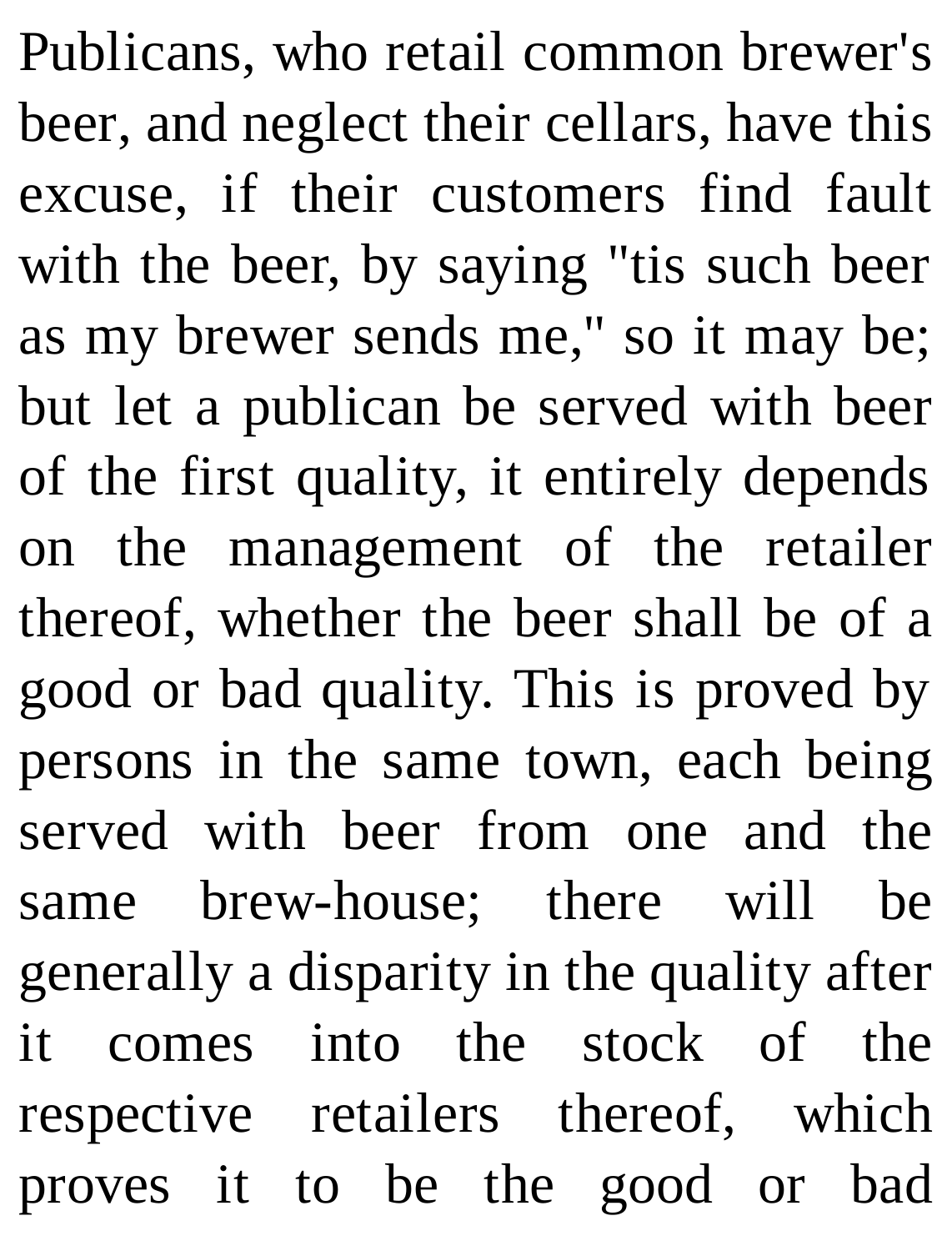management in the cellar.

I am convinced I shall not offend the *attentive* publican by what I have said respecting the cellar; but should this fall into the hands of the *inattentive*, it may offend; but that I will excuse, if, by the reading of this, he should be convinced of his error, and pay more attention to his cellar; that he may be enabled to draw a pot of beer to please those useful and valuable men, the labourer and the mechanic; and where they used to drink but one pot of beer with him, they may, from finding his ale much better than usual, perhaps, drink two.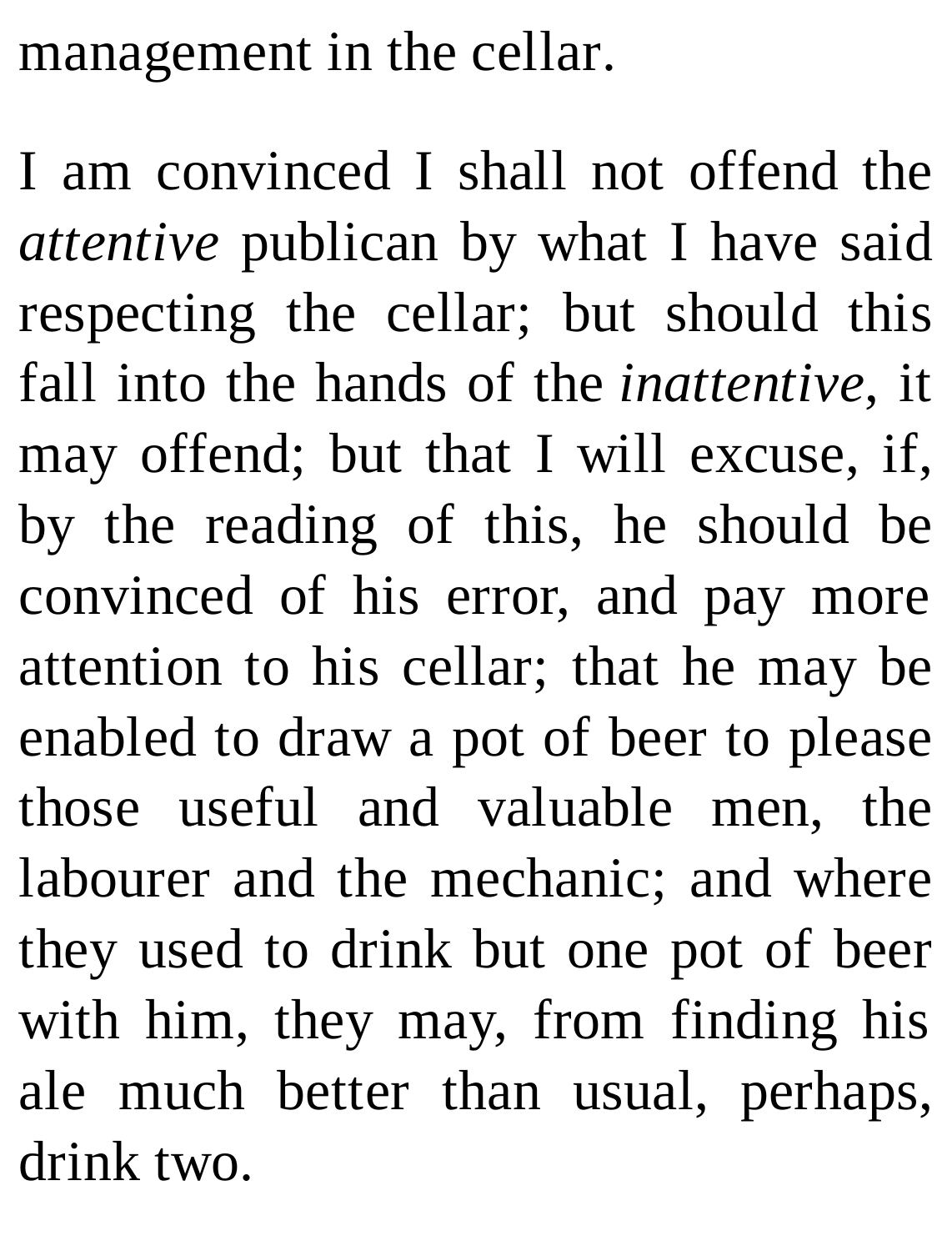*On the drying and qualities of Malt.*

I shall here give a few observations on malt, which was my principal reason for introducing this work to the public, well knowing that many who profess the art of brewing have very little knowlege of the nature and quality of the malt and hops they brew with.

Malt is dried with coke, coal, wood, furze, and straw. The best and sweetest malt is dried with coke, or welch coal; because the coke, or coal, gives a regular and gradual heat. Malt dried with coke, or coal, will be of a bright, clean colour, because the fire is free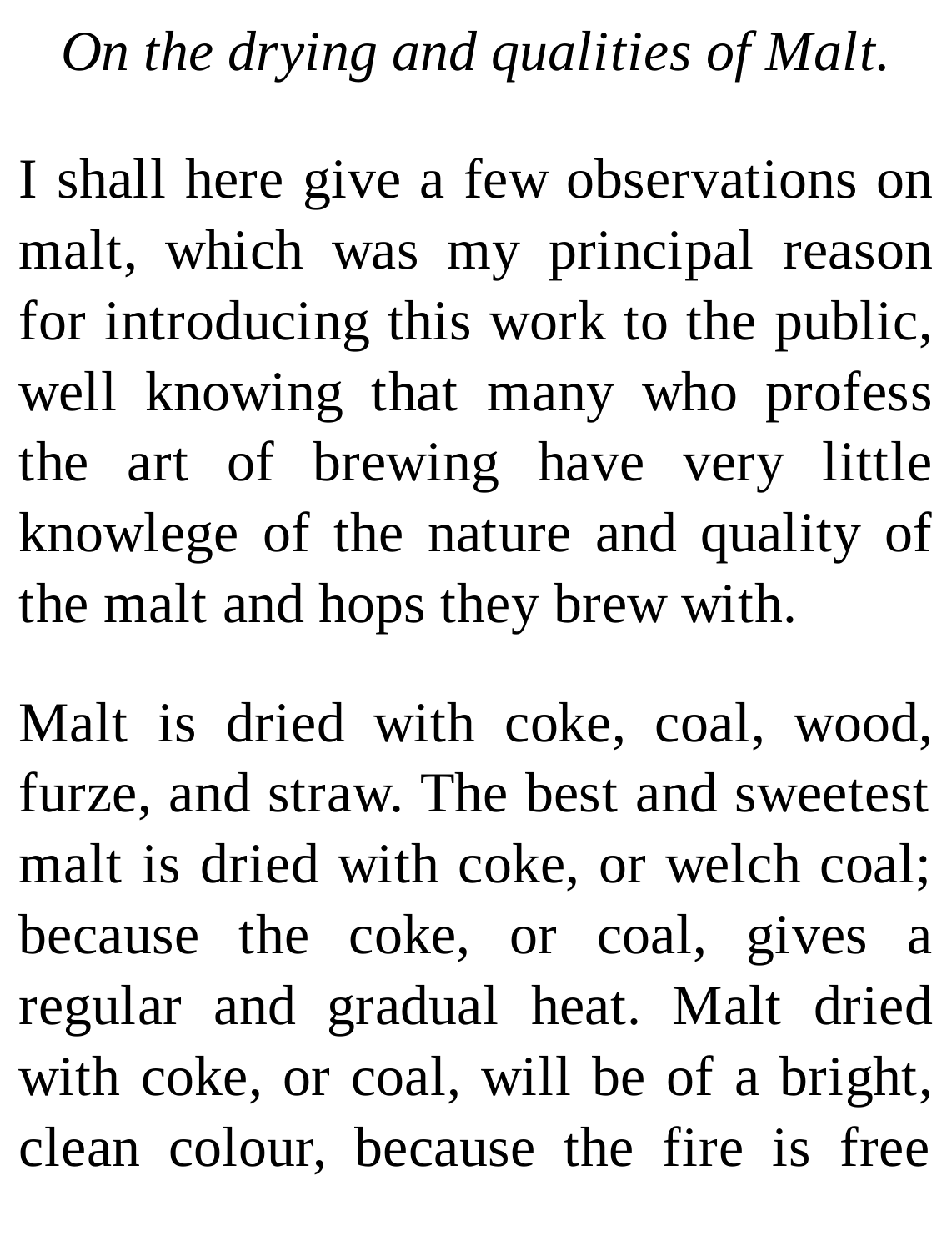from smoak. It is also to be observed that malt dried with coal, or coke, is generally well cured, that is, sound dried, because the coke or coal fire is fierce and strong.

If malt is dried with a wood fire it greatly depends on the wood being housed in a dry season; for if the wood is dry it will produce a clear fire, free from smoak, and the malt will be of a bright colour; but if the wood is wet and sugged, the fire will not be fierce, but will be smoaky, and will certainly cause the malt to be of a dull colour; and the beer brewed from such malt will consequently have a smoaky taste: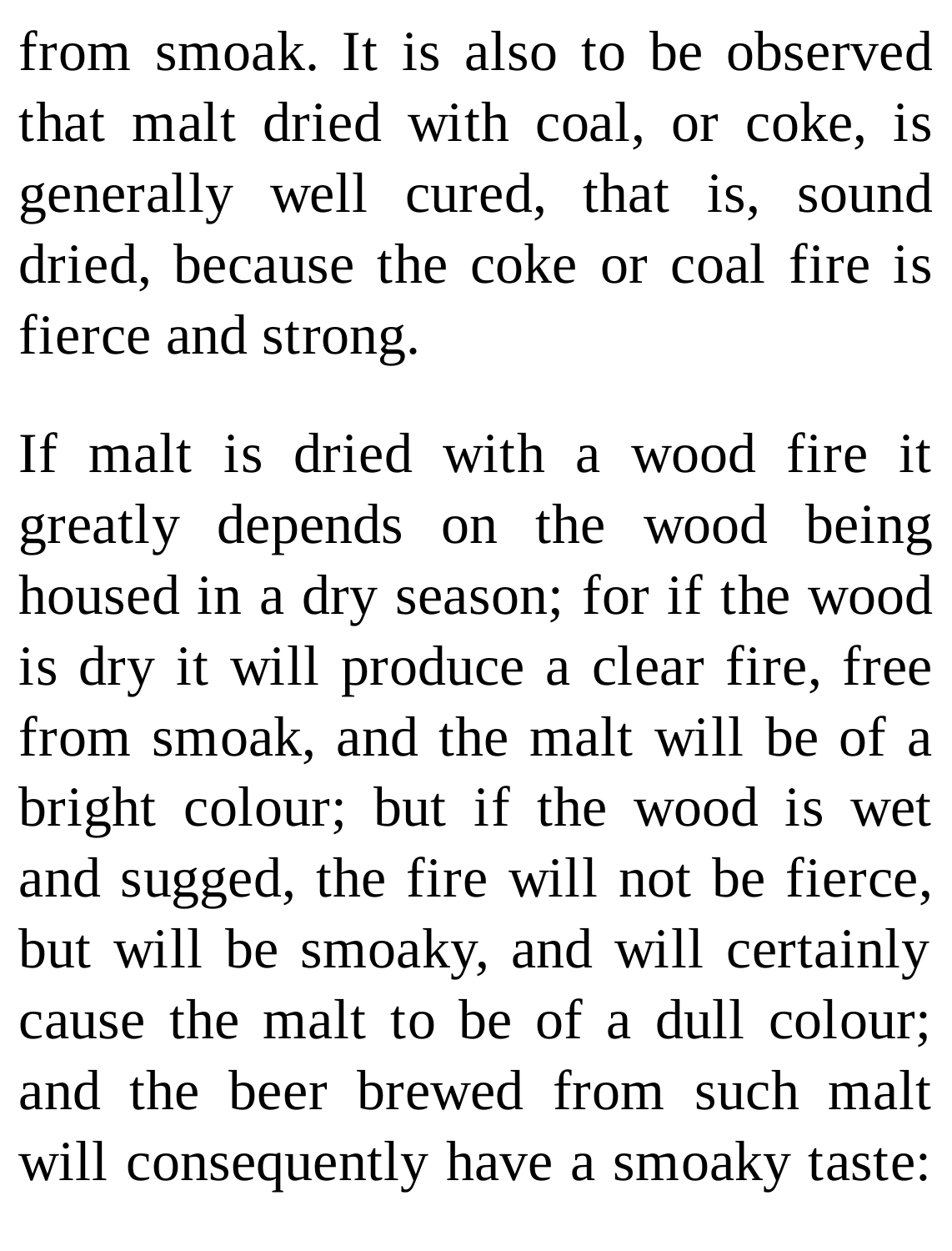therefore it depends on the attention of the maltster, in housing his wood in good order, for without that attention he cannot serve his customers with good, bright, well cured malt.

I have seen very fine malt dried with straw, it being less subject to smoak than malt dried with wood; but this mode of drying is very tedious, because a person must always attend the fire. In those countries where it is straw-dried, wood and coal is dear, therefore straw is used as a substitute for coal, &c. However, if care be taken, malt may be well cured with a straw or wood fire, but not to equal welch coal, or coke,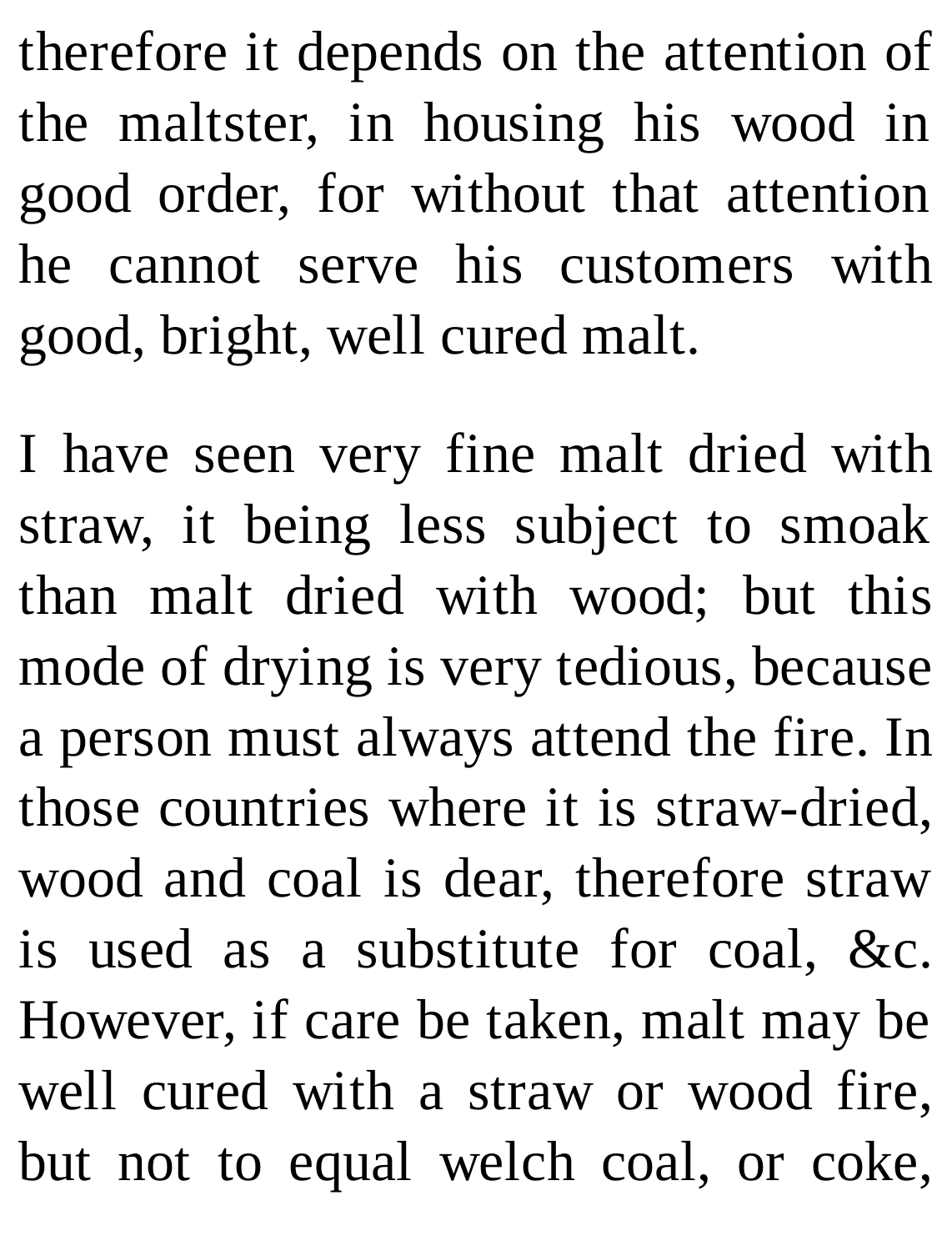because the fire may always be kept up so as to produce a regular heat.

Fuel being much dearer than formerly many maltsters are too sparing of their fire; and here arises the principal cause why we have so much bad beer; for if malt is not well cured, that is, sound dried, it will not produce good and wholesome beer.

Malt may appear to be of a fine amber colour, and this may be done by making a strong fire a few minutes before the kiln is shifted, therefore the colour is not at all times a rule for its being well dried. No malt should be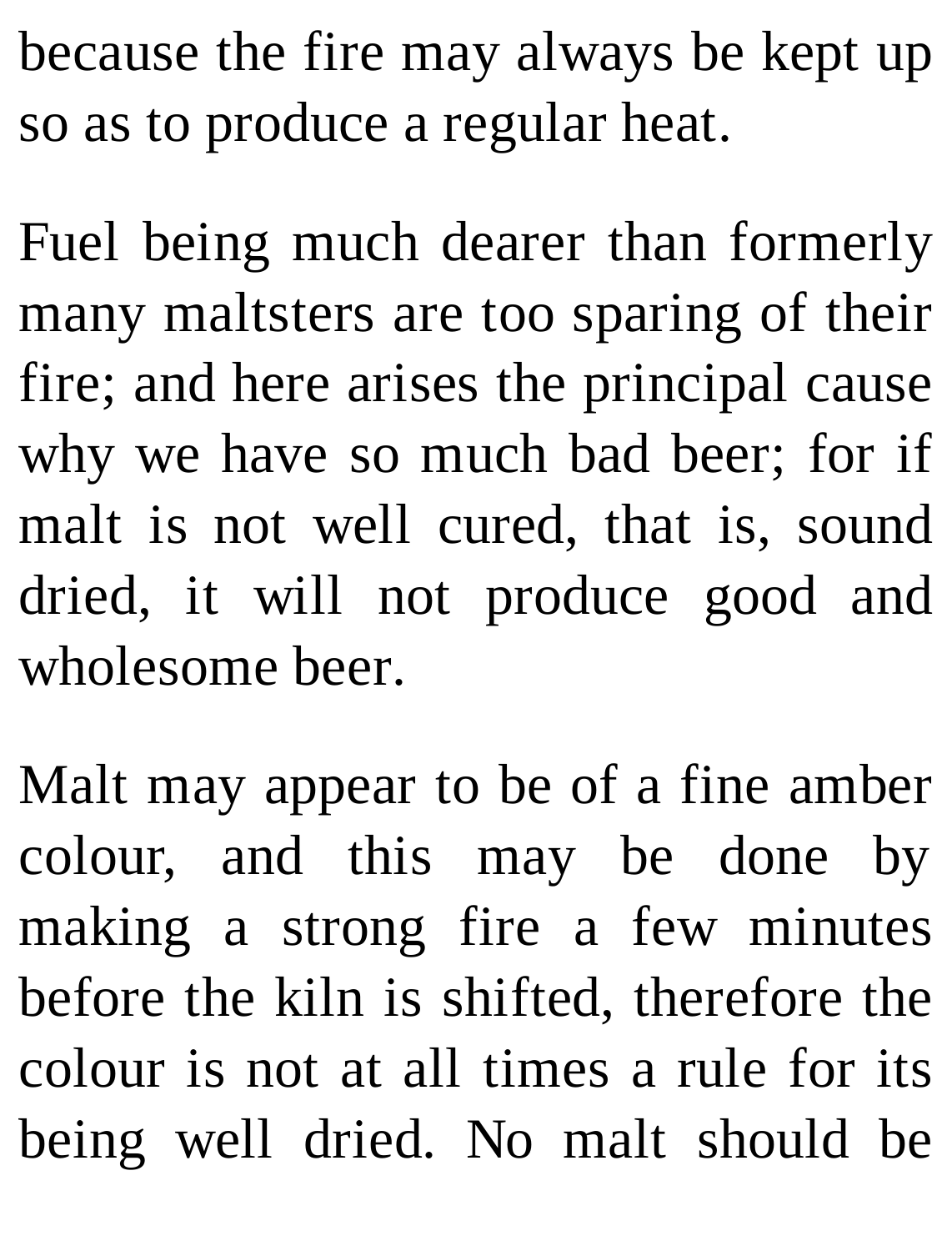used till it has been off the kiln a month, at least; at the end of that time, if the malt bites quick and crisp, you may conclude it is well dried.

It will be very necessary when you give orders for a brewing of malt, to request your maltster to send the malt well dried; this caution may induce him to pay more attention in the drying of his malt.

When a brewing of malt is ordered by private families, perhaps no order is given respecting any particular sort, that is to say, whether pale, amber, or brown, for these are the three sorts of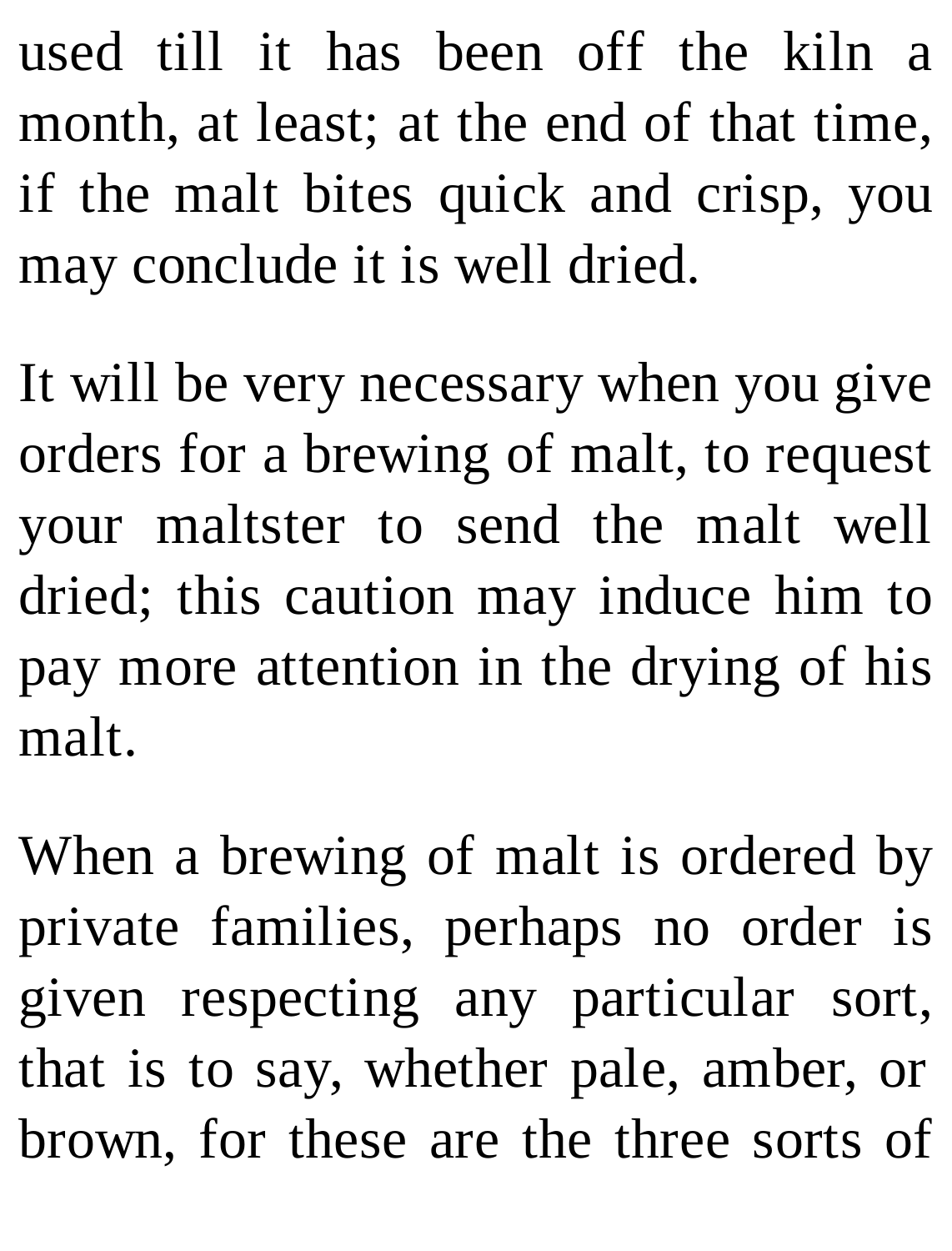malt; but many retail maltsters in the country have but one sort of malt, and, in fact, one sort is sufficient, provided care is taken to dry their malt sound, of a fine amber colour.

Now I again repeat that the principal reason of our having so much hard and sour beer, is owing to the malt being under dried; for malt is the fundamental article in brewing. If a guile of beer is made from under dried malt it will not be of a fine bright colour, and an extra boiling of the worts will not have the desired effect: then you are under the necessity of using finings and other nostrums,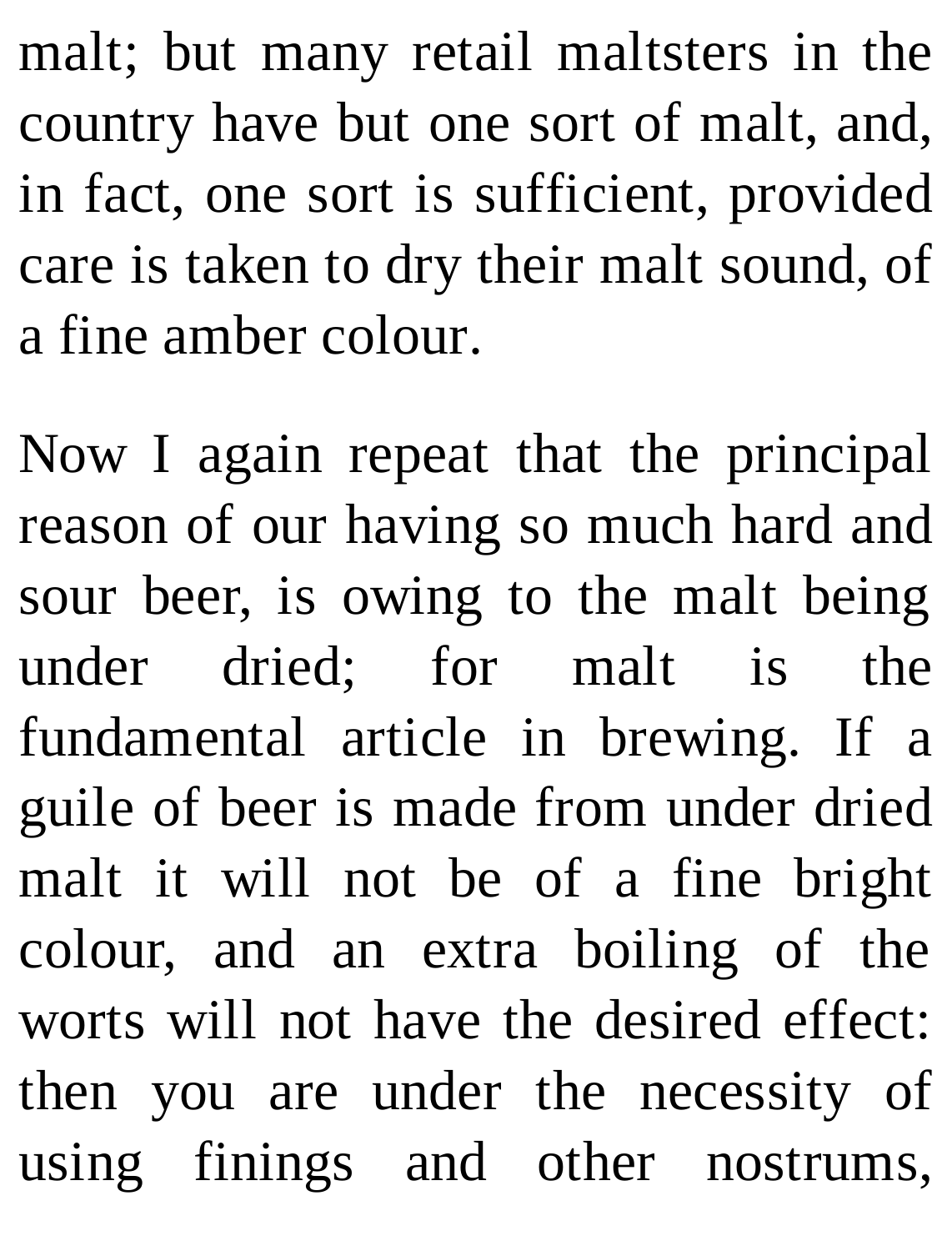which are only temporary, for no other ingredients whatever can be so beneficial to beer as malt and hops, and if those two commodities are in a good and genuine state, you will not have occasion to seek for any other art or device whatever. Another considerable advantage will arise, for each bushel of sound dried malt will produce a gallon of wort more than slack or under dried malt; this is proved by brewing two sorts of malt, that is, malt perfectly dried will discharge the wort freely, and the grains will be dry and light; when, on the other hand, if a brewing of beer is made from under dried malt, the grains will be clammy and heavy,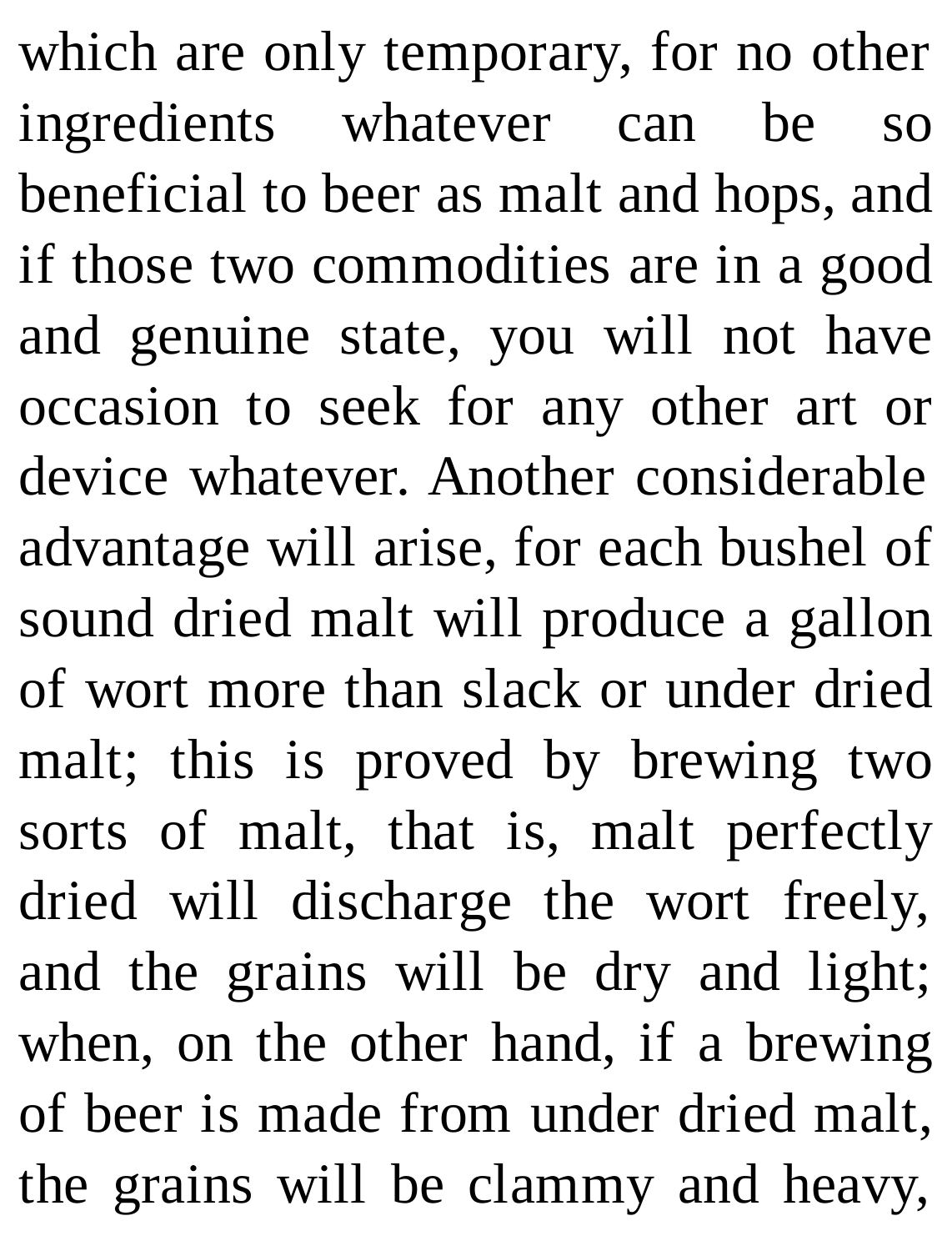owing to the raw state of the malt, therefore a part of the wort cannot discharge itself, which is a sufficient voucher that the perfectly dried malt will produce a greater quantity of wort of an equal degree of strength.

I hinted before that malt should not be brewed till it has been off the kiln a month; but if malt is six or seven months old it will be the better, because it will become mellow, and your beer will be much softer and better than if used immediately from the kiln.

Between michaelmas and christmas the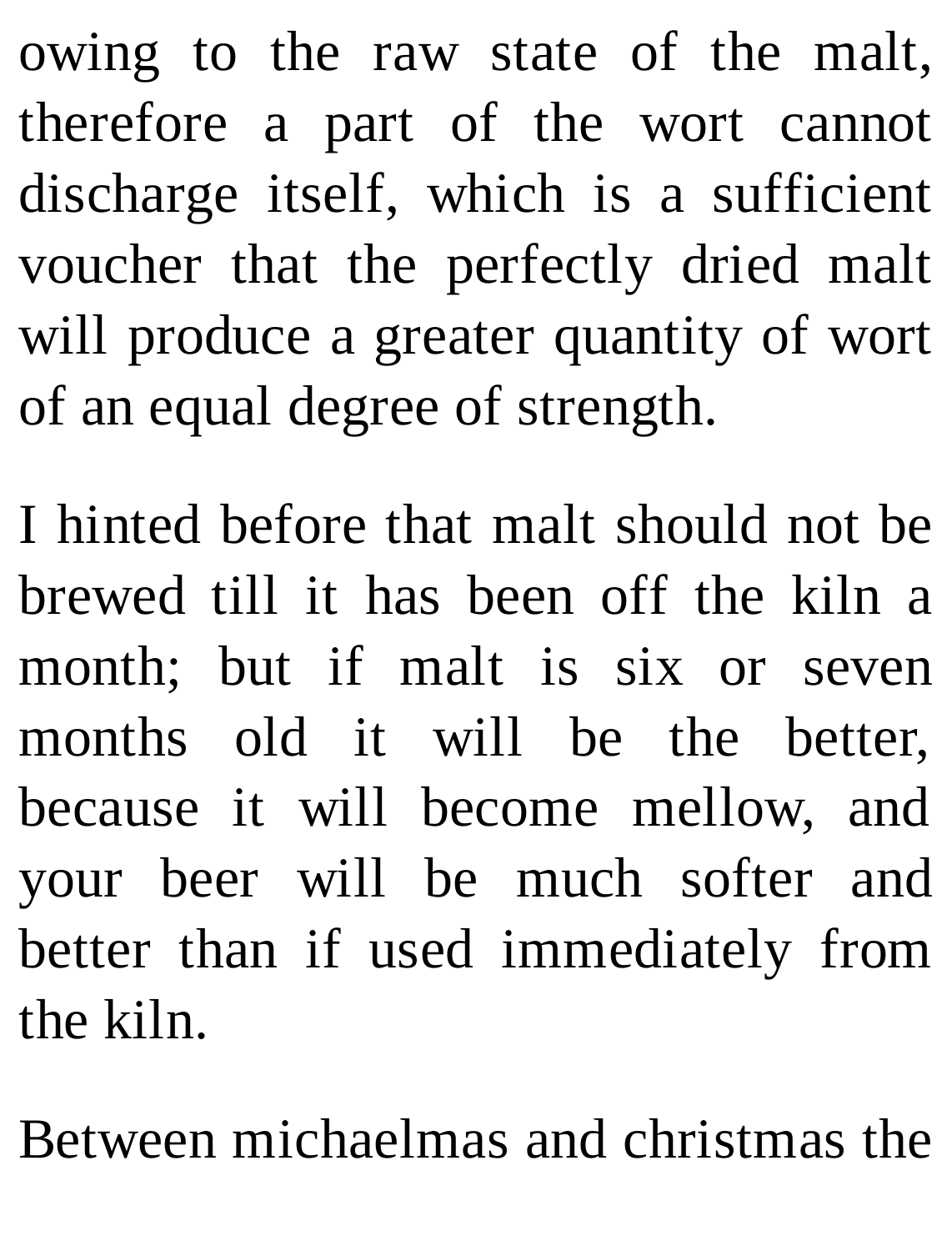retail maltster's stock of old malt generally lays in a small compass, and will be slack; I should at this season recommend part old and part new, for the one will help the other.

## *On Hops.*

Many professed brewers are particularly attached to the colour of the hops, that is, they are partial to those of a fine green colour; these are certainly to be prefered, if they were ripe when gathered:—to prove their goodness, rub them between your fingers, if they are in full condition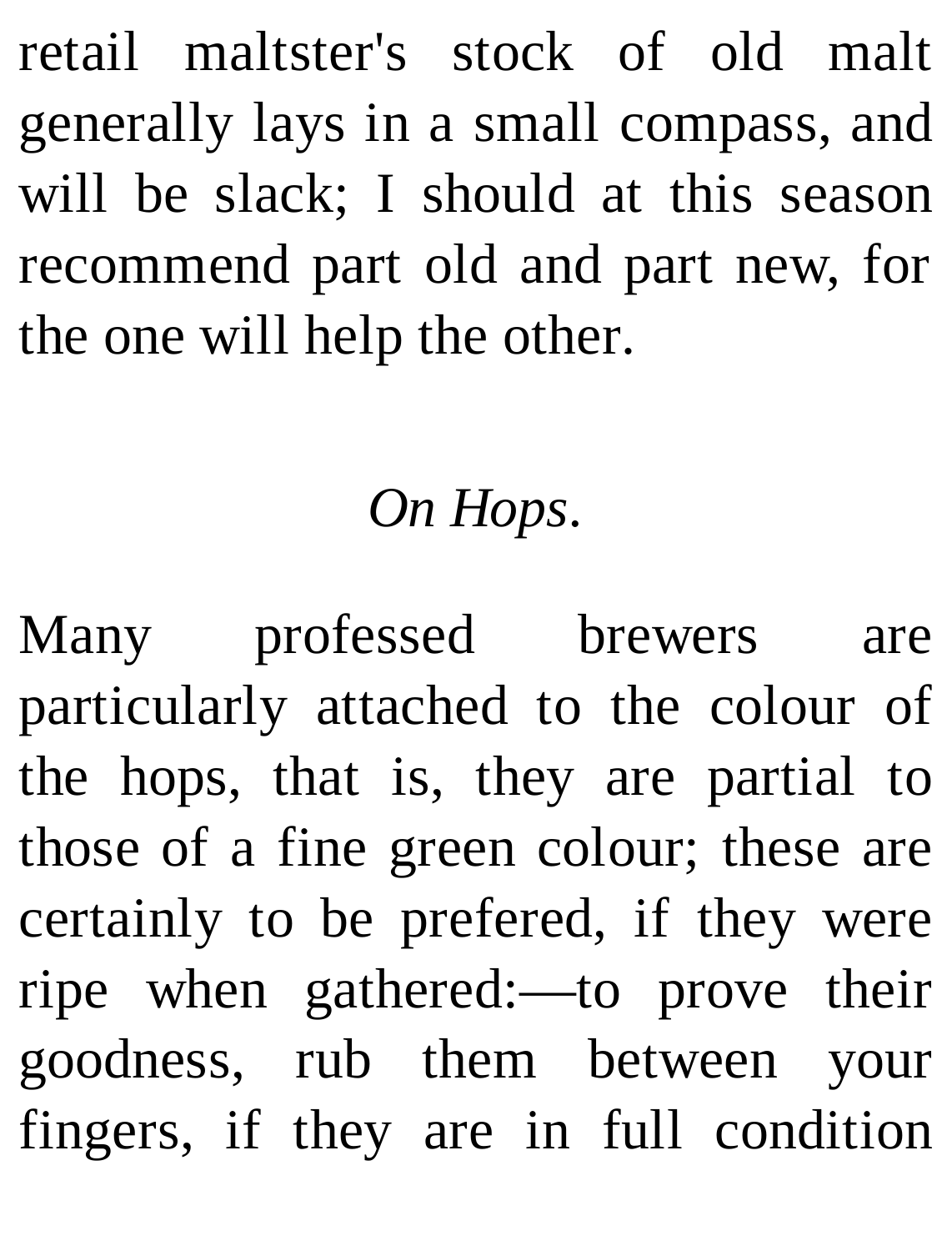they will stick to your fingers, will have a good strong scent, and the seeds will appear full and yellow.

Brown spots are frequently to be seen on hops; these are, in general, hops that came to a full ripeness before they were gathered. High winds and rain frequently happen about the middle or latter end of the hop season, which will disfigure them in their colour in a few hours, so that the colour is not at all times to direct you as to their goodness.

In the hop countries most hop-planters keep those hops which are most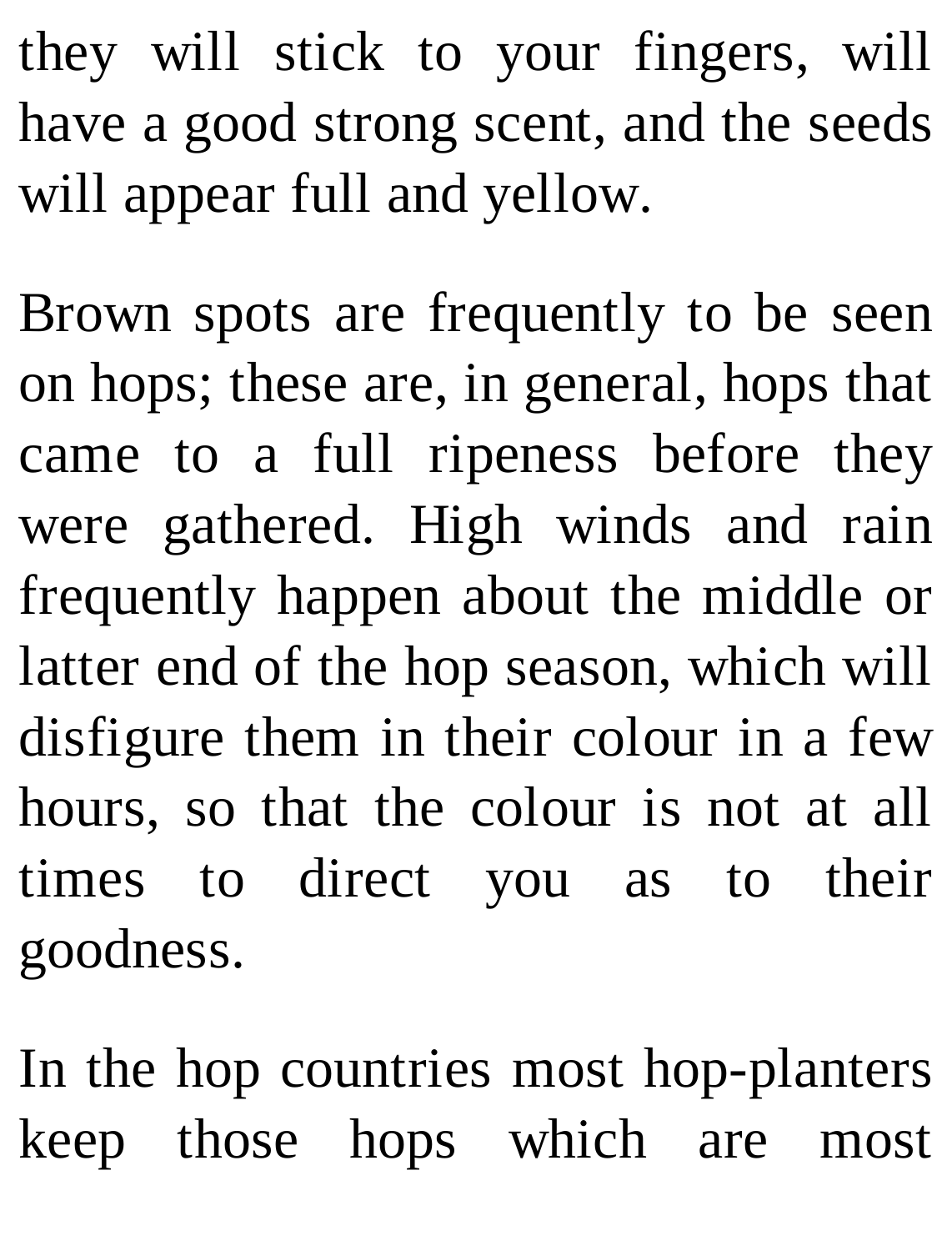disfigured in their quality, separate and apart, when picking, from those of a brighter colour; those which are of an inferior colour are kept for their own use, and disposed of to their neighbours, it being their opinion that they answer the purpose in brewing nearly as well as those of a brighter colour, provided they are in full condition, that is, if they are full of seeds; for in the seeds is the virtue and strength of the hop.

The quantity of hops used in brewing is generally half a pound to a bushel of malt, and so in proportion to a greater quantity; if mild ale, for present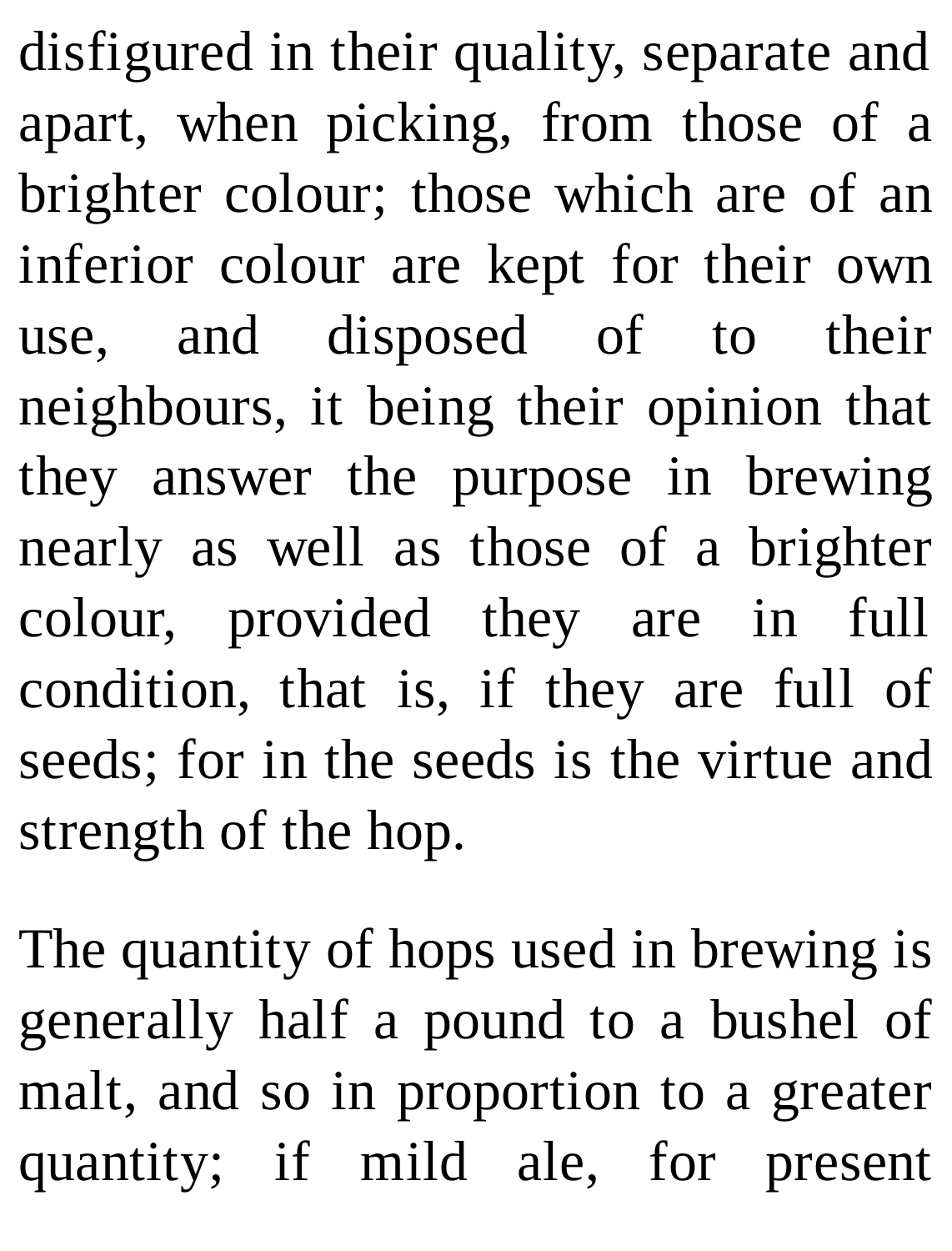drinking, a lesser quantity will do; but this must be left to the discretion of the brewer, or master of a family, as some are more partial to the taste of the hop than others.

Hops are found to be of such excellent utility in the bittering of beer, that common brewers and innkeepers are forbidden by law to use any other bitter ingredient whatever in brewing of beer and ale. I have taken the liberty to insert this as a caution to the unwary.

As to the quantity of beer each bushel of malt should produce, it must rest on the option or circumstances of the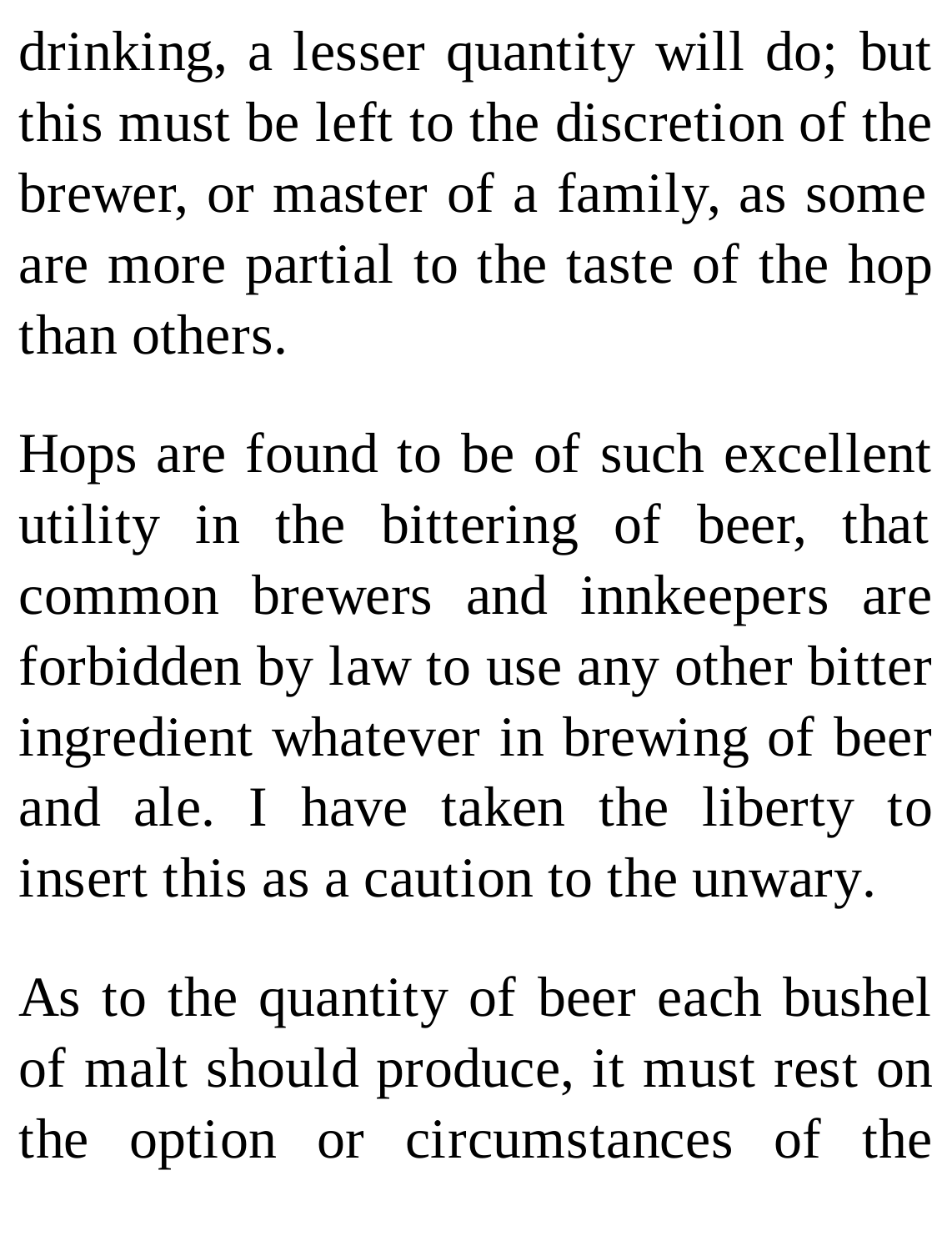brewer, or the head of a family. A bushel of malt will produce ten gallons of good ale; but the greater the quantity of malt, brewed at one time, the better will be your beer.

## \*\*\*END OF THE PROJECT GUTENBERG EBOOK A TREATISE ON THE BREWING OF BEER\*\*\*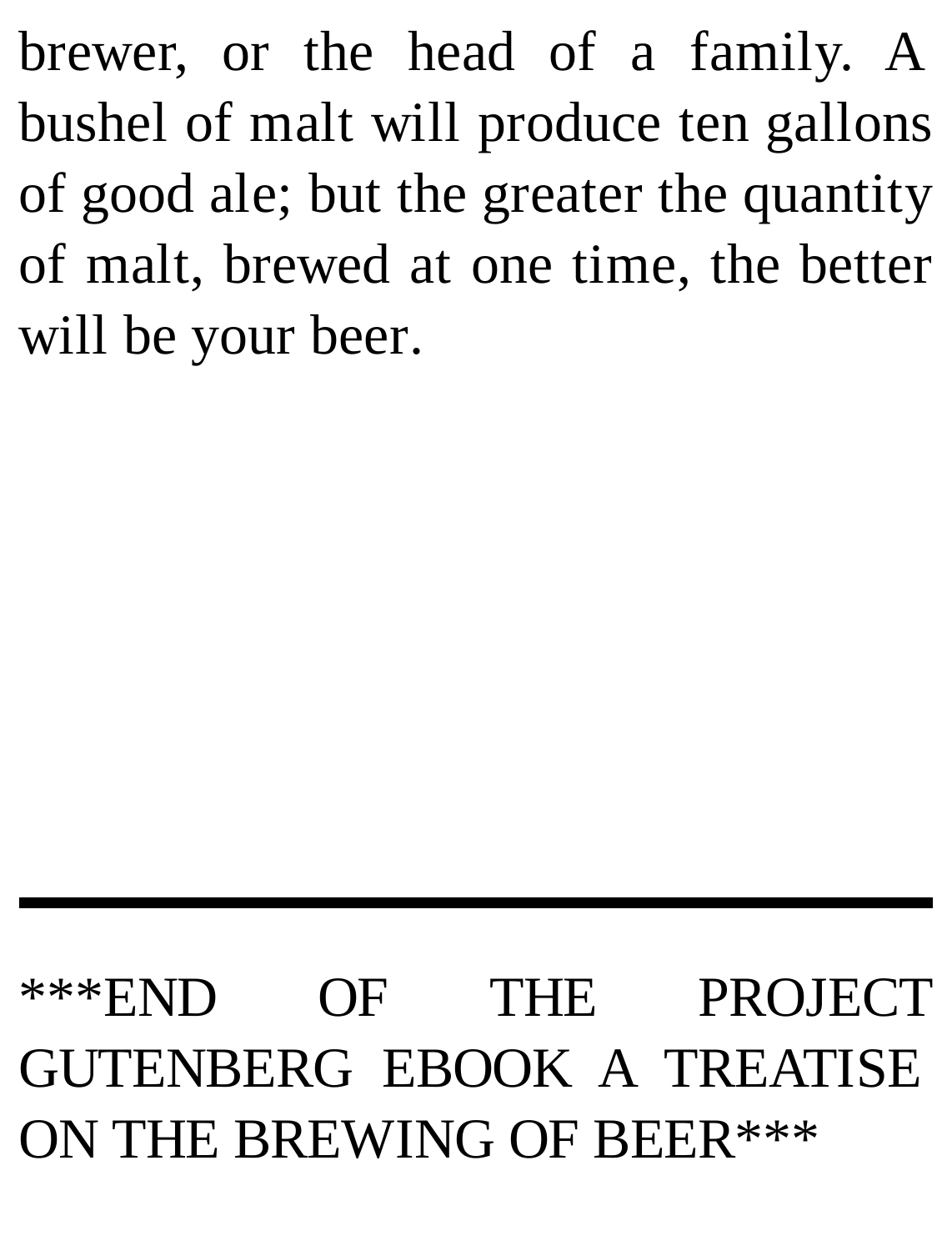\*\*\*\*\*\*\* This file should be named 35597-h.txt or 35597-h.zip \*\*\*\*\*\*\*

This and all associated files of various formats will be found in: http://www.gutenberg.org/3/5/5/9/35597

Updated editions will replace the previous one--the old editions will be renamed.

Creating the works from public domain print editions means that no one owns a United States copyright in these works, so the Foundation (and you!) can copy and distribute it in the United States without permission and without paying copyright royalties. Special rules, set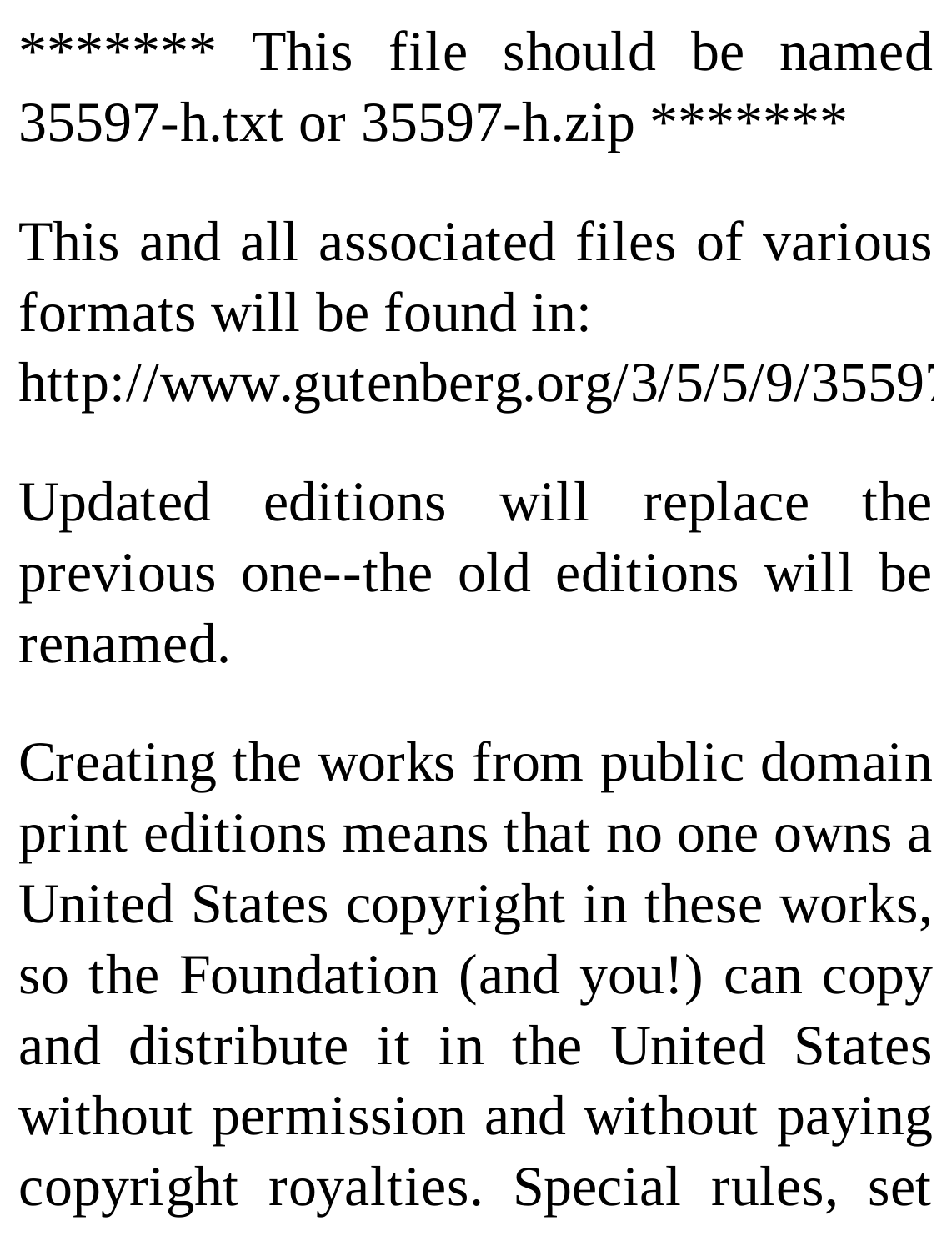forth in the General Terms of Use part of this license, apply to copying and distributing Project Gutenberg-tm electronic works to protect the PROJECT GUTENBERG-tm concept and trademark. Project Gutenberg is a registered trademark, and may not be used if you charge for the eBooks, unless you receive specific permission. If you do not charge anything for copies of this eBook, complying with the rules is very easy. You may use this eBook for nearly any purpose such as creation of derivative works, reports, performances and research. They may be modified and printed and given away--you may do practically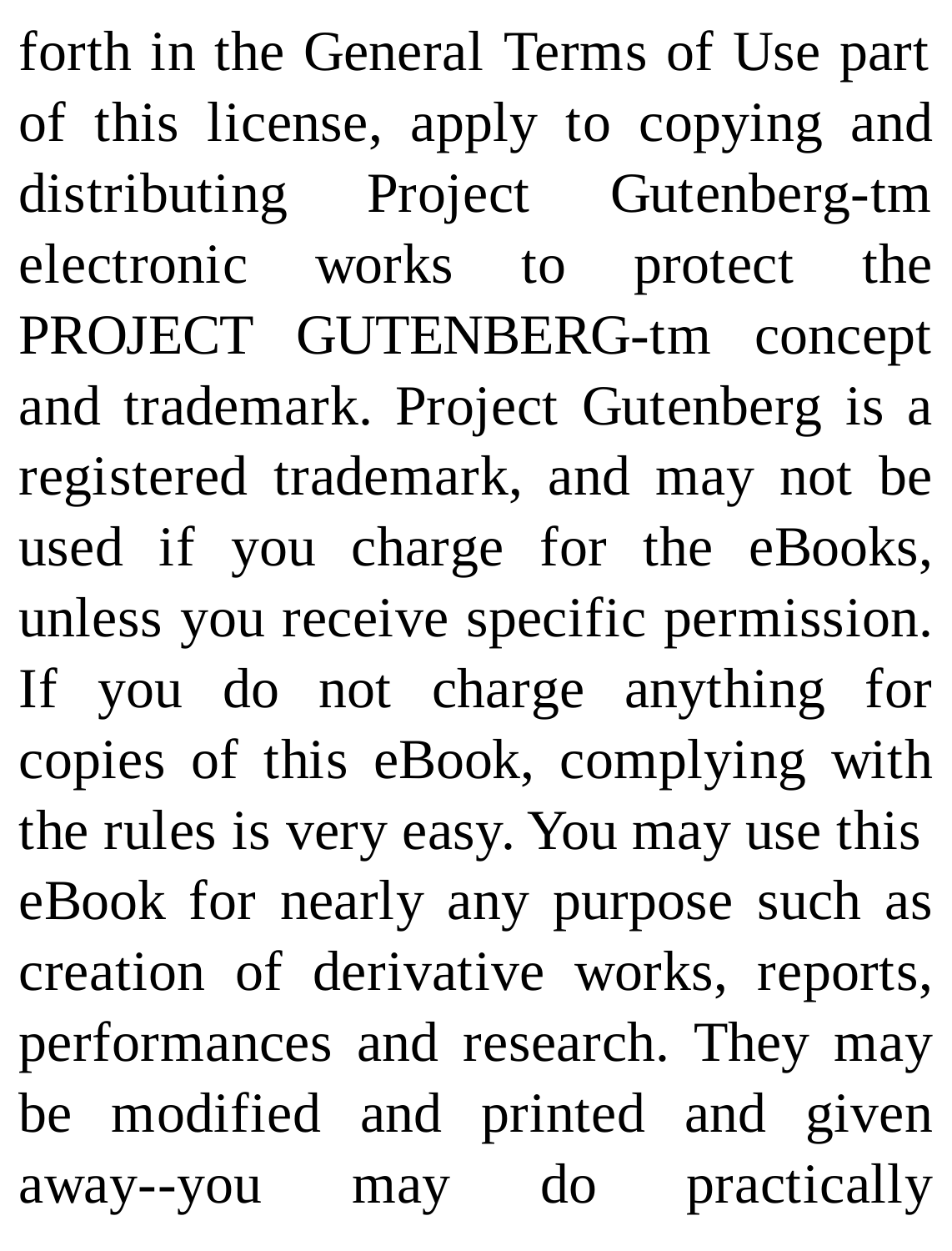ANYTHING with public domain eBooks. Redistribution is subject to the trademark license, especially commercial redistribution.

```
*** START: FULL LICENSE ***
```
THE FULL PROJECT GUTENBERG LICENSE PLEASE READ THIS BEFORE YOU DISTRIBUTE OR USE THIS WORK

To protect the Project Gutenberg-tm mission of promoting the free distribution of electronic works, by using or distributing this work (or any other work associated in any way with the phrase "Project Gutenberg"), you agree to comply with all the terms of the Full Project Gutenberg-tm License (available with this file or online at http://www.gutenberg.org/license).

Section 1. General Terms of Use and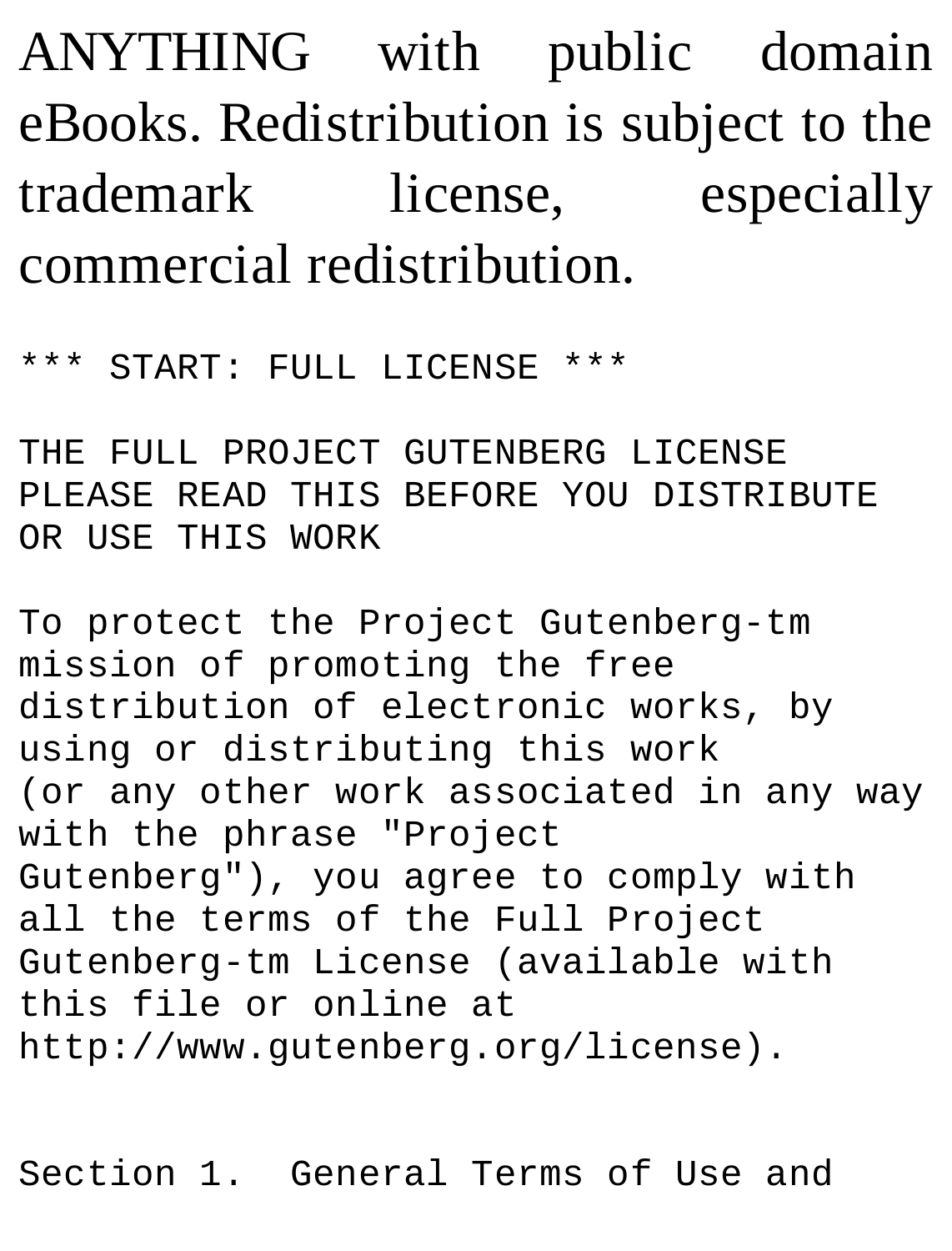Redistributing Project Gutenberg-tm electronic works

1.A. By reading or using any part of this Project Gutenberg-tm electronic work, you indicate that you have read, understand, agree to and accept all the terms of this license and intellectual property (trademark/copyright) agreement. If you do not agree to abide by all the terms of this agreement, you must cease using and return or destroy all copies of Project Gutenberg-tm electronic works in your possession. If you paid a fee for obtaining a copy of or access to a Project Gutenberg-tm electronic work and you do not agree to be bound by the terms of this agreement, you may obtain a refund from the person or entity to whom you paid the fee as set forth in paragraph 1.E.8.

1.B. "Project Gutenberg" is a registered trademark. It may only be used on or associated in any way with an electronic work by people who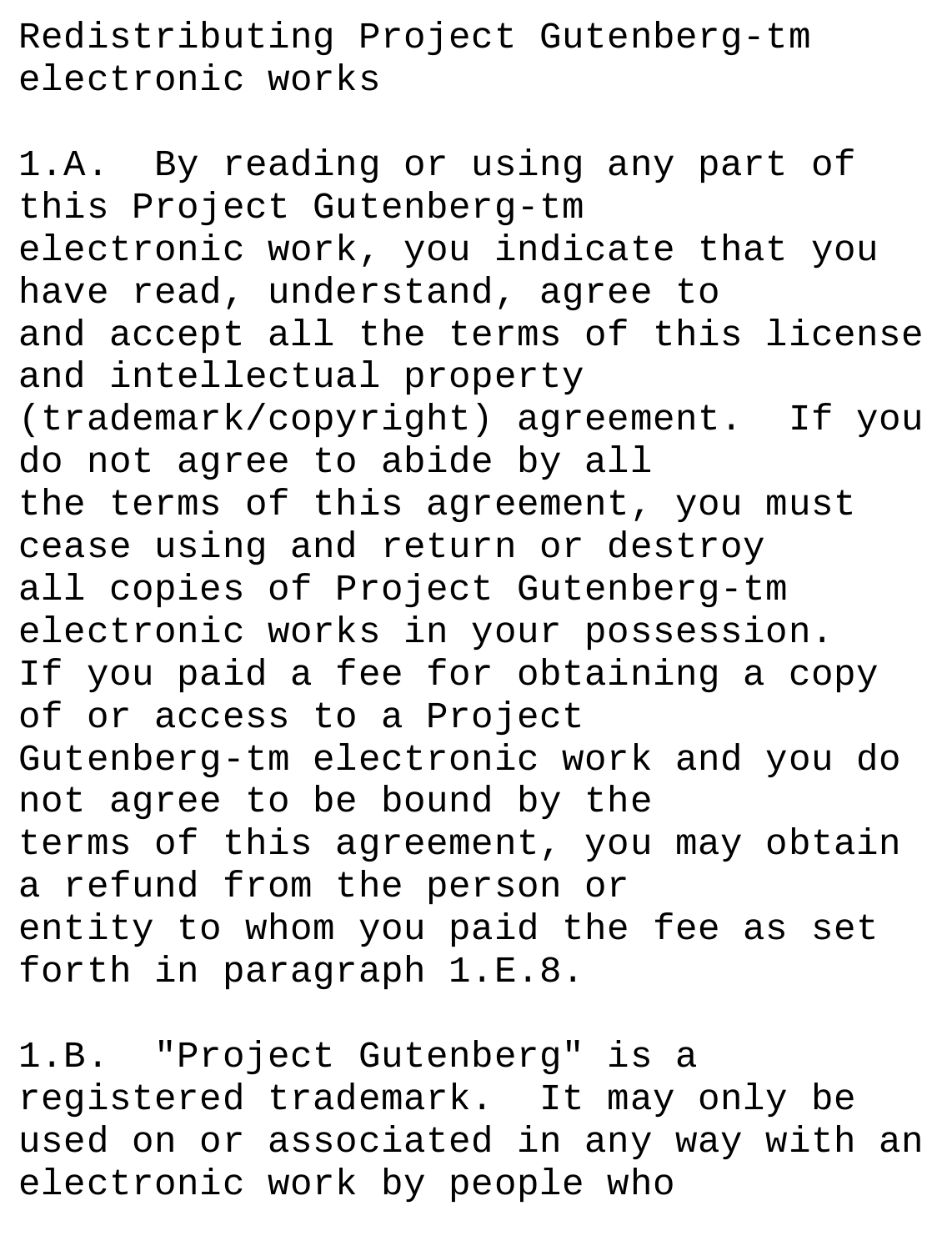agree to be bound by the terms of this agreement. There are a few things that you can do with most Project Gutenberg-tm electronic works even without complying with the full terms of this agreement. See paragraph 1.C below. There are a lot of things you can do with Project Gutenberg-tm electronic works if you follow the terms of this agreement and help preserve free future access to Project Gutenberg-tm electronic works. See paragraph 1.E below.

1.C. The Project Gutenberg Literary Archive Foundation ("the Foundation" or PGLAF), owns a compilation copyright in the collection of Project Gutenberg-tm electronic works. Nearly all the individual works in the collection are in the public domain in the United States. If an individual work is in the public domain in the United States and you are located in the United States, we do not claim a right to prevent you from copying, distributing, performing, displaying or creating derivative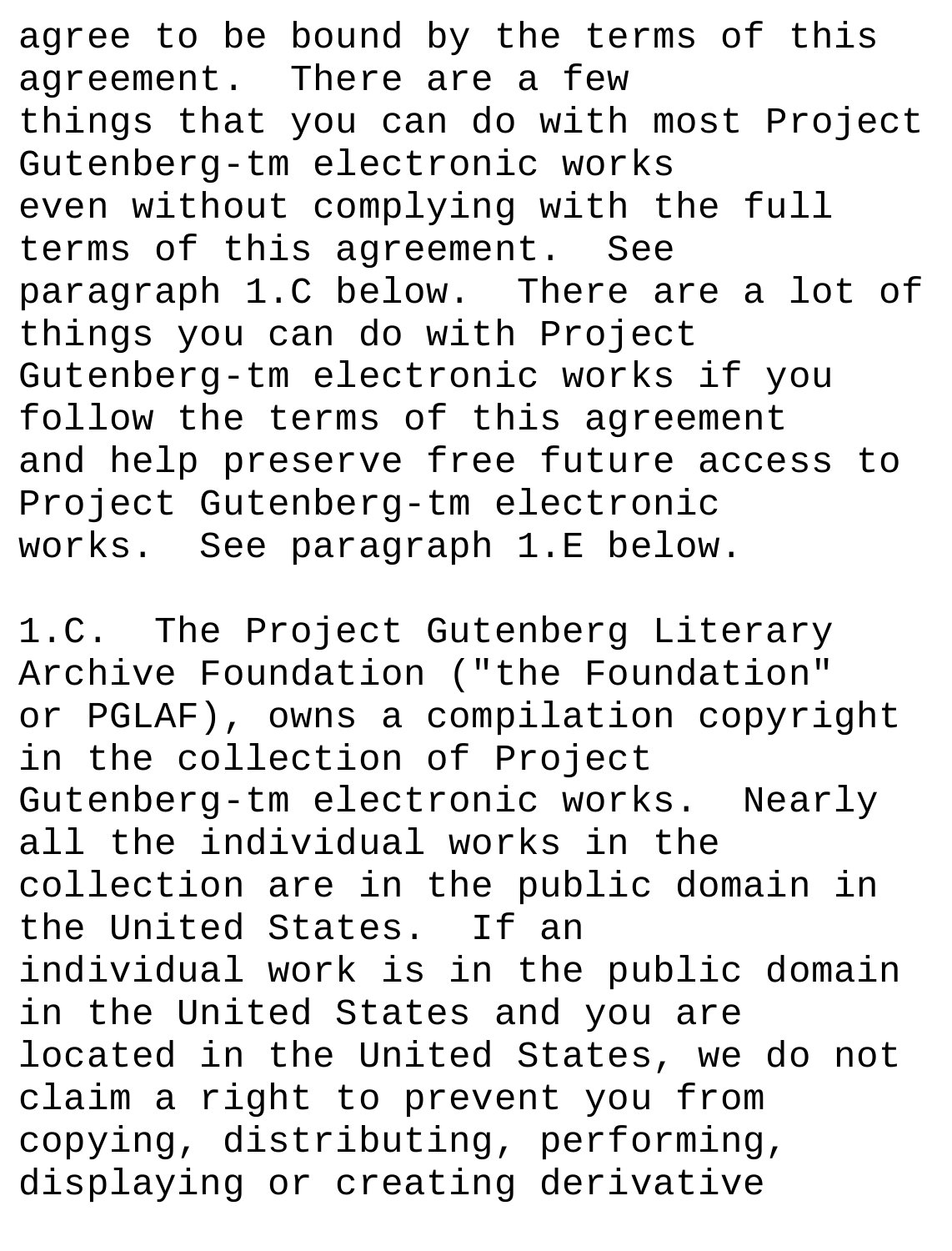works based on the work as long as all references to Project Gutenberg are removed. Of course, we hope that you will support the Project Gutenberg-tm mission of promoting free access to electronic works by freely sharing Project Gutenberg-tm works in compliance with the terms of this agreement for keeping the Project Gutenberg-tm name associated with the work. You can easily comply with the terms of this agreement by keeping this work in the same format with its attached full Project Gutenberg-tm License when you share it without charge with others.

1.D. The copyright laws of the place where you are located also govern what you can do with this work. Copyright laws in most countries are in a constant state of change. If you are outside the United States, check the laws of your country in addition to the terms of this agreement before downloading, copying, displaying, performing, distributing or creating derivative works based on this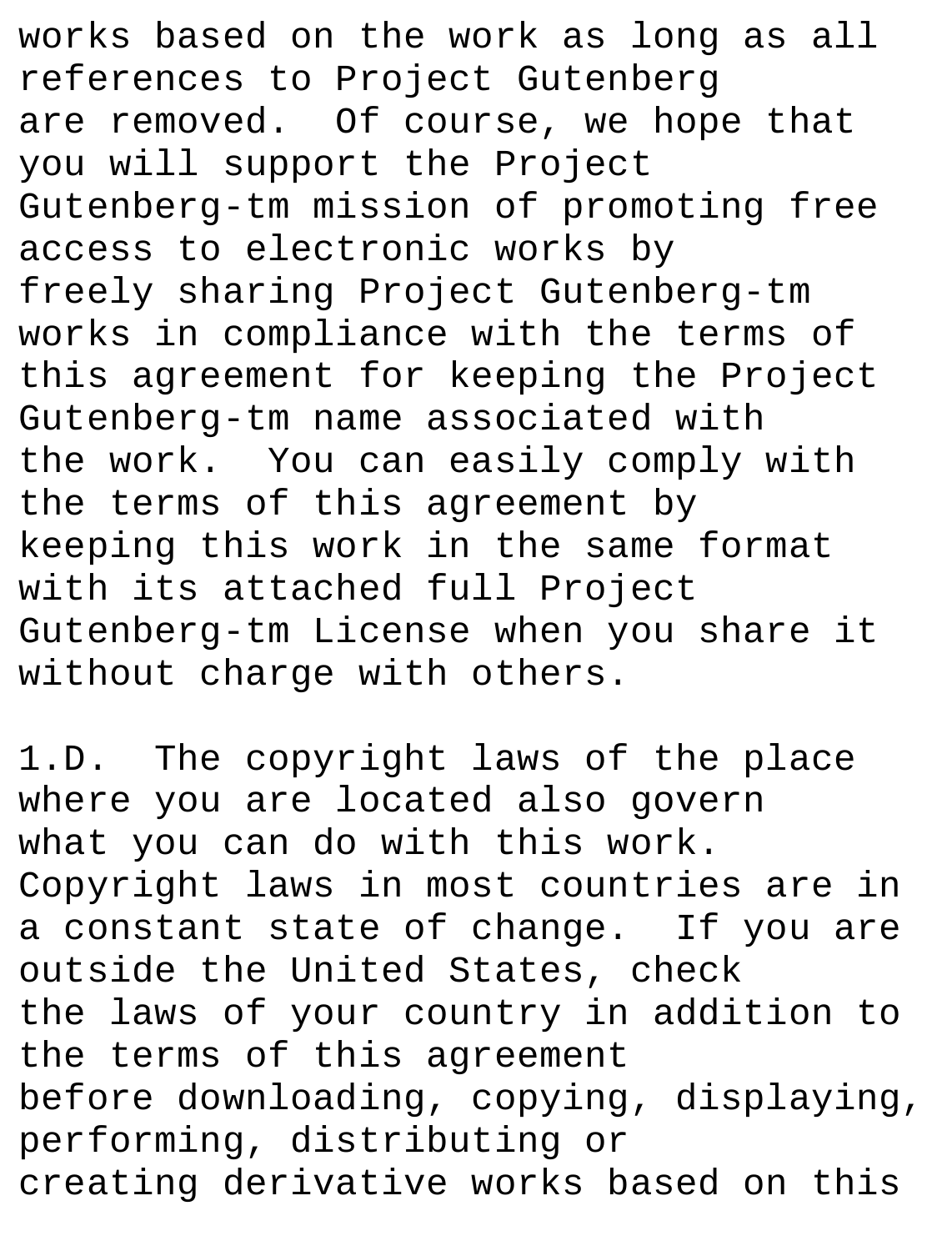work or any other Project Gutenberg-tm work. The Foundation makes no representations concerning the copyright status of any work in any country outside the United States.

1.E. Unless you have removed all references to Project Gutenberg:

1.E.1. The following sentence, with active links to, or other immediate access to, the full Project Gutenberg-tm License must appear prominently whenever any copy of a Project Gutenberg-tm work (any work on which the phrase "Project Gutenberg" appears, or with which the phrase "Project Gutenberg" is associated) is accessed, displayed, performed, viewed, copied or distributed:

This eBook is for the use of anyone anywhere at no cost and with almost no restrictions whatsoever. You may copy it, give it away or re-use it under the terms of the Project Gutenberg License included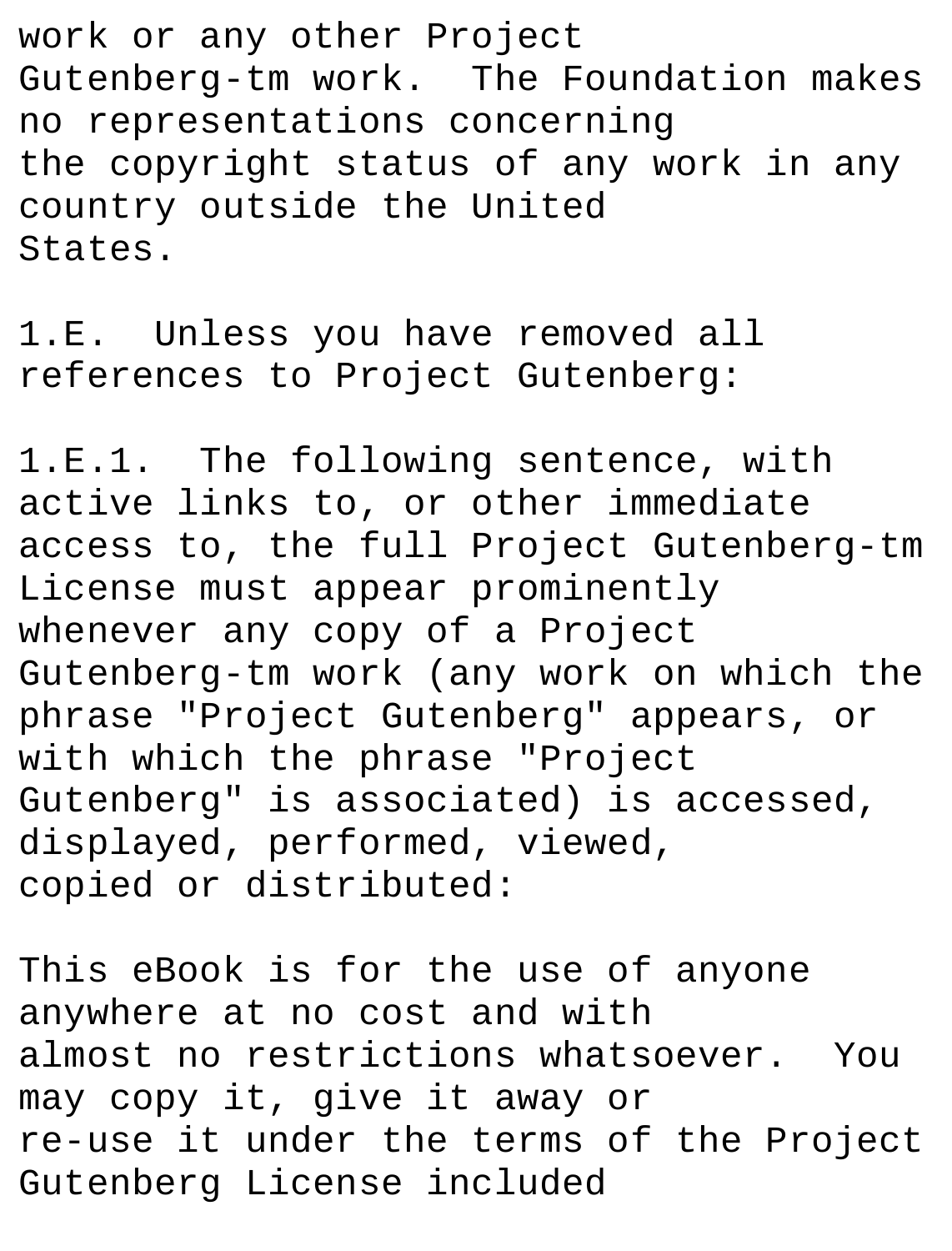with this eBook or online at www.gutenberg.org

1.E.2. If an individual Project Gutenberg-tm electronic work is derived from the public domain (does not contain a notice indicating that it is posted with permission of the copyright holder), the work can be copied and distributed to anyone in the United States without paying any fees or charges. If you are redistributing or providing access to a work with the phrase "Project Gutenberg" associated with or appearing on the work, you must comply either with the requirements of paragraphs 1.E.1 through 1.E.7 or obtain permission for the use of the work and the Project Gutenberg-tm trademark as set forth in paragraphs 1.E.8 or 1.E.9.

1.E.3. If an individual Project Gutenberg-tm electronic work is posted with the permission of the copyright holder, your use and distribution must comply with both paragraphs 1.E.1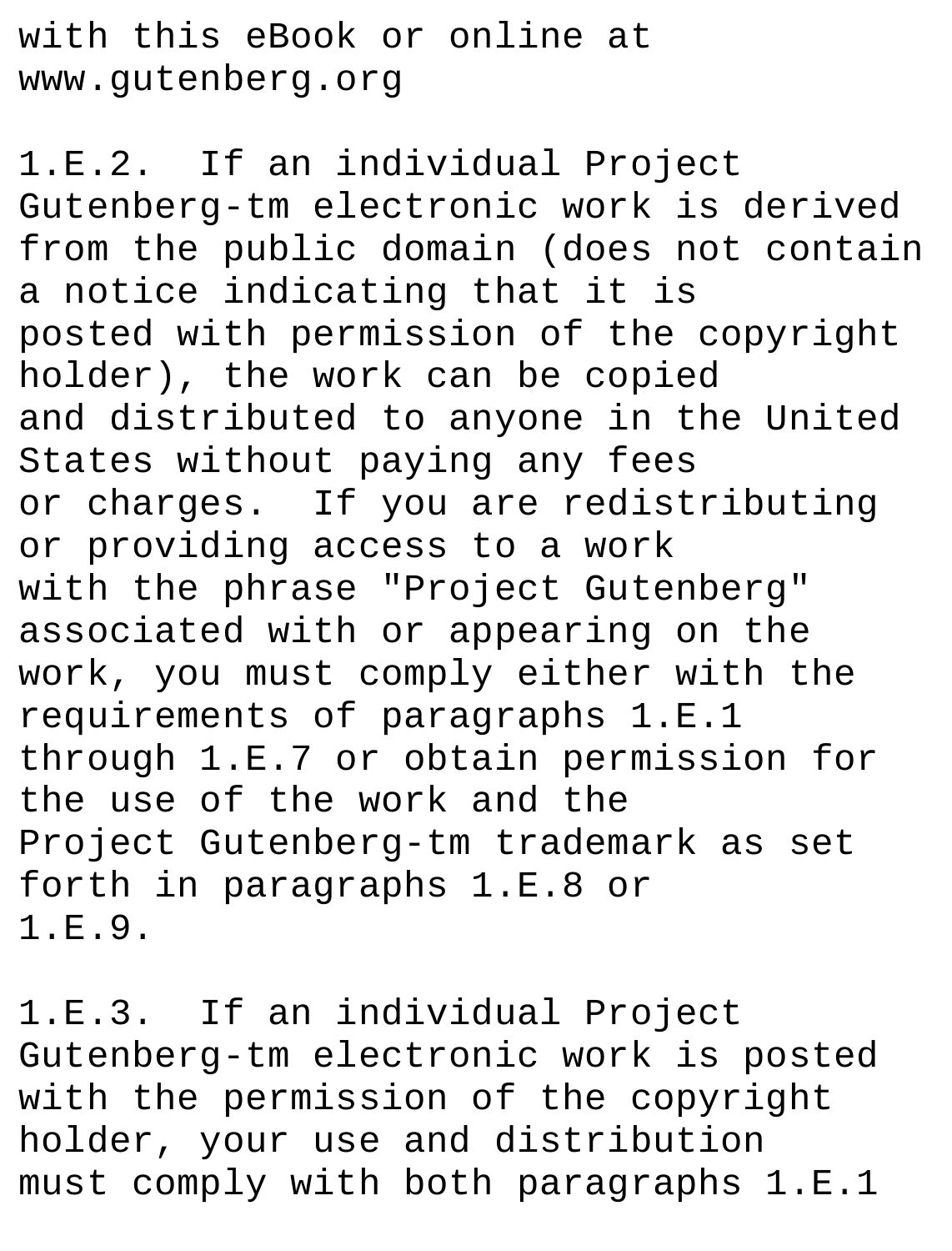through 1.E.7 and any additional terms imposed by the copyright holder. Additional terms will be linked to the Project Gutenberg-tm License for all works posted with the permission of the copyright holder found at the beginning of this work.

1.E.4. Do not unlink or detach or remove the full Project Gutenberg-tm License terms from this work, or any files containing a part of this work or any other work associated with Project Gutenberg-tm.

1.E.5. Do not copy, display, perform, distribute or redistribute this electronic work, or any part of this electronic work, without prominently displaying the sentence set forth in paragraph 1.E.1 with active links or immediate access to the full terms of the Project Gutenberg-tm License.

1.E.6. You may convert to and distribute this work in any binary, compressed, marked up, nonproprietary or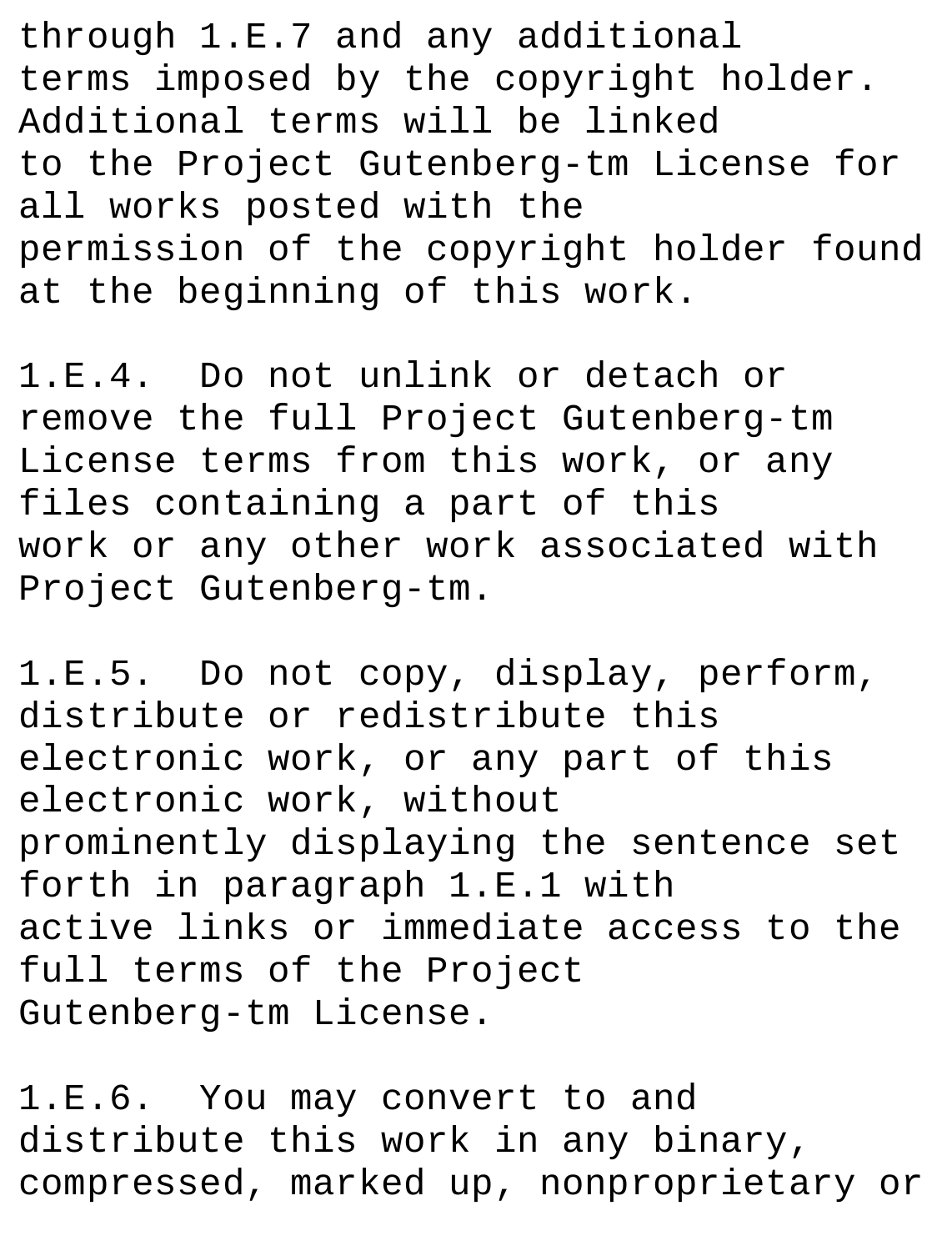proprietary form, including any word processing or hypertext form. However, if you provide access to or distribute copies of a Project Gutenberg-tm work in a format other than "Plain Vanilla ASCII" or other format used in the official version posted on the official Project Gutenberg-tm web site (www.gutenberg.org), you must, at no additional cost, fee or expense to the user, provide a copy, a means of exporting a copy, or a means of obtaining a copy upon request, of the work in its original "Plain Vanilla ASCII" or other form. Any alternate format must include the full Project Gutenberg-tm License as specified in paragraph 1.E.1.

1.E.7. Do not charge a fee for access to, viewing, displaying, performing, copying or distributing any Project Gutenberg-tm works unless you comply with paragraph 1.E.8 or 1.E.9.

1.E.8. You may charge a reasonable fee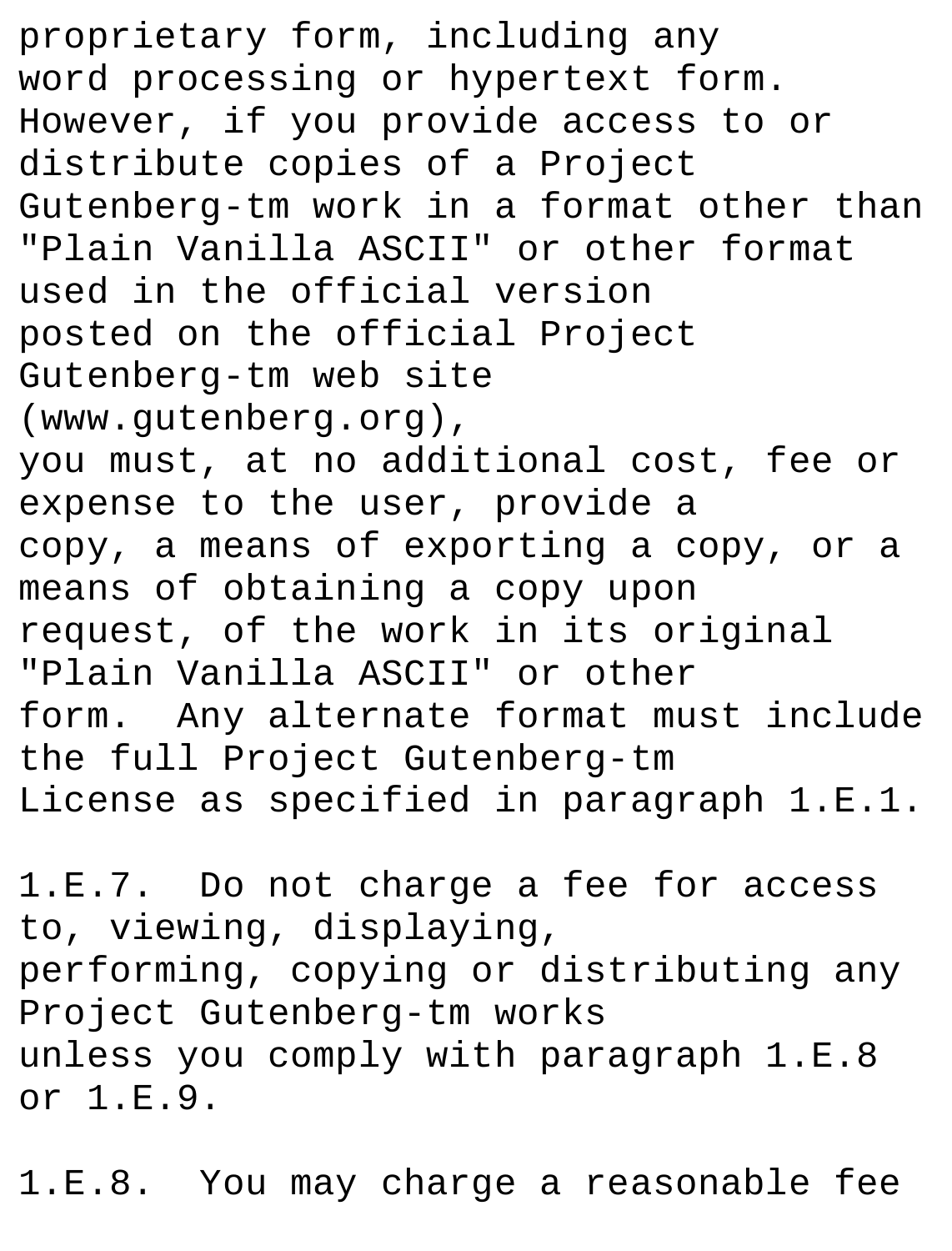for copies of or providing access to or distributing Project Gutenberg-tm electronic works provided that

- You pay a royalty fee of 20% of the gross profits you derive from the use of Project Gutenberg-tm works calculated using the method you already use to calculate your applicable taxes. The fee is owed to the owner of the Project Gutenberg-tm trademark, but he has agreed to donate royalties under this paragraph to the Project Gutenberg Literary Archive Foundation. Royalty payments must be paid within 60 days following each date on which you prepare (or are legally required to prepare) your periodic tax returns. Royalty payments should be clearly marked as such and sent to the Project Gutenberg Literary Archive Foundation at the address specified in Section 4, "Information about donations to the Project Gutenberg Literary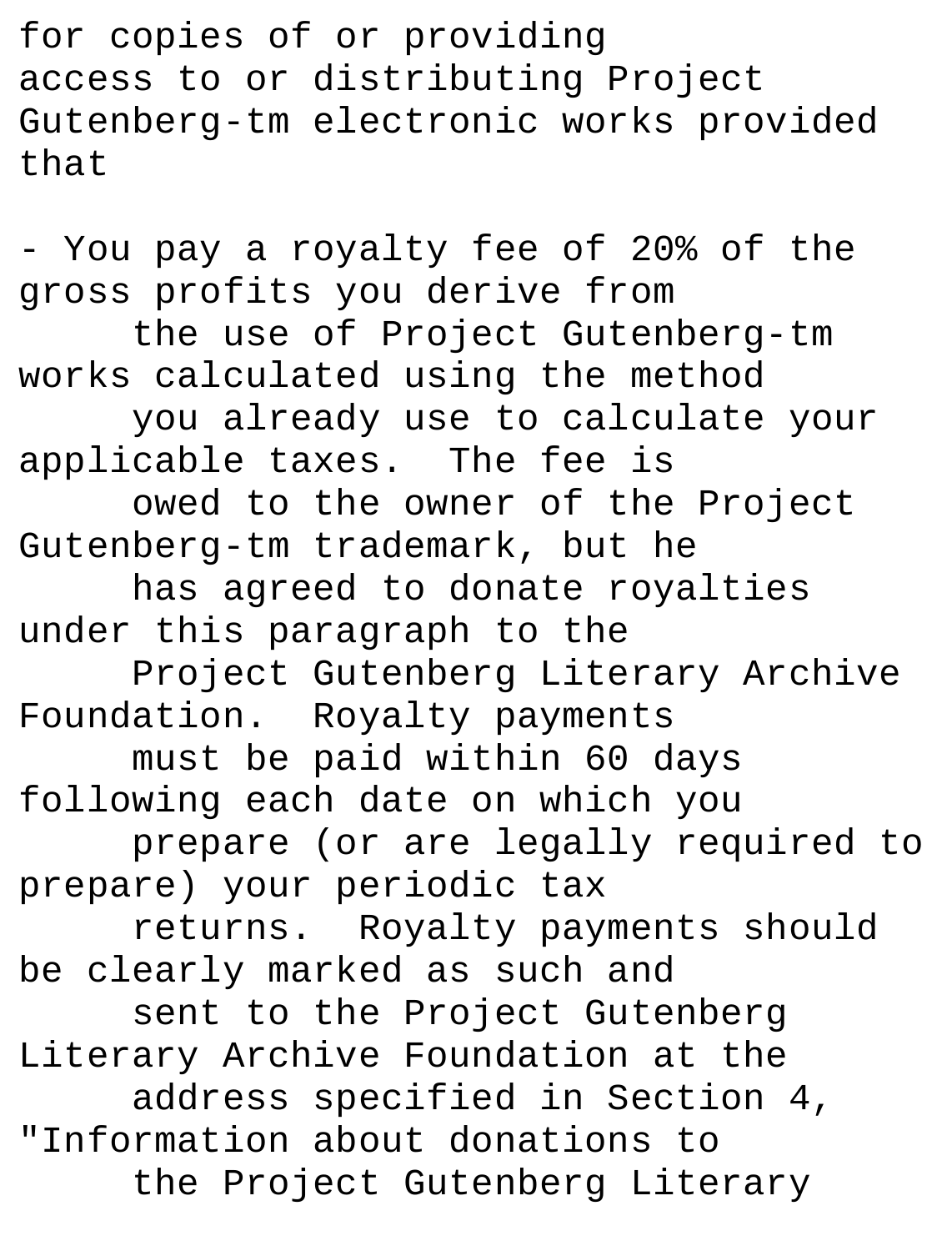Archive Foundation."

- You provide a full refund of any money paid by a user who notifies you in writing (or by e-mail) within 30 days of receipt that s/he does not agree to the terms of the full Project Gutenberg-tm License. You must require such a user to return or destroy all copies of the works possessed in a physical medium and discontinue all use of and all access to other copies of Project Gutenberg-tm works.

- You provide, in accordance with paragraph 1.F.3, a full refund of any money paid for a work or a replacement copy, if a defect in the electronic work is discovered and reported to you within 90 days of receipt of the work.

- You comply with all other terms of this agreement for free

distribution of Project Gutenbergtm works.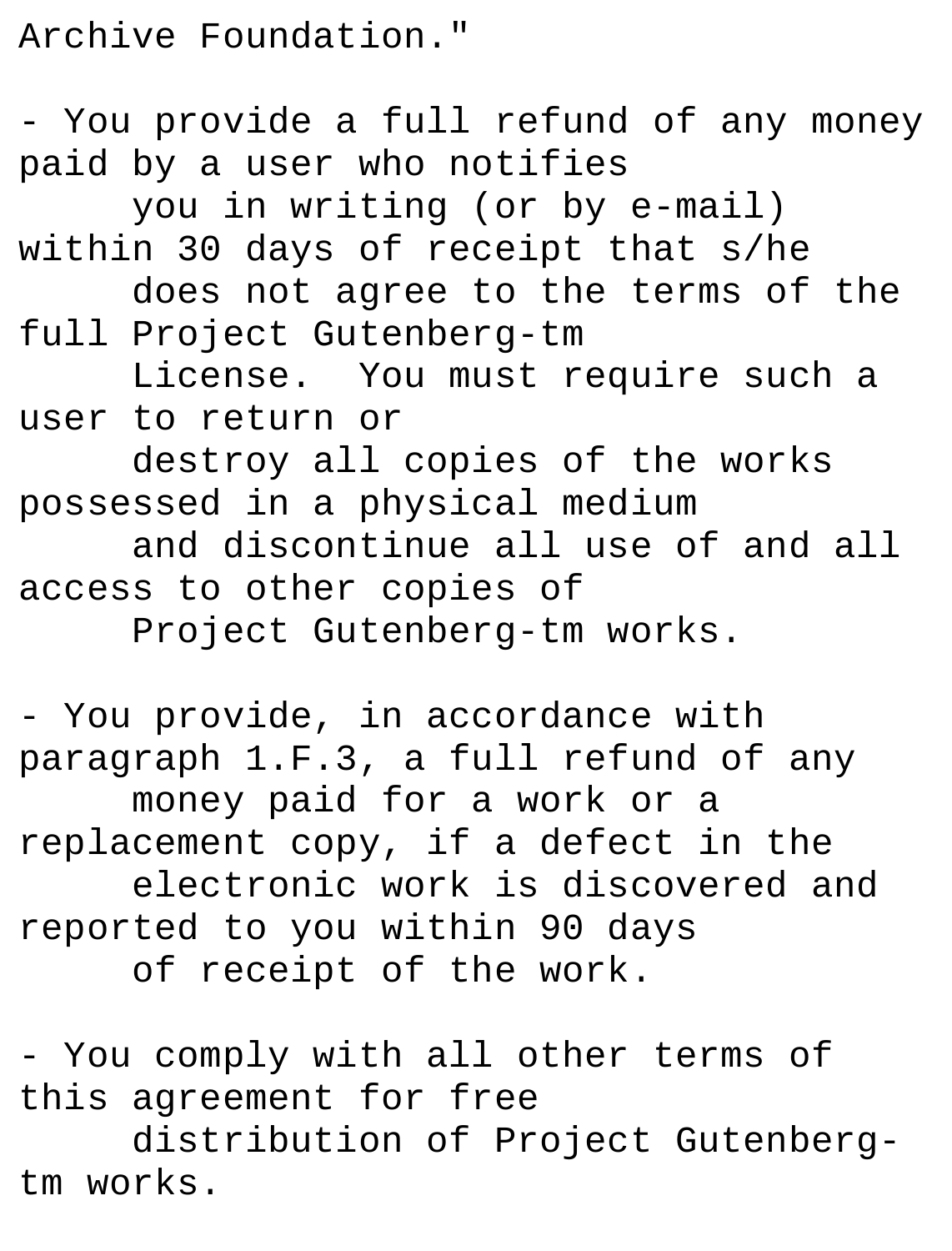1.E.9. If you wish to charge a fee or distribute a Project Gutenberg-tm electronic work or group of works on different terms than are set forth in this agreement, you must obtain permission in writing from both the Project Gutenberg Literary Archive Foundation and Michael Hart, the owner of the Project Gutenberg-tm trademark. Contact the Foundation as set forth in Section 3 below.

1.F.

1.F.1. Project Gutenberg volunteers and employees expend considerable effort to identify, do copyright research on, transcribe and proofread public domain works in creating the Project Gutenberg-tm collection. Despite these efforts, Project Gutenberg-tm electronic works, and the medium on which they may be stored, may contain "Defects," such as, but not limited to, incomplete, inaccurate or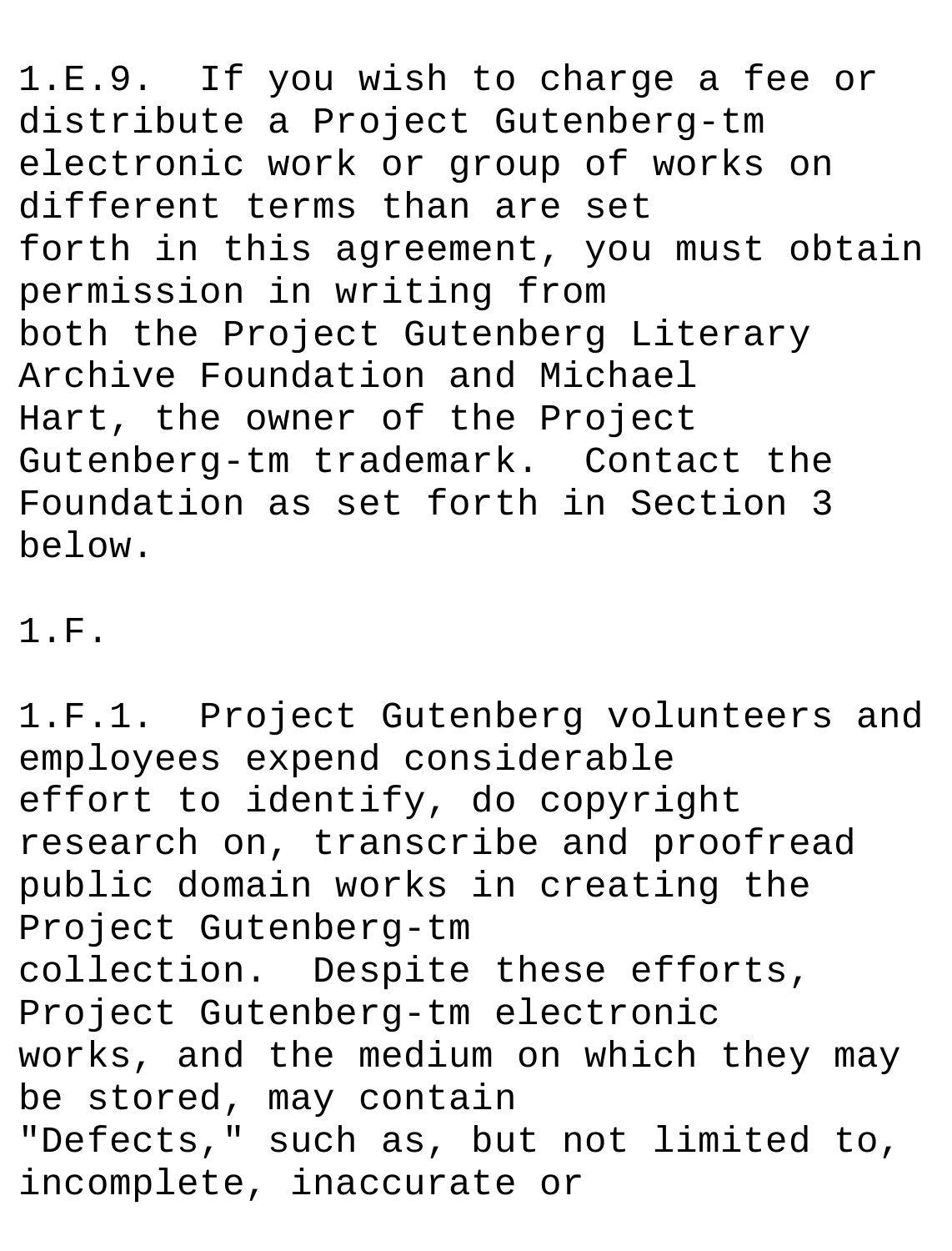corrupt data, transcription errors, a copyright or other intellectual property infringement, a defective or damaged disk or other medium, a computer virus, or computer codes that damage or cannot be read by your equipment.

1.F.2. LIMITED WARRANTY, DISCLAIMER OF DAMAGES - Except for the "Right of Replacement or Refund" described in paragraph 1.F.3, the Project Gutenberg Literary Archive Foundation, the owner of the Project Gutenberg-tm trademark, and any other party distributing a Project Gutenberg-tm electronic work under this agreement, disclaim all liability to you for damages, costs and expenses, including legal fees. YOU AGREE THAT YOU HAVE NO REMEDIES FOR NEGLIGENCE, STRICT LIABILITY, BREACH OF WARRANTY OR BREACH OF CONTRACT EXCEPT THOSE PROVIDED IN PARAGRAPH 1.F.3. YOU AGREE THAT THE FOUNDATION, THE TRADEMARK OWNER, AND ANY DISTRIBUTOR UNDER THIS AGREEMENT WILL NOT BE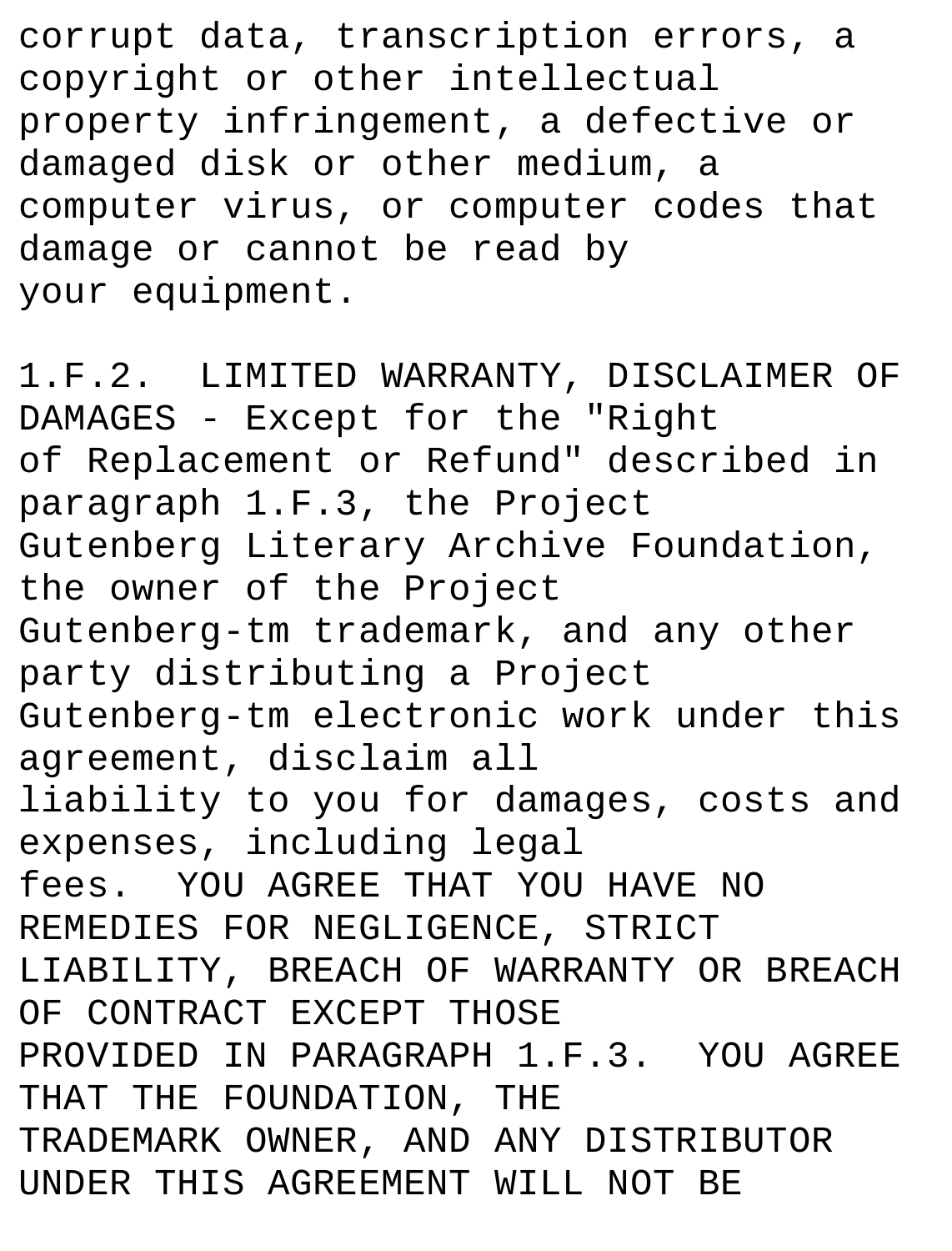LIABLE TO YOU FOR ACTUAL, DIRECT, INDIRECT, CONSEQUENTIAL, PUNITIVE OR INCIDENTAL DAMAGES EVEN IF YOU GIVE NOTICE OF THE POSSIBILITY OF SUCH DAMAGE.

1.F.3. LIMITED RIGHT OF REPLACEMENT OR REFUND - If you discover a defect in this electronic work within 90 days of receiving it, you can receive a refund of the money (if any) you paid for it by sending a written explanation to the person you received the work from. If you received the work on a physical medium, you must return the medium with your written explanation. The person or entity that provided you with the defective work may elect to provide a replacement copy in lieu of a refund. If you received the work electronically, the person or entity providing it to you may choose to give you a second opportunity to receive the work electronically in lieu of a refund. If the second copy is also defective, you may demand a refund in writing without further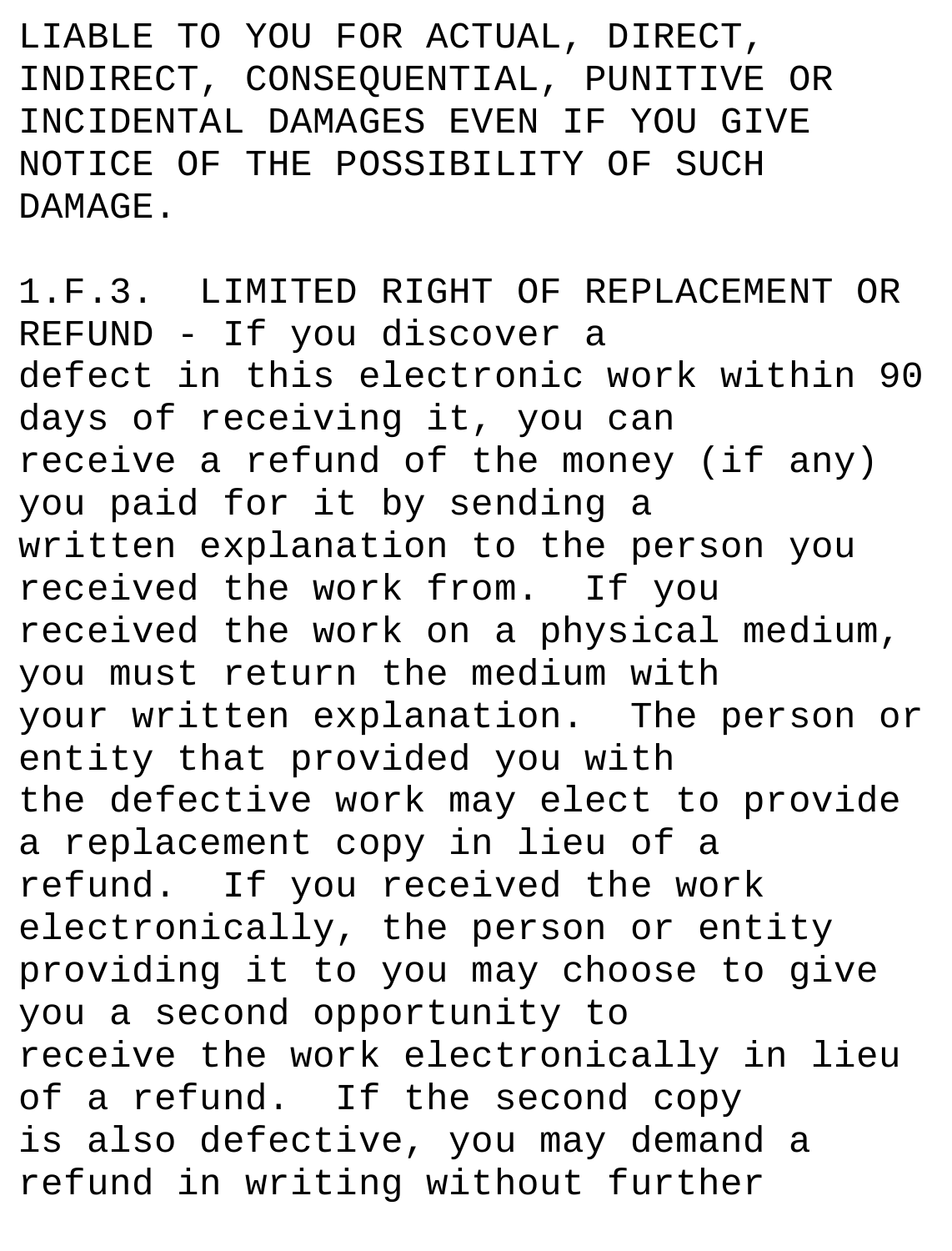opportunities to fix the problem.

1.F.4. Except for the limited right of replacement or refund set forth in paragraph 1.F.3, this work is provided to you 'AS-IS,' WITH NO OTHER WARRANTIES OF ANY KIND, EXPRESS OR IMPLIED, INCLUDING BUT NOT LIMITED TO WARRANTIES OF MERCHANTIBILITY OR FITNESS FOR ANY PURPOSE.

1.F.5. Some states do not allow disclaimers of certain implied warranties or the exclusion or limitation of certain types of damages. If any disclaimer or limitation set forth in this agreement violates the law of the state applicable to this agreement, the agreement shall be interpreted to make the maximum disclaimer or limitation permitted by the applicable state law. The invalidity or unenforceability of any provision of this agreement shall not void the remaining provisions.

1.F.6. INDEMNITY - You agree to indemnify and hold the Foundation, the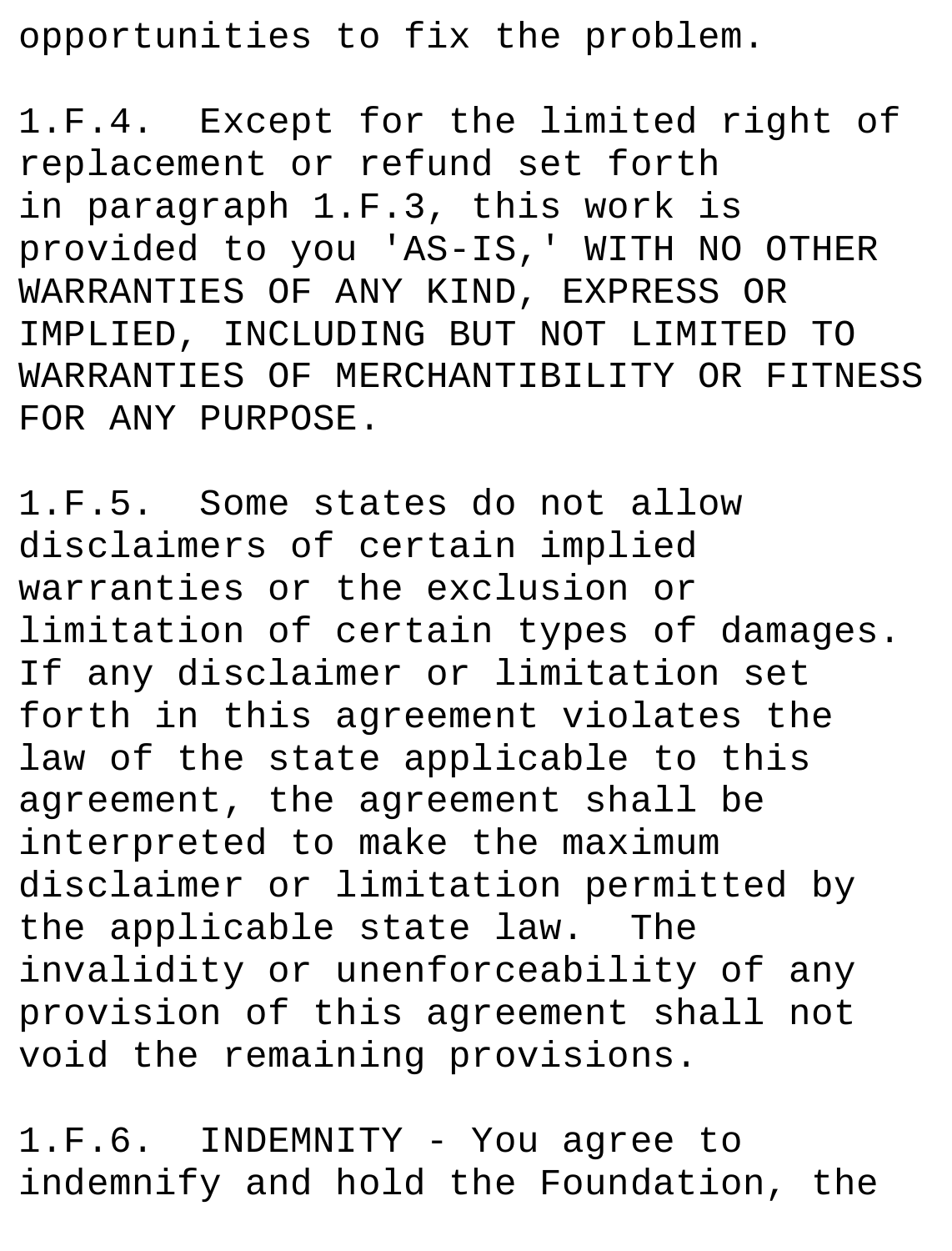trademark owner, any agent or employee of the Foundation, anyone providing copies of Project Gutenberg-tm electronic works in accordance with this agreement, and any volunteers associated with the production, promotion and distribution of Project Gutenberg-tm electronic works, harmless from all liability, costs and expenses, including legal fees, that arise directly or indirectly from any of the following which you do or cause to occur: (a) distribution of this or any Project Gutenberg-tm work, (b) alteration, modification, or additions or deletions to any Project Gutenberg-tm work, and (c) any Defect you cause.

Section 2. Information about the Mission of Project Gutenberg-tm

Project Gutenberg-tm is synonymous with the free distribution of electronic works in formats readable by the widest variety of computers including obsolete, old, middle-aged and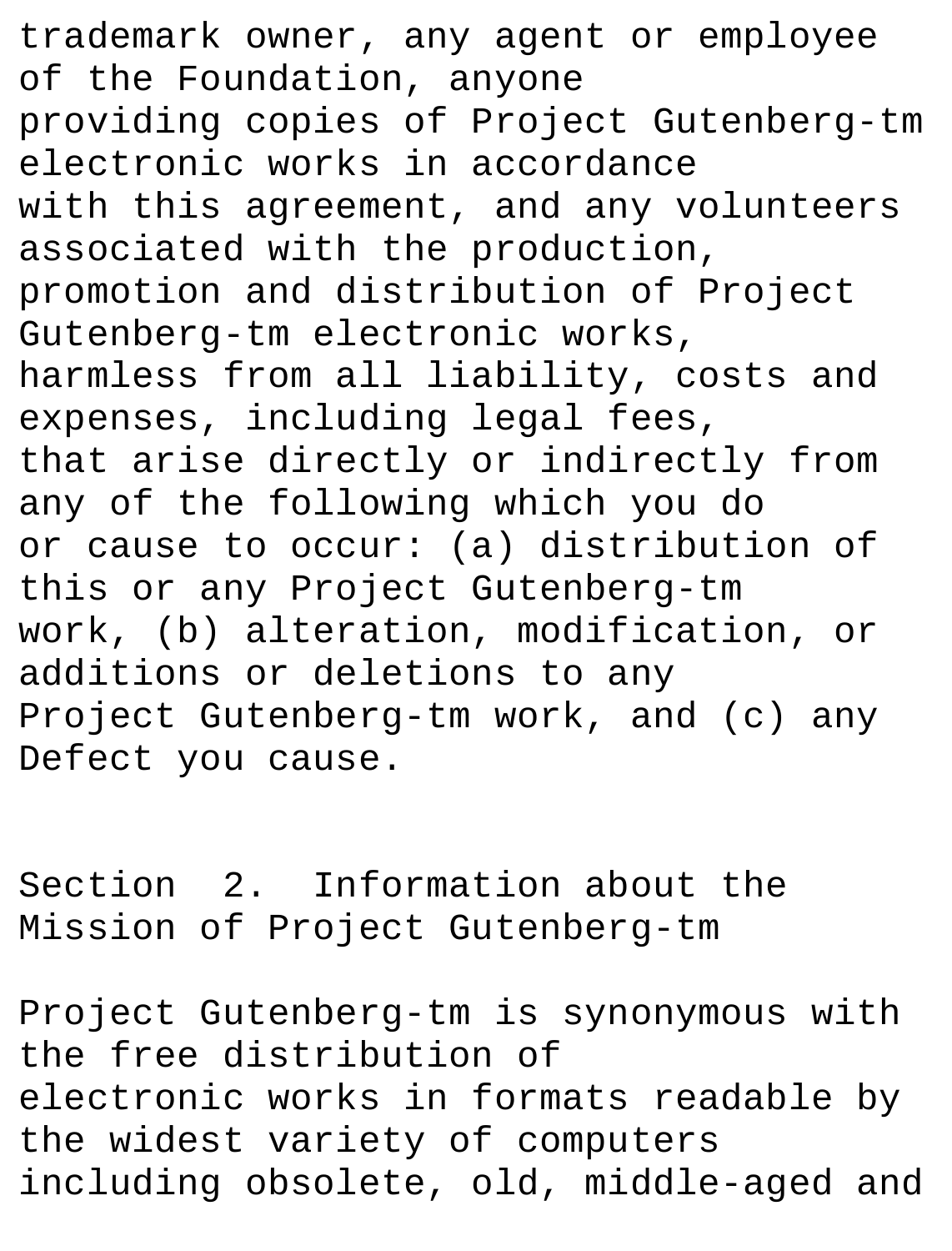new computers. It exists because of the efforts of hundreds of volunteers and donations from people in all walks of life.

Volunteers and financial support to provide volunteers with the assistance they need are critical to reaching Project Gutenberg-tm's goals and ensuring that the Project Gutenberg-tm collection will remain freely available for generations to come. In 2001, the Project Gutenberg Literary Archive Foundation was created to provide a secure and permanent future for Project Gutenberg-tm and future generations. To learn more about the Project Gutenberg Literary Archive Foundation and how your efforts and donations can help, see Sections 3 and 4 and the Foundation web page at http://www.gutenberg.org/fundraising/pgla

Section 3. Information about the Project Gutenberg Literary Archive Foundation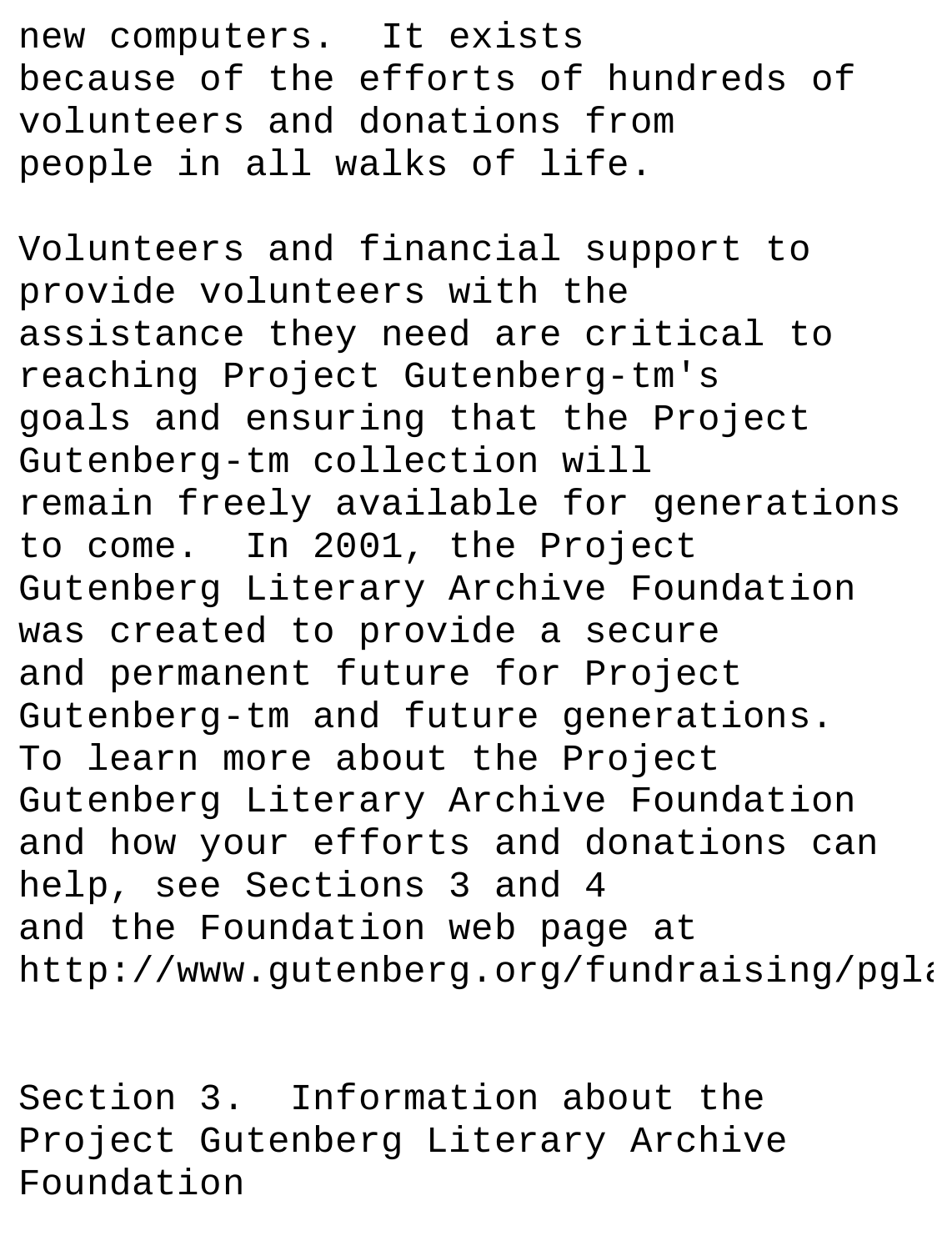The Project Gutenberg Literary Archive Foundation is a non profit 501(c)(3) educational corporation organized under the laws of the state of Mississippi and granted tax exempt status by the Internal Revenue Service. The Foundation's EIN or federal tax identification number is 64-6221541. Contributions to the Project Gutenberg Literary Archive Foundation are tax deductible to the full extent permitted by U.S. federal laws and your state's laws.

The Foundation's principal office is located at 4557 Melan Dr. S. Fairbanks, AK, 99712., but its volunteers and employees are scattered throughout numerous locations. Its business office is located at 809 North 1500 West, Salt Lake City, UT 84116, (801) 596-1887, email business@pglaf.org. Email contact links and up to date contact information can be found at the Foundation's web site and official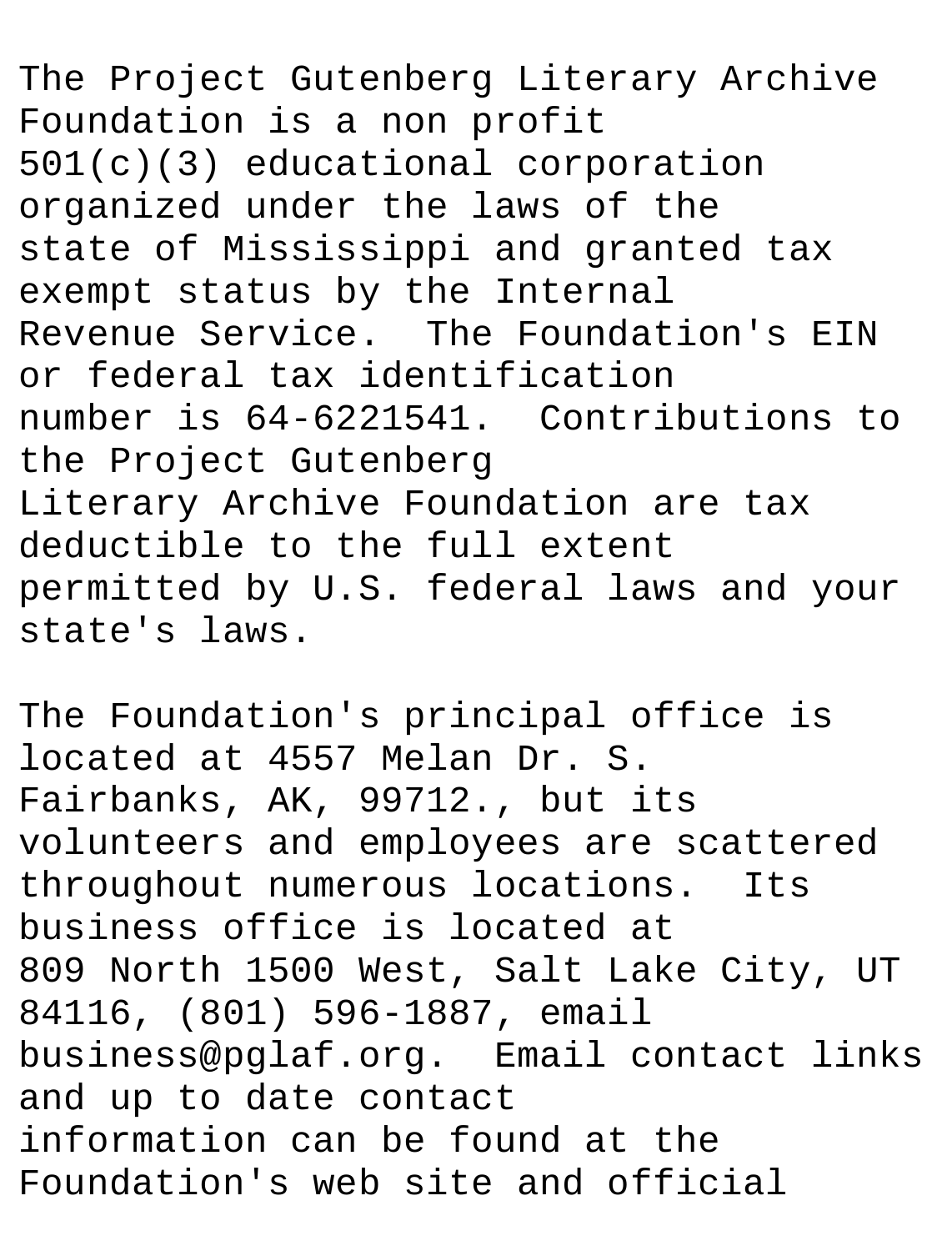page at

http://www.gutenberg.org/about/contact

For additional contact information: Dr. Gregory B. Newby Chief Executive and Director gbnewby@pglaf.org

Section 4. Information about Donations to the Project Gutenberg Literary Archive Foundation

Project Gutenberg-tm depends upon and cannot survive without wide spread public support and donations to carry out its mission of increasing the number of public domain and licensed works that can be freely distributed in machine readable form accessible by the widest array of equipment including outdated equipment. Many small donations (\$1 to \$5,000) are particularly important to maintaining tax exempt status with the IRS.

The Foundation is committed to complying with the laws regulating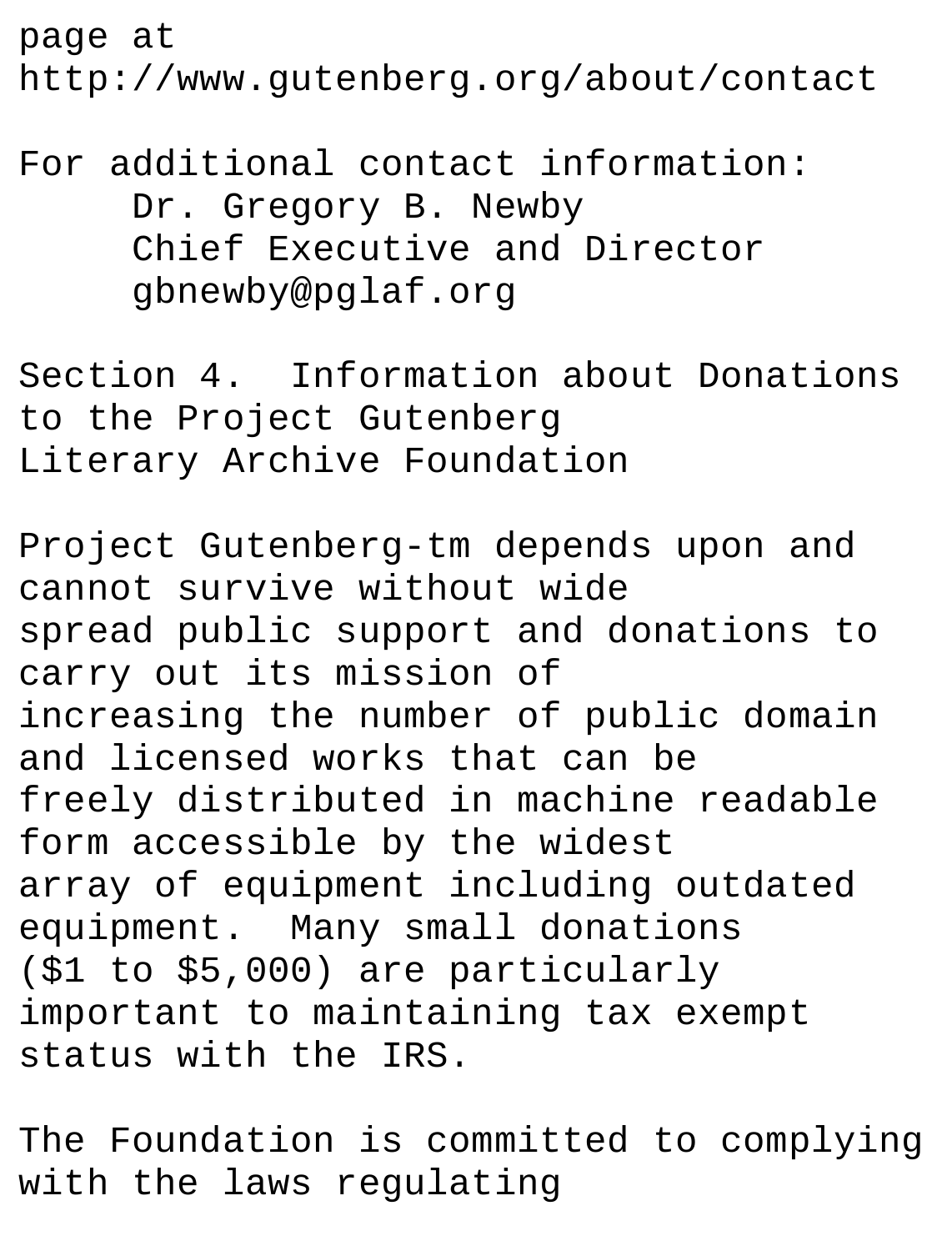charities and charitable donations in all 50 states of the United States. Compliance requirements are not uniform and it takes a considerable effort, much paperwork and many fees to meet and keep up with these requirements. We do not solicit donations in locations where we have not received written confirmation of compliance. To SEND DONATIONS or determine the status of compliance for any particular state visit http://www.gutenberg.org/fundraising/pgla

While we cannot and do not solicit contributions from states where we have not met the solicitation requirements, we know of no prohibition against accepting unsolicited donations from donors in such states who approach us with offers to donate.

International donations are gratefully accepted, but we cannot make any statements concerning tax treatment of donations received from outside the United States. U.S. laws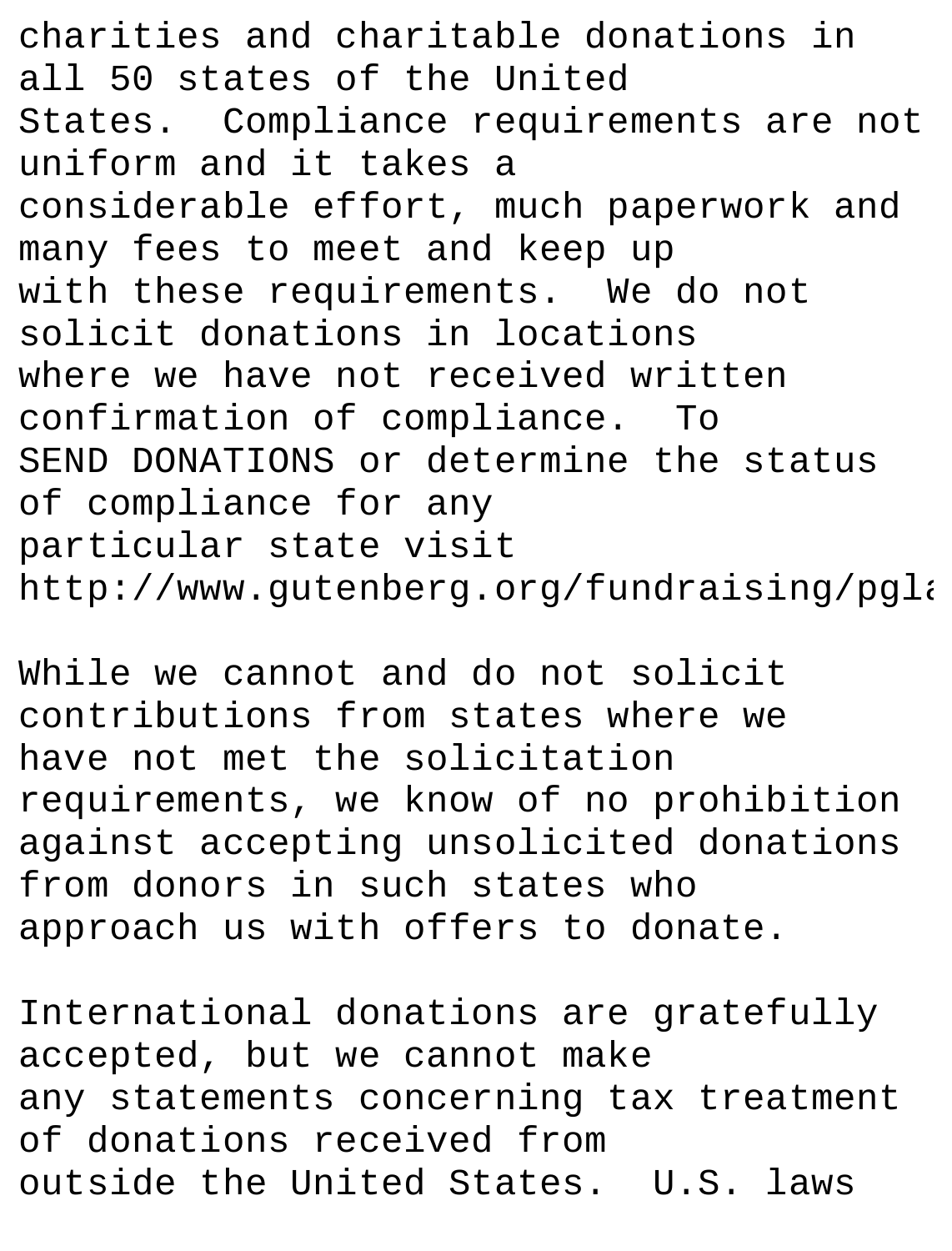alone swamp our small staff.

Please check the Project Gutenberg Web pages for current donation methods and addresses. Donations are accepted in a number of other ways including checks, online payments and credit card donations. To donate, please visit: http://www.gutenberg.org/fundraising/dona

Section 5. General Information About Project Gutenberg-tm electronic works.

Professor Michael S. Hart is the originator of the Project Gutenberg-tm concept of a library of electronic works that could be freely shared with anyone. For thirty years, he produced and distributed Project Gutenberg-tm eBooks with only a loose network of volunteer support.

Project Gutenberg-tm eBooks are often created from several printed editions, all of which are confirmed as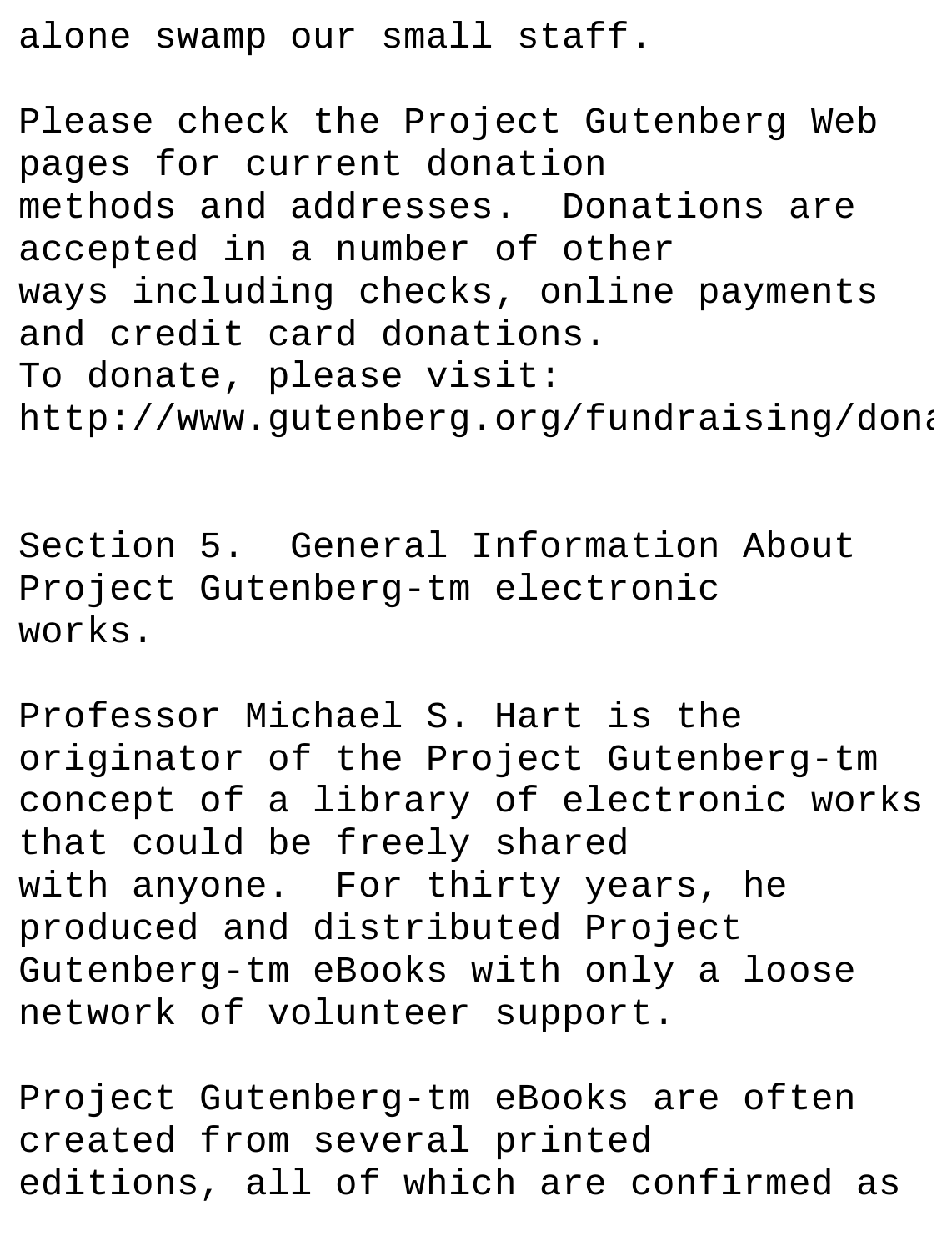Public Domain in the U.S. unless a copyright notice is included. Thus, we do not necessarily keep eBooks in compliance with any particular paper edition.

Each eBook is in a subdirectory of the same number as the eBook's eBook number, often in several formats including plain vanilla ASCII, compressed (zipped), HTML and others.

Corrected EDITIONS of our eBooks replace the old file and take over the old filename and etext number. The replaced older file is renamed. VERSIONS based on separate sources are treated as new eBooks receiving new filenames and etext numbers.

Most people start at our Web site which has the main PG search facility:

http://www.gutenberg.org This Web site includes information about Project Gutenberg-tm, including how to make donations to the Project Gutenberg Literary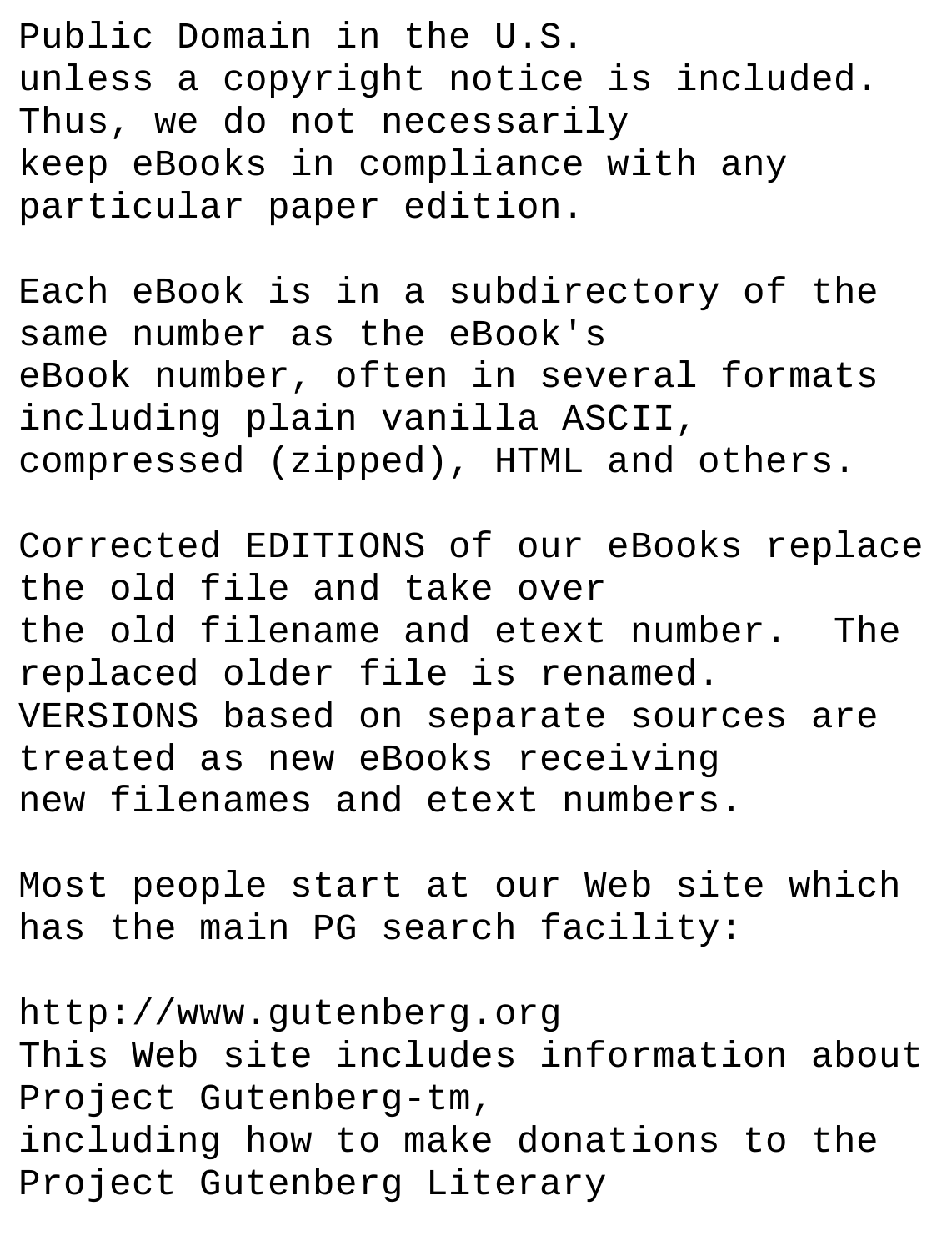Archive Foundation, how to help produce our new eBooks, and how to subscribe to our email newsletter to hear about new eBooks.

EBooks posted prior to November 2003, with eBook numbers BELOW #10000, are filed in directories based on their release date. If you want to download any of these eBooks directly, rather than using the regular search system you may utilize the following addresses and just download by the etext year.

http://www.gutenberg.org/dirs/etext06/ (Or /etext 05, 04, 03, 02, 01, 00, 99, 98, 97, 96, 95, 94, 93, 92, 92, 91 or 90)

EBooks posted since November 2003, with etext numbers OVER #10000, are filed in a different way. The year of a release date is no longer part of the directory path. The path is based on the etext number (which is identical to the filename). The path to